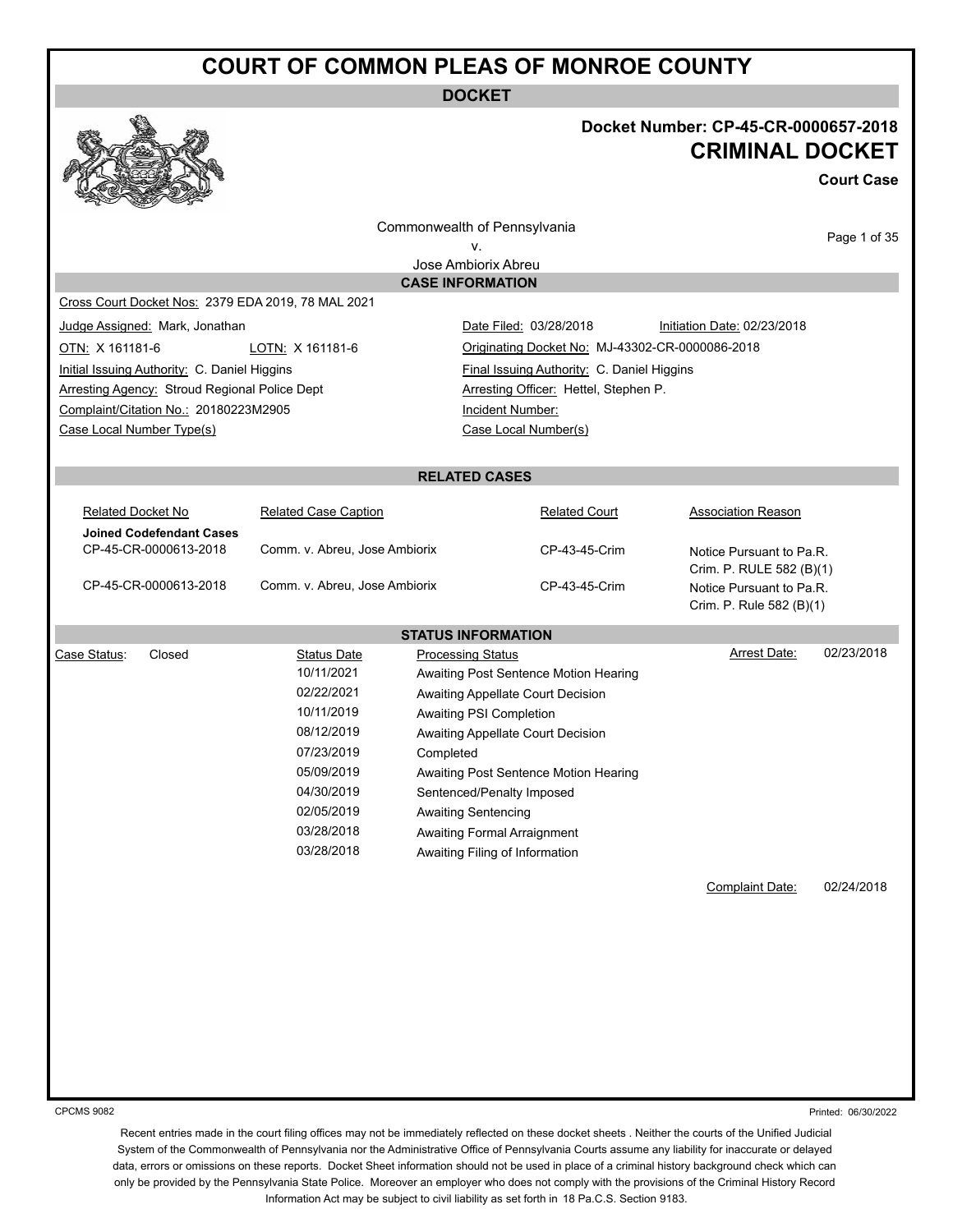**DOCKET**

#### **Docket Number: CP-45-CR-0000657-2018 CRIMINAL DOCKET**

**Court Case**

Commonwealth of Pennsylvania v.

Page 2 of 35

| Jose Ambiorix Abreu          |                                       |                      |                                            |                       |                           |
|------------------------------|---------------------------------------|----------------------|--------------------------------------------|-----------------------|---------------------------|
|                              |                                       |                      | <b>CALENDAR EVENTS</b>                     |                       |                           |
| Case Calendar<br>Event Type  | Schedule<br><b>Start Date</b>         | <b>Start</b><br>Time | <u>Room</u>                                | Judge Name            | Schedule<br><b>Status</b> |
| Formal Arraignment           | 05/02/2018                            | 8:30 am              | Courtroom 1                                | Judge Jonathan Mark   | Scheduled                 |
| Omnibus                      | 08/09/2018                            | 1:30 pm              | Courtroom 2                                | Judge Jonathan Mark   | Continued                 |
| Pre-Trial                    | 08/29/2018                            | 1:30 pm              | Courtroom 1                                | Judge Jonathan Mark   | Cancelled                 |
| Conference                   |                                       |                      |                                            |                       |                           |
| Omnibus                      | 08/31/2018                            | 2:30 pm              | Courtroom 1                                | Judge Jonathan Mark   | Scheduled                 |
| Pre-Trial<br>Conference      | 10/24/2018                            | 1:30 pm              | Courtroom 1                                | Judge Jonathan Mark   | Scheduled                 |
| Pre-Trial<br>Conference      | 01/16/2019                            | 1:30 pm              | Courtroom 1                                | Judge Jonathan Mark   | Scheduled                 |
| Call/Guilty Plea/ARD         | 02/01/2019                            | 8:30 am              | Courtroom 3                                | Judge Jonathan Mark   | Scheduled                 |
| Call/Guilty Plea/ARD         | 02/04/2019                            | $2:00$ pm            | Courtroom 3                                | Judge Jonathan Mark   | Scheduled                 |
| Sentencing                   | 04/30/2019                            | 2:00 pm              | Courtroom 3                                | Judge Jonathan Mark   | Scheduled                 |
| Withdrawal of Guilty<br>Plea | 04/30/2019                            | 2:00 pm              | Courtroom 3                                | Judge Jonathan Mark   | Scheduled                 |
| Post Sentence<br>Motions     | 05/31/2019                            | 2:30 pm              | Courtroom 1                                | Judge Jonathan Mark   | Scheduled                 |
| Motion                       | 05/31/2019                            | 2:30 pm              | Courtroom 1                                | Judge Jonathan Mark   | Scheduled                 |
| <b>Status Conference</b>     | 11/16/2021                            | 3:30 pm              | Judge's<br>Chambers                        | Judge Jonathan Mark   | Scheduled                 |
| <b>PCRA Hearing</b>          | 12/16/2021                            | 1:30 pm              | Courtroom 3                                | Judge Jonathan Mark   | Continued                 |
| PCRA Hearing                 | 02/03/2022                            | 1:30 pm              | Courtroom 3                                | Judge Jonathan Mark   | Cancelled                 |
| PCRA Hearing                 | 04/08/2022                            | 9:30 am              | Courtroom 7                                | Judge Jonathan Mark   | Cancelled                 |
| PCRA Hearing                 | 07/07/2022                            | 1:30 pm              | Courtroom 3                                | Judge Jonathan Mark   | Scheduled                 |
|                              |                                       |                      | <b>CONFINEMENT INFORMATION</b>             |                       |                           |
| Confinement<br>Known As Of   | Confinement<br><b>Type</b>            |                      | Destination<br>Location                    | Confinement<br>Reason | Still in<br>Custody       |
| 11/12/2019                   | <b>State Correctional Institution</b> |                      | <b>SCI Forest</b>                          |                       | Yes                       |
|                              |                                       |                      | <b>DEFENDANT INFORMATION</b>               |                       |                           |
| Date Of Birth:               | 07/02/1979                            |                      | City/State/Zip: East Stroudsburg, PA 18301 |                       |                           |
|                              |                                       |                      | <b>CASE PARTICIPANTS</b>                   |                       |                           |
| Participant Type             |                                       | <b>Name</b>          |                                            |                       |                           |
| Defendant                    |                                       |                      | Abreu, Jose Ambiorix                       |                       |                           |
|                              |                                       |                      |                                            |                       |                           |
|                              |                                       |                      |                                            |                       |                           |
|                              |                                       |                      |                                            |                       |                           |

CPCMS 9082

Printed: 06/30/2022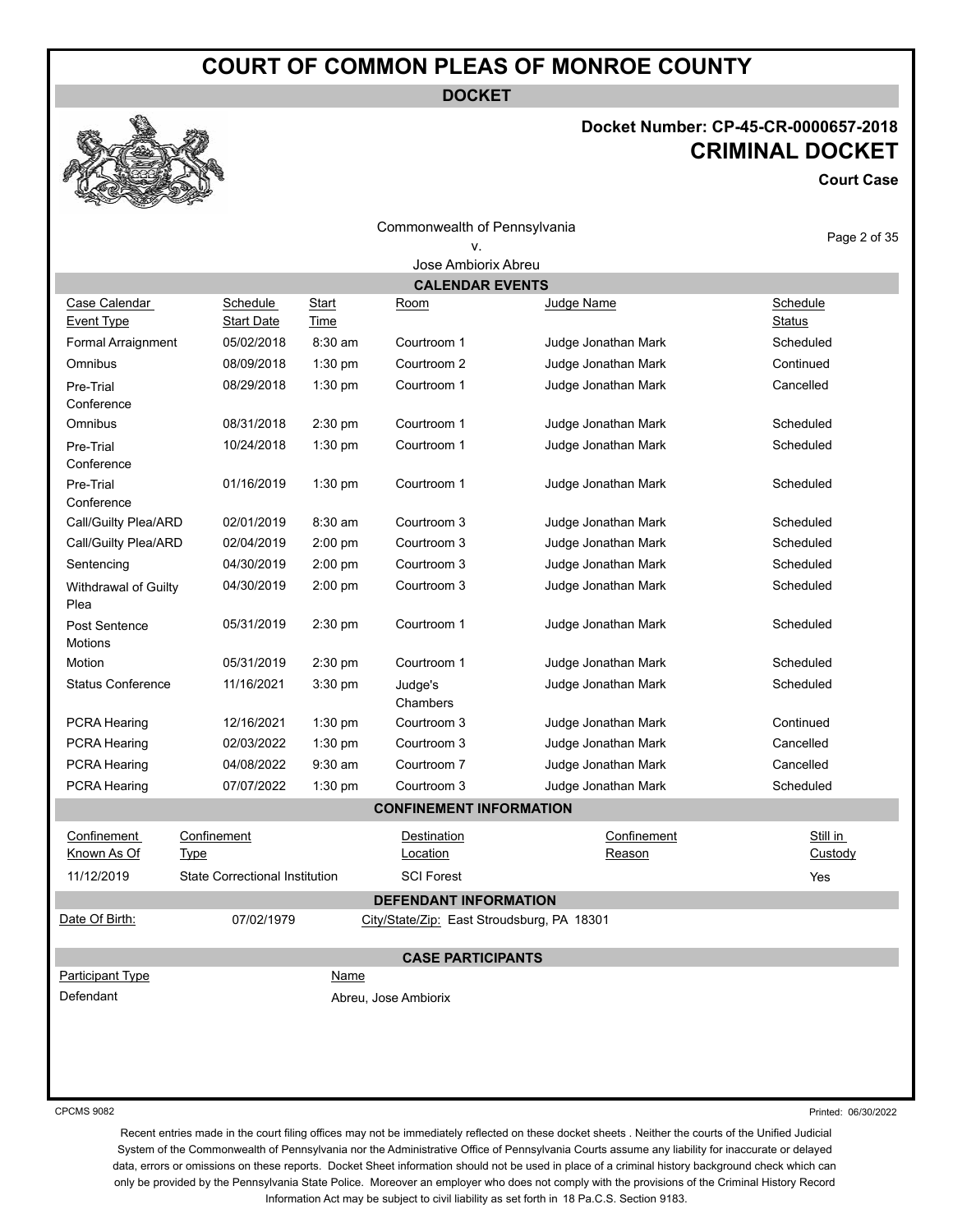**DOCKET**

#### **Docket Number: CP-45-CR-0000657-2018 CRIMINAL DOCKET**

**Court Case**



|                                     |                                          |                |                |                       | Commonwealth of Pennsylvania                   |              |                               | Page 3 of 35               |
|-------------------------------------|------------------------------------------|----------------|----------------|-----------------------|------------------------------------------------|--------------|-------------------------------|----------------------------|
|                                     |                                          |                |                |                       |                                                |              |                               |                            |
|                                     |                                          |                |                |                       | Jose Ambiorix Abreu<br><b>BAIL INFORMATION</b> |              |                               |                            |
| Abreu, Jose Ambiorix                |                                          |                |                |                       |                                                |              |                               | <b>Nebbia Status: None</b> |
|                                     |                                          |                |                |                       |                                                |              |                               |                            |
| <b>Bail Action</b>                  |                                          | Date           |                | <b>Bail Type</b>      | Percentage                                     | Amount       |                               |                            |
|                                     |                                          |                |                |                       |                                                |              | <b>Bail Posting Status</b>    | Posting Date               |
| Set                                 |                                          |                | 02/24/2018     | Monetary              |                                                | \$200,000.00 |                               |                            |
| Revoke                              |                                          |                | 03/01/2018     | Monetary              |                                                | \$200,000.00 |                               |                            |
|                                     |                                          |                |                |                       | <b>CHARGES</b>                                 |              |                               |                            |
| Seq.                                | Orig Seq.                                | Grade          | <b>Statute</b> |                       | <b>Statute Description</b>                     |              | Offense Dt.                   | $OTN$                      |
| 1                                   | 1                                        | H1             | 18 § 901 §§ A  |                       | Criminal Attempt - Criminal Homicide           |              | 02/23/2018                    | X 161181-6                 |
| $\overline{2}$                      | $\overline{2}$                           | F1             | 18 § 901 §§ A  |                       | Criminal Attempt - Criminal Homicide           |              | 02/23/2018                    | X 161181-6                 |
| 3                                   | 3                                        | H1             | 18 § 901 §§ A  |                       | Criminal Attempt - Criminal Homicide           |              | 02/23/2018                    | X 161181-6                 |
| 4                                   | 4                                        | F1             |                | 18 § 2702 §§ A1       | <b>Aggravated Assault</b>                      |              | 02/23/2018                    | X 161181-6                 |
| 5                                   | 5                                        | F <sub>1</sub> |                | 18 § 2702 §§ A1       | <b>Aggravated Assault</b>                      |              | 02/23/2018                    | X 161181-6                 |
| 6                                   | 6                                        | F <sub>1</sub> |                | 18 § 2702 §§ A1       | <b>Aggravated Assault</b>                      |              | 02/23/2018                    | X 161181-6                 |
| $\overline{7}$                      | $\overline{7}$                           | F <sub>2</sub> |                | 18 § 2702 §§ A4       | <b>Aggravated Assault</b>                      |              | 02/23/2018                    | X 161181-6                 |
| 8                                   | 8                                        | F <sub>2</sub> |                | 18 § 2702 §§ A4       | <b>Aggravated Assault</b>                      |              | 02/23/2018                    | X 161181-6                 |
| 9                                   | 9                                        | F2             |                | 18 § 2702 §§ A4       | <b>Aggravated Assault</b>                      |              | 02/23/2018                    | X 161181-6                 |
| 10                                  | 16                                       | F <sub>3</sub> |                | 75 § 3732.1 §§ A      | Aggravated assault by vehicle                  |              | 02/23/2018                    | X 161181-6                 |
| 11                                  | 17                                       | F <sub>3</sub> |                | 75 § 3732.1 §§ A      | Aggravated assault by vehicle                  |              | 02/23/2018                    | X 161181-6                 |
| 12                                  | 10                                       | M <sub>2</sub> |                | 18 § 2701 §§ A1       | Simple Assault                                 |              | 02/23/2018                    | X 161181-6                 |
| 13                                  | 11                                       | M <sub>2</sub> |                | 18 § 2701 §§ A1       | Simple Assault                                 |              | 02/23/2018                    | X 161181-6                 |
| 14                                  | 12                                       | M <sub>2</sub> |                | 18 § 2701 §§ A1       | Simple Assault                                 |              | 02/23/2018                    | X 161181-6                 |
| 15                                  | 13                                       | M <sub>2</sub> | 18 § 2705      |                       | Recklessly Endangering Another Person          |              | 02/23/2018                    | X 161181-6                 |
| 16                                  | 14                                       | M <sub>2</sub> | 18 § 2705      |                       | Recklessly Endangering Another Person          |              | 02/23/2018                    | X 161181-6                 |
| 17                                  | 15                                       | M <sub>2</sub> | 18 § 2705      |                       | Recklessly Endangering Another Person          |              | 02/23/2018                    | X 161181-6                 |
| 99,999                              | 18                                       | F <sub>3</sub> |                | 75 § 3732.1 §§ A      | Aggravated assault by vehicle                  |              | 02/23/2018                    | X 161181-6                 |
|                                     |                                          |                |                |                       | <b>DISPOSITION SENTENCING/PENALTIES</b>        |              |                               |                            |
| <b>Disposition</b>                  |                                          |                |                |                       |                                                |              |                               |                            |
| Case Event                          |                                          |                |                |                       | <b>Disposition Date</b>                        |              | <b>Final Disposition</b>      |                            |
|                                     | Sequence/Description                     |                |                |                       | <b>Offense Disposition</b>                     |              | Grade<br>Section              |                            |
|                                     | Sentencing Judge                         |                |                |                       | Sentence Date                                  |              | <b>Credit For Time Served</b> |                            |
|                                     | Sentence/Diversion Program Type          |                |                |                       | Incarceration/Diversionary Period              |              | <b>Start Date</b>             |                            |
|                                     | <b>Sentence Conditions</b>               |                |                |                       |                                                |              |                               |                            |
| <b>Held for Court (Lower Court)</b> |                                          |                |                | Defendant Was Present |                                                |              |                               |                            |
|                                     | Lower Court Disposition                  |                |                |                       | 03/16/2018                                     |              | Not Final                     |                            |
|                                     | 1 / Criminal Attempt - Criminal Homicide |                |                |                       | Held for Court (Lower Court)                   |              | H1                            | 18 § 901 §§ A              |

CPCMS 9082

Printed: 06/30/2022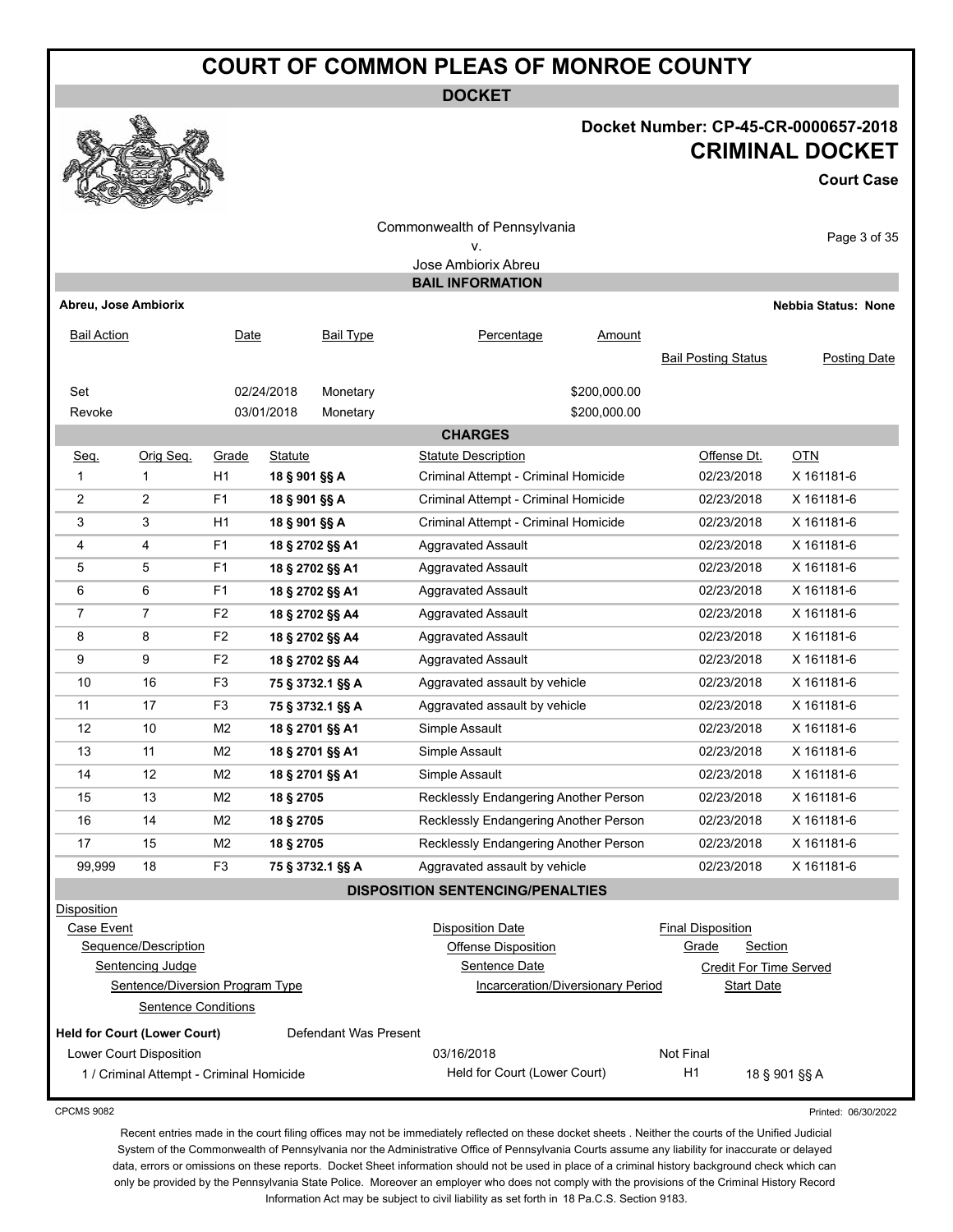**DOCKET**

#### **Docket Number: CP-45-CR-0000657-2018 CRIMINAL DOCKET**

**Court Case**

Commonwealth of Pennsylvania v.

Page 4 of 35

#### Jose Ambiorix Abreu **DISPOSITION SENTENCING/PENALTIES**

| Disposition                              |                                            |                                          |                          |                        |
|------------------------------------------|--------------------------------------------|------------------------------------------|--------------------------|------------------------|
| Case Event                               |                                            | <b>Disposition Date</b>                  | <b>Final Disposition</b> |                        |
| Sequence/Description                     |                                            | <b>Offense Disposition</b>               | Grade                    | Section                |
| <b>Sentencing Judge</b>                  |                                            | Sentence Date                            |                          | Credit For Time Served |
|                                          | <b>Sentence/Diversion Program Type</b>     | <b>Incarceration/Diversionary Period</b> |                          | <b>Start Date</b>      |
|                                          | Sentence Conditions                        |                                          |                          |                        |
| 2 / Criminal Attempt - Criminal Homicide |                                            | Held for Court (Lower Court)             | F <sub>1</sub>           | 18 § 901 §§ A          |
| 3 / Criminal Attempt - Criminal Homicide |                                            | Held for Court (Lower Court)             | H1                       | 18 § 901 §§ A          |
| 4 / Aggravated Assault                   |                                            | Held for Court (Lower Court)             | F <sub>1</sub>           | 18 § 2702 §§ A1        |
| 5 / Aggravated Assault                   |                                            | Held for Court (Lower Court)             | F <sub>1</sub>           | 18 § 2702 §§ A1        |
| 6 / Aggravated Assault                   |                                            | Held for Court (Lower Court)             | F <sub>1</sub>           | 18 § 2702 §§ A1        |
| 7 / Aggravated Assault                   |                                            | Held for Court (Lower Court)             | F <sub>2</sub>           | 18 § 2702 §§ A4        |
| 8 / Aggravated Assault                   |                                            | Held for Court (Lower Court)             | F <sub>2</sub>           | 18 § 2702 §§ A4        |
| 9 / Aggravated Assault                   |                                            | Held for Court (Lower Court)             | F <sub>2</sub>           | 18 § 2702 §§ A4        |
| 10 / Aggravated assault by vehicle       |                                            | Held for Court (Lower Court)             | F <sub>3</sub>           | 75 § 3732.1 §§ A       |
| 11 / Aggravated assault by vehicle       |                                            | Held for Court (Lower Court)             | F3                       | 75 § 3732.1 §§ A       |
| 12 / Simple Assault                      |                                            | Held for Court (Lower Court)             | M2                       | 18 § 2701 §§ A1        |
| 13 / Simple Assault                      |                                            | Held for Court (Lower Court)             | M2                       | 18 § 2701 §§ A1        |
| 14 / Simple Assault                      |                                            | Held for Court (Lower Court)             | M2                       | 18 § 2701 §§ A1        |
|                                          | 15 / Recklessly Endangering Another Person | Held for Court (Lower Court)             | M2                       | 18 § 2705              |
|                                          | 16 / Recklessly Endangering Another Person | Held for Court (Lower Court)             | M2                       | 18 § 2705              |
|                                          | 17 / Recklessly Endangering Another Person | Held for Court (Lower Court)             | M <sub>2</sub>           | 18 § 2705              |
| 99,999 / Aggravated assault by vehicle   |                                            | Dismissed (Lower Court)                  | F <sub>3</sub>           | 75 § 3732.1 §§ A       |
| <b>Proceed to Court</b>                  | Defendant Was Not Present                  |                                          |                          |                        |
| <b>Information Filed</b>                 |                                            | 04/26/2018                               | Not Final                |                        |
| 1 / Criminal Attempt - Criminal Homicide |                                            | Proceed to Court                         | H1                       | 18 § 901 §§ A          |
| 2 / Criminal Attempt - Criminal Homicide |                                            | Proceed to Court                         | F <sub>1</sub>           | 18 § 901 §§ A          |
| 3 / Criminal Attempt - Criminal Homicide |                                            | Proceed to Court                         | H1                       | 18 § 901 §§ A          |
| 4 / Aggravated Assault                   |                                            | Proceed to Court                         | F <sub>1</sub>           | 18 § 2702 §§ A1        |
| 5 / Aggravated Assault                   |                                            | Proceed to Court                         | F <sub>1</sub>           | 18 § 2702 §§ A1        |
| 6 / Aggravated Assault                   |                                            | Proceed to Court                         | F <sub>1</sub>           | 18 § 2702 §§ A1        |
| 7 / Aggravated Assault                   |                                            | Proceed to Court                         | F <sub>2</sub>           | 18 § 2702 §§ A4        |
| 8 / Aggravated Assault                   |                                            | Proceed to Court                         | F <sub>2</sub>           | 18 § 2702 §§ A4        |
| 9 / Aggravated Assault                   |                                            | Proceed to Court                         | F <sub>2</sub>           | 18 § 2702 §§ A4        |
| 10 / Aggravated assault by vehicle       |                                            | Proceed to Court                         | F <sub>3</sub>           | 75 § 3732.1 §§ A       |
| 11 / Aggravated assault by vehicle       |                                            | Proceed to Court                         | F <sub>3</sub>           | 75 § 3732.1 §§ A       |
| 12 / Simple Assault                      |                                            | Proceed to Court                         | M <sub>2</sub>           | 18 § 2701 §§ A1        |
| 13 / Simple Assault                      |                                            | Proceed to Court                         | M <sub>2</sub>           | 18 § 2701 §§ A1        |

CPCMS 9082

Printed: 06/30/2022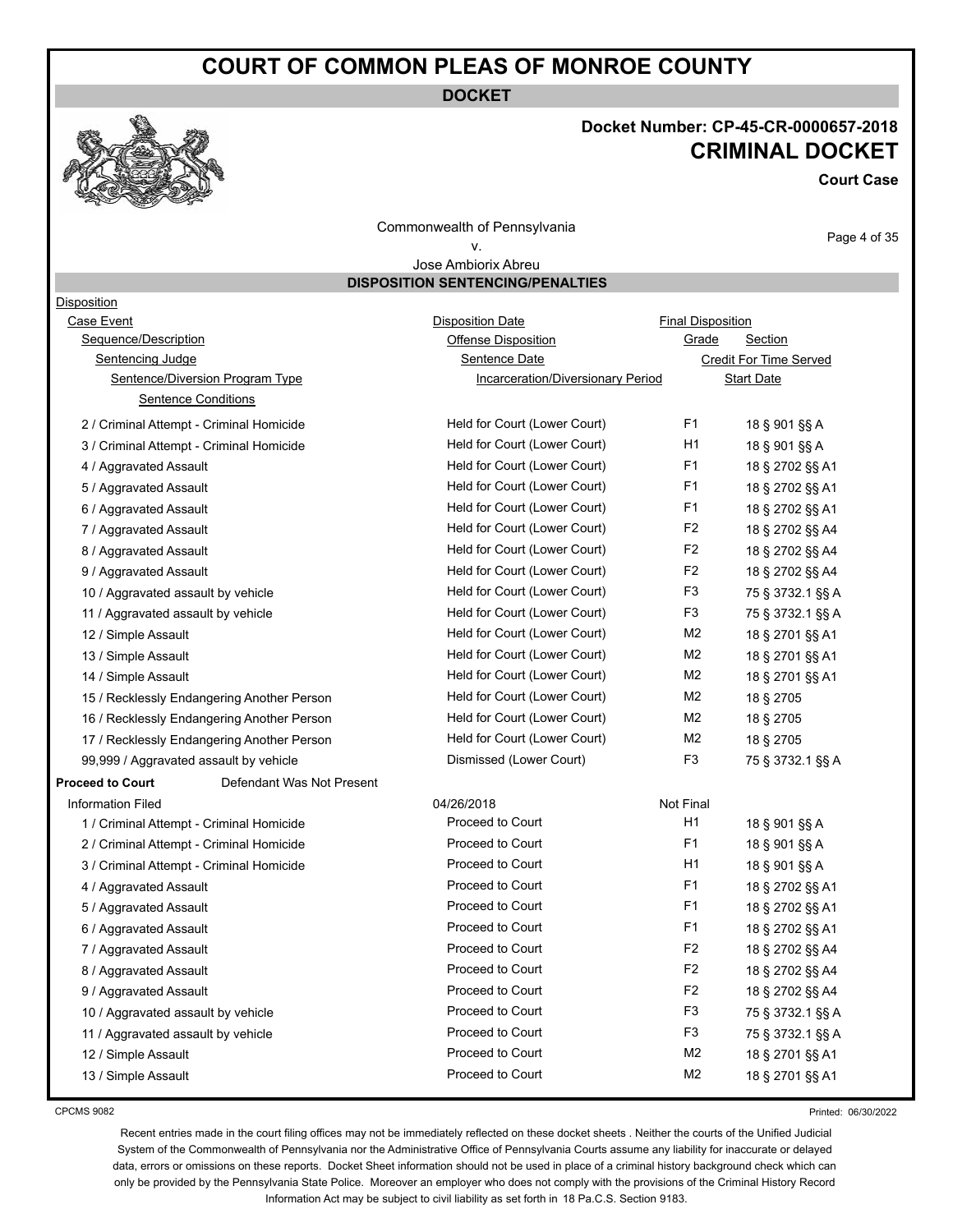**DOCKET**

#### **Docket Number: CP-45-CR-0000657-2018 CRIMINAL DOCKET**

**Court Case**

Commonwealth of Pennsylvania

#### v.

Page 5 of 35

Jose Ambiorix Abreu **DISPOSITION SENTENCING/PENALTIES**

| Disposition                                                                                                             |                                   |                          |                               |
|-------------------------------------------------------------------------------------------------------------------------|-----------------------------------|--------------------------|-------------------------------|
| Case Event                                                                                                              | <b>Disposition Date</b>           | <b>Final Disposition</b> |                               |
| Sequence/Description                                                                                                    | Offense Disposition               | Grade                    | <b>Section</b>                |
| Sentencing Judge                                                                                                        | Sentence Date                     |                          | <b>Credit For Time Served</b> |
| Sentence/Diversion Program Type                                                                                         | Incarceration/Diversionary Period |                          | <b>Start Date</b>             |
| <b>Sentence Conditions</b>                                                                                              |                                   |                          |                               |
| 14 / Simple Assault                                                                                                     | Proceed to Court                  | M <sub>2</sub>           | 18 § 2701 §§ A1               |
| 15 / Recklessly Endangering Another Person                                                                              | Proceed to Court                  | M2                       | 18 § 2705                     |
| 16 / Recklessly Endangering Another Person                                                                              | Proceed to Court                  | M <sub>2</sub>           | 18 § 2705                     |
| 17 / Recklessly Endangering Another Person                                                                              | Proceed to Court                  | M <sub>2</sub>           | 18 § 2705                     |
| 99,999 / Aggravated assault by vehicle                                                                                  | Disposed at Lower Court           | F <sub>3</sub>           | 75 § 3732.1 §§ A              |
| <b>Guilty Plea</b>                                                                                                      |                                   |                          |                               |
| Call/Guilty Plea/ARD                                                                                                    | 02/05/2019                        | <b>Final Disposition</b> |                               |
| 1 / Criminal Attempt - Criminal Homicide                                                                                | Proceed to Court                  | H1                       | 18 § 901 §§ A                 |
| Mark, Jonathan                                                                                                          | 04/30/2019                        |                          |                               |
| 2 / Criminal Attempt - Criminal Homicide                                                                                | <b>Guilty Plea</b>                | F <sub>1</sub>           | 18 § 901 §§ A                 |
| Mark, Jonathan                                                                                                          | 04/30/2019                        |                          |                               |
| Confinement                                                                                                             | Min of 7.00 Years 6.00 Months     |                          | 04/30/2019                    |
|                                                                                                                         | Max of 20.00 Years                |                          |                               |
|                                                                                                                         | Other                             |                          |                               |
| Defendant shall pay the costs of these proceedings                                                                      |                                   |                          |                               |
| Defendant shall have no contact with the victims in this matter, Peggy Lieb and Manuel Bueno                            |                                   |                          |                               |
| MCCF to obtain a DNA blood sample and fingerprints from the Defendant, to pay the \$250.00 fee<br>associated therewith. |                                   |                          |                               |
| 3 / Criminal Attempt - Criminal Homicide                                                                                | Proceed to Court                  | H1                       | 18 § 901 §§ A                 |
| Mark, Jonathan                                                                                                          | 04/30/2019                        |                          |                               |
| 4 / Aggravated Assault                                                                                                  | Proceed to Court                  | F1                       | 18 § 2702 §§ A1               |
| Mark, Jonathan                                                                                                          | 04/30/2019                        |                          |                               |
| 5 / Aggravated Assault                                                                                                  |                                   |                          |                               |
|                                                                                                                         | Proceed to Court                  | F <sub>1</sub>           | 18 § 2702 §§ A1               |
| Mark, Jonathan                                                                                                          | 04/30/2019                        |                          |                               |
| 6 / Aggravated Assault                                                                                                  | <b>Guilty Plea</b>                | F <sub>1</sub>           | 18 § 2702 §§ A1               |
| Mark, Jonathan                                                                                                          | 04/30/2019                        |                          |                               |
| Confinement                                                                                                             | Min of 4.00 Years                 |                          | 04/30/2019                    |
|                                                                                                                         | Max of 10.00 Years                |                          |                               |
|                                                                                                                         | Other                             |                          |                               |
| Defendant shall pay the costs of these proceedings                                                                      |                                   |                          |                               |
| MCCF to obtain a DNA blood sample and fingerprints from the Defendant, to pay the \$250.00 fee                          |                                   |                          |                               |
| associated therewith.<br>Defendant shall have no contact with the victims in this matter, Peggy Lieb and Manuel Bueno   |                                   |                          |                               |

CPCMS 9082

Printed: 06/30/2022

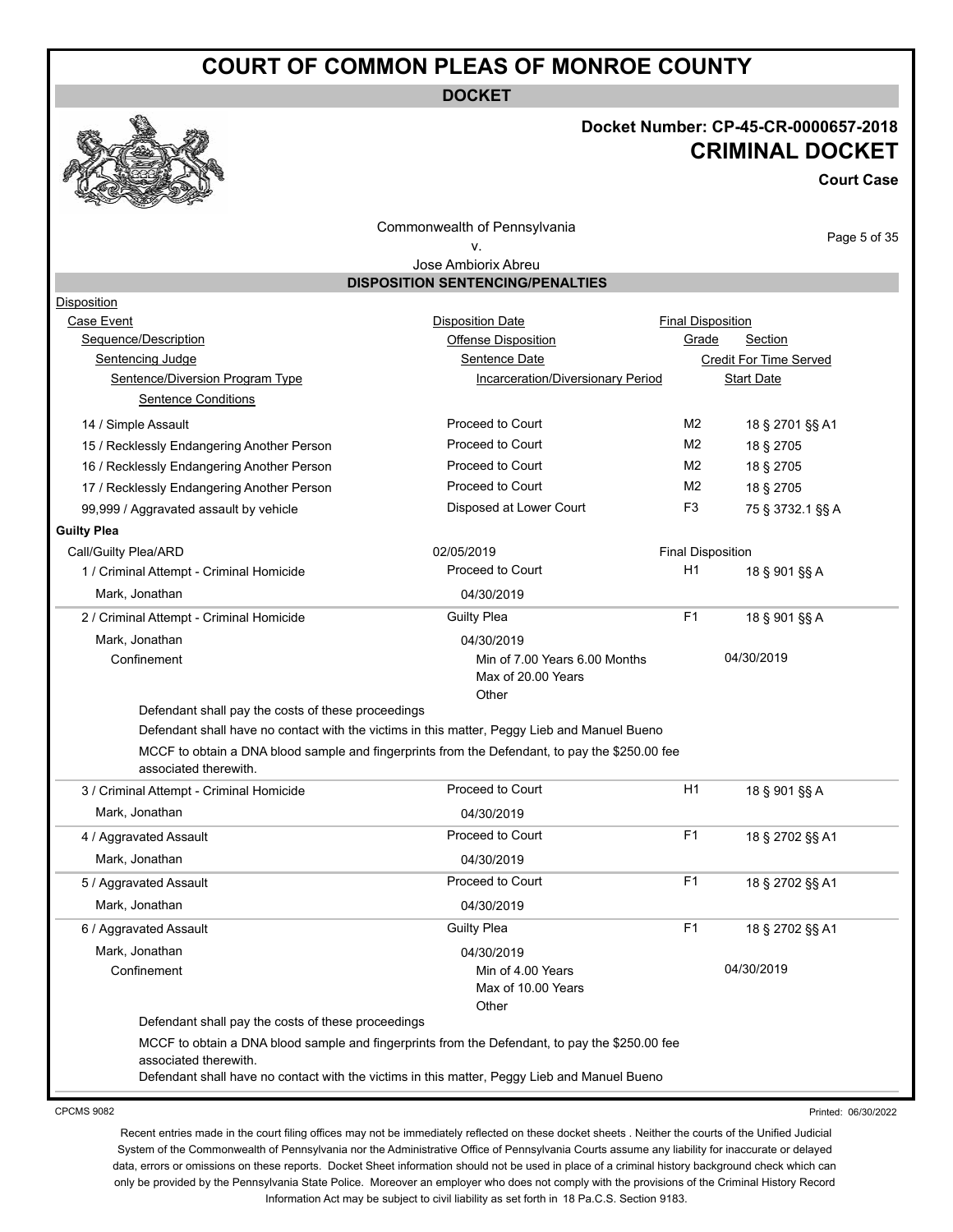**DOCKET**

#### **Docket Number: CP-45-CR-0000657-2018 CRIMINAL DOCKET**

**Court Case**

Commonwealth of Pennsylvania

#### v.

Page 6 of 35

|                                                    | Jose Ambiorix Abreu                                                                            |                          |                               |  |
|----------------------------------------------------|------------------------------------------------------------------------------------------------|--------------------------|-------------------------------|--|
|                                                    | <b>DISPOSITION SENTENCING/PENALTIES</b>                                                        |                          |                               |  |
| <b>Disposition</b>                                 |                                                                                                |                          |                               |  |
| Case Event                                         | <b>Disposition Date</b>                                                                        | <b>Final Disposition</b> |                               |  |
| Sequence/Description                               | <b>Offense Disposition</b>                                                                     | Grade                    | <b>Section</b>                |  |
| <b>Sentencing Judge</b>                            | Sentence Date                                                                                  |                          | <b>Credit For Time Served</b> |  |
| Sentence/Diversion Program Type                    | Incarceration/Diversionary Period                                                              |                          | <b>Start Date</b>             |  |
| <b>Sentence Conditions</b>                         |                                                                                                |                          |                               |  |
| 7 / Aggravated Assault                             | Proceed to Court                                                                               | F <sub>2</sub>           | 18 § 2702 §§ A4               |  |
| Mark, Jonathan                                     | 04/30/2019                                                                                     |                          |                               |  |
| 8 / Aggravated Assault                             | Proceed to Court                                                                               | F <sub>2</sub>           | 18 § 2702 §§ A4               |  |
| Mark, Jonathan                                     | 04/30/2019                                                                                     |                          |                               |  |
| 9 / Aggravated Assault                             | Proceed to Court                                                                               | F <sub>2</sub>           | 18 § 2702 §§ A4               |  |
| Mark, Jonathan                                     | 04/30/2019                                                                                     |                          |                               |  |
| 10 / Aggravated assault by vehicle                 | Proceed to Court                                                                               | F <sub>3</sub>           | 75 § 3732.1 §§ A              |  |
| Mark, Jonathan                                     | 04/30/2019                                                                                     |                          |                               |  |
| 11 / Aggravated assault by vehicle                 | Proceed to Court                                                                               | F <sub>3</sub>           | 75 § 3732.1 §§ A              |  |
| Mark, Jonathan                                     | 04/30/2019                                                                                     |                          |                               |  |
| 12 / Simple Assault                                | Proceed to Court                                                                               | M <sub>2</sub>           | 18 § 2701 §§ A1               |  |
| Mark, Jonathan                                     | 04/30/2019                                                                                     |                          |                               |  |
| 13 / Simple Assault                                | Proceed to Court                                                                               | M <sub>2</sub>           | 18 § 2701 §§ A1               |  |
| Mark, Jonathan                                     | 04/30/2019                                                                                     |                          |                               |  |
| 14 / Simple Assault                                | Proceed to Court                                                                               | M <sub>2</sub>           | 18 § 2701 §§ A1               |  |
| Mark, Jonathan                                     | 04/30/2019                                                                                     |                          |                               |  |
| 15 / Recklessly Endangering Another Person         | <b>Guilty Plea</b>                                                                             | M <sub>2</sub>           | 18 § 2705                     |  |
| Mark, Jonathan                                     | 04/30/2019                                                                                     |                          |                               |  |
| Confinement                                        | Min of 6.00 Months                                                                             |                          | 04/30/2019                    |  |
|                                                    | Max of 2.00 Years                                                                              |                          |                               |  |
| Defendant shall pay the costs of these proceedings | Other                                                                                          |                          |                               |  |
|                                                    | Defendant shall have no contact with the victims in this matter, Peggy Lieb and Manuel Bueno   |                          |                               |  |
|                                                    | MCCF to obtain a DNA blood sample and fingerprints from the Defendant, to pay the \$250.00 fee |                          |                               |  |
| associated therewith.                              |                                                                                                |                          |                               |  |
| 16 / Recklessly Endangering Another Person         | Proceed to Court                                                                               | M <sub>2</sub>           | 18 § 2705                     |  |
| Mark, Jonathan                                     | 04/30/2019                                                                                     |                          |                               |  |
| 17 / Recklessly Endangering Another Person         | Proceed to Court                                                                               | M2                       | 18 § 2705                     |  |
| Mark, Jonathan                                     | 04/30/2019                                                                                     |                          |                               |  |
| 99,999 / Aggravated assault by vehicle             | Disposed at Lower Court                                                                        | F <sub>3</sub>           | 75 § 3732.1 §§ A              |  |

CPCMS 9082

Printed: 06/30/2022

Recent entries made in the court filing offices may not be immediately reflected on these docket sheets . Neither the courts of the Unified Judicial System of the Commonwealth of Pennsylvania nor the Administrative Office of Pennsylvania Courts assume any liability for inaccurate or delayed data, errors or omissions on these reports. Docket Sheet information should not be used in place of a criminal history background check which can only be provided by the Pennsylvania State Police. Moreover an employer who does not comply with the provisions of the Criminal History Record Information Act may be subject to civil liability as set forth in 18 Pa.C.S. Section 9183.

Mark, Jonathan 2012019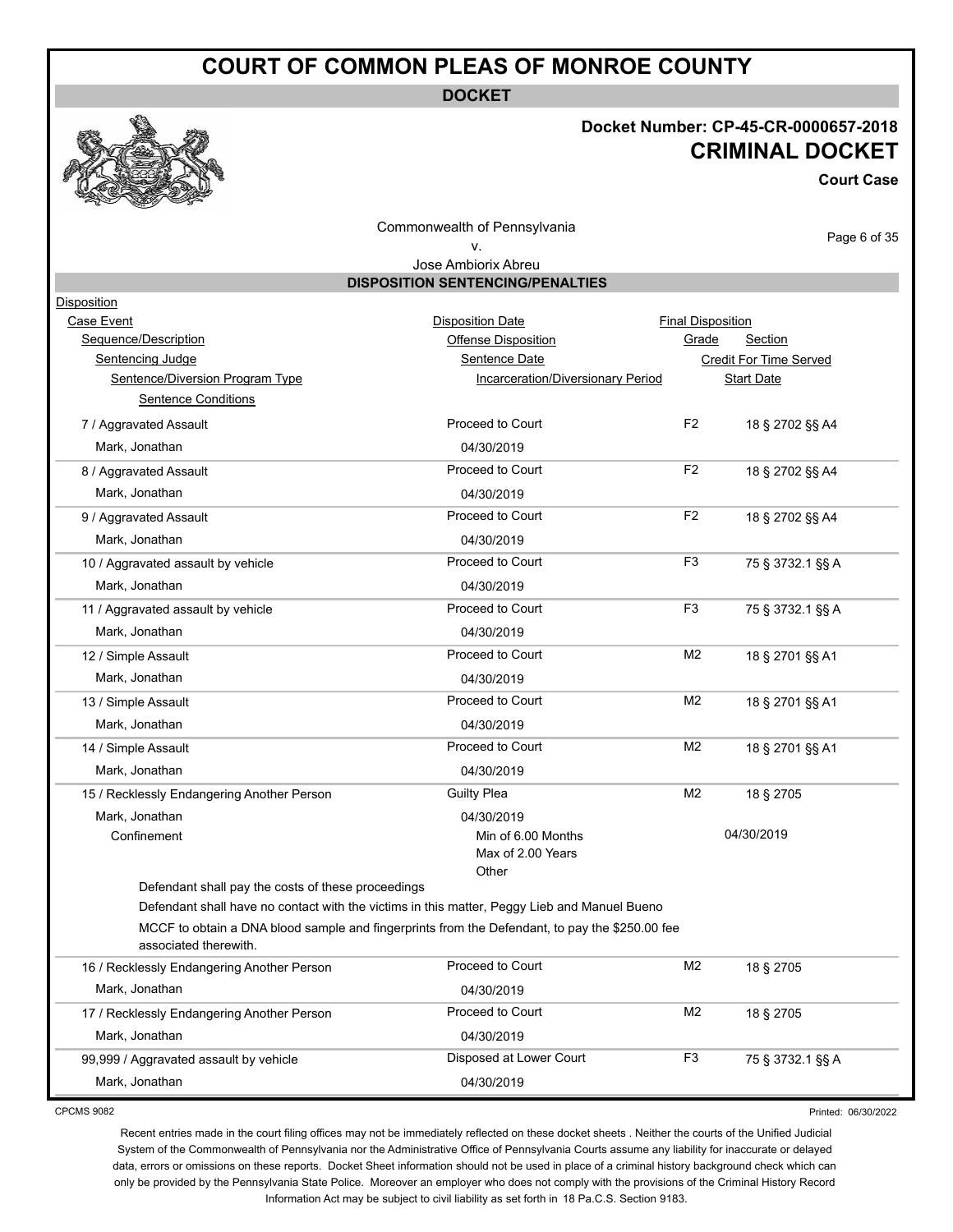**DOCKET**

#### **Docket Number: CP-45-CR-0000657-2018 CRIMINAL DOCKET**

**Court Case**

Commonwealth of Pennsylvania

Page 7 of 35

Printed: 06/30/2022

v. Jose Ambiorix Abreu

**DISPOSITION SENTENCING/PENALTIES**

#### Disposition

Case Event **Case Event Case Event Case Event Case Event Case Event Case Event Case Event Case Event Case Event CASE 2019 CASE 2019 CASE 2019 CASE 2019 CASE 2019 CASE 2019 CASE 2019 CASE 2019** Sequence/Description **Contact Contact Contact Contact Contact Contact Contact Contact Contact Contact Contact Contact Contact Contact Contact Contact Contact Contact Contact Contact Contact Contact Contact Contact Contact** Sentencing Judge Sentence Date Credit For Time Served Sentence/Diversion Program Type Incarceration/Diversionary Period Start Date Sentence Conditions

#### **LINKED SENTENCES:**

**Link 1**

CP-45-CR-0000657-2018 - Seq. No. 6 (18§ 2702 §§ A1) - Confinement is Consecutive to CP-45-CR-0000657-2018 - Seq. No. 2 (18§ 2501 §§ A) - Confinement

#### **Link 2**

CP-45-CR-0000657-2018 - Seq. No. 15 (18§ 2705 §§) - Confinement is Consecutive to CP-45-CR-0000657-2018 - Seq. No. 6 (18§ 2702 §§ A1) - Confinement

#### **Link 3**

CP-45-CR-0000657-2018 - Seq. No. 15 (18§ 2705 §§) - Confinement is Consecutive to

CP-45-CR-0000657-2018 - Seq. No. 2 (18§ 2501 §§ A) - Confinement

|                   | <b>COMMONWEALTH INFORMATION</b>               |               | <b>ATTORNEY INFORMATION</b>        |                        |
|-------------------|-----------------------------------------------|---------------|------------------------------------|------------------------|
| Name:             | Andrew Michael Kroeckel                       |               | Name:                              | Earl Dubois Raynor Jr. |
|                   | <b>District Attorney</b>                      |               |                                    | Private                |
| Supreme Court No: | 313480                                        |               | Supreme Court No:                  | 066849                 |
| Phone Number(s):  |                                               |               | Rep. Status:                       | Active                 |
| 570-517-3052      | (Phone)                                       |               | Phone Number(s):                   |                        |
| Address:          |                                               |               |                                    |                        |
|                   | Monroe County Office of the District Attorney |               | 215-254-0299                       | (Office)               |
|                   | 610 Monroe St Ste #126                        |               | Address:                           |                        |
|                   | Stroudsburg, PA 18360                         |               | 2726 Lehman St.                    |                        |
|                   |                                               |               | Chester, PA 19013                  |                        |
| Name:             | Monroe County District Attorney's             |               | Representing: Abreu, Jose Ambiorix |                        |
|                   | Office                                        |               |                                    |                        |
|                   | <b>District Attorney</b>                      |               |                                    |                        |
| Supreme Court No: |                                               |               |                                    |                        |
| Phone Number(s):  |                                               |               |                                    |                        |
| 570-517-3052      | (Phone)                                       |               |                                    |                        |
| Address:          |                                               |               |                                    |                        |
| 701 Main Street   |                                               |               |                                    |                        |
| Suite 200         |                                               |               |                                    |                        |
|                   | Stroudsburg, PA 18360                         |               | <b>ENTRIES</b>                     |                        |
| Sequence Number   | CP Filed Date                                 | Document Date |                                    |                        |
|                   |                                               |               |                                    | Filed By               |
| Service To        |                                               | Service By    |                                    |                        |
|                   |                                               |               |                                    |                        |

CPCMS 9082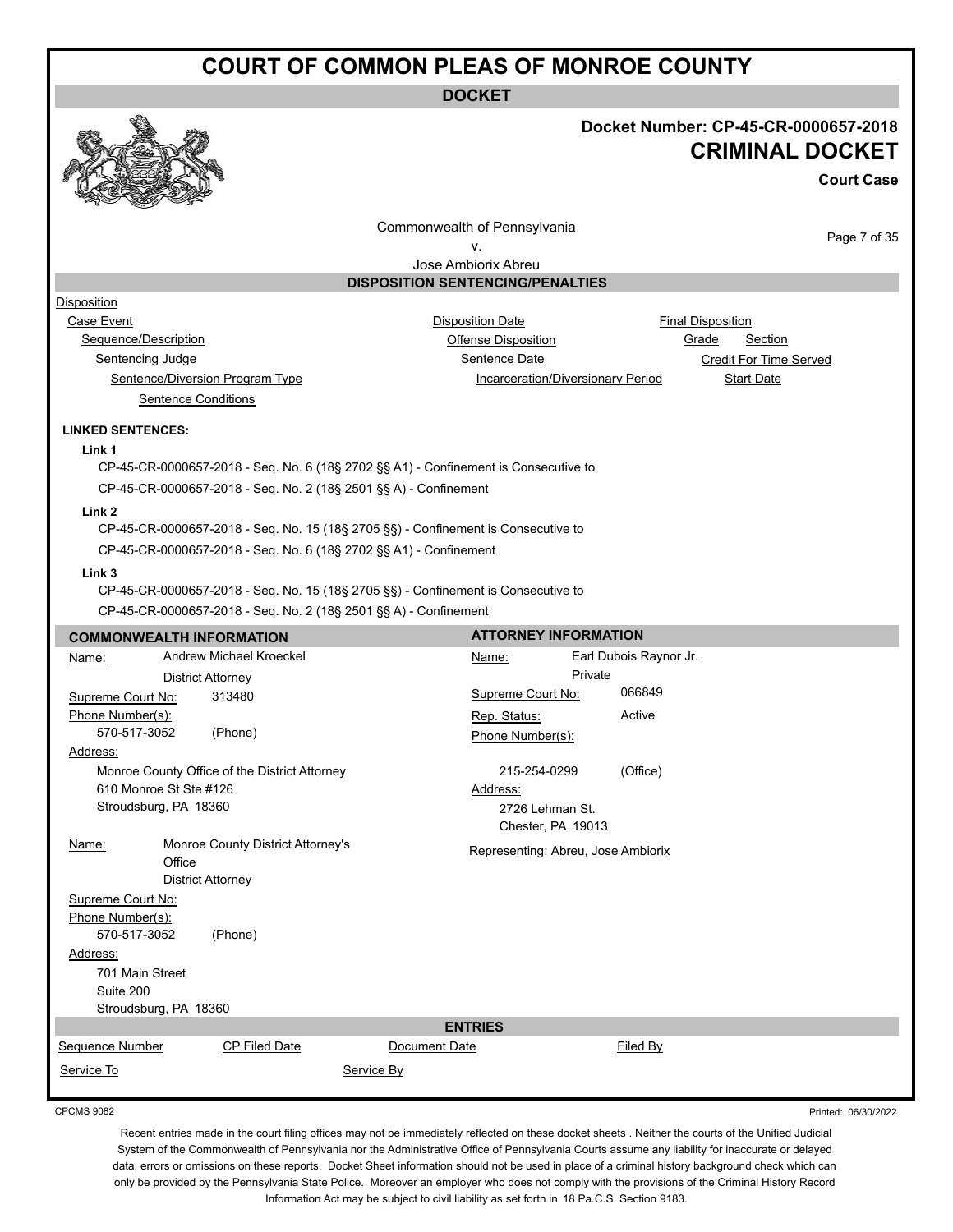**DOCKET**

| Docket Number: CP-45-CR-0000657-2018<br><b>CRIMINAL DOCKET</b><br><b>Court Case</b><br>Commonwealth of Pennsylvania<br>v.<br>Jose Ambiorix Abreu<br><b>ENTRIES</b><br>Sequence Number<br>Document Date<br>Filed By<br>CP Filed Date<br>Service By<br>Service To<br><b>Issue Date</b><br>Service Status<br>Service Type<br><b>Status Date</b><br>03/01/2018<br>Mark, Jonathan<br>1<br>Order Denying Motion for Modification of Bail<br>Monroe County Correctional Facility<br>Clerk of Court's Boxes<br>03/02/2018<br>Monroe County Court Administration<br>Clerk of Court's Boxes<br>03/02/2018<br>Monroe County District Attorney's Office<br>Clerk of Court's Boxes<br>03/02/2018<br>Monroe County Probation Department | Page 8 of 35 |
|---------------------------------------------------------------------------------------------------------------------------------------------------------------------------------------------------------------------------------------------------------------------------------------------------------------------------------------------------------------------------------------------------------------------------------------------------------------------------------------------------------------------------------------------------------------------------------------------------------------------------------------------------------------------------------------------------------------------------|--------------|
|                                                                                                                                                                                                                                                                                                                                                                                                                                                                                                                                                                                                                                                                                                                           |              |
|                                                                                                                                                                                                                                                                                                                                                                                                                                                                                                                                                                                                                                                                                                                           |              |
|                                                                                                                                                                                                                                                                                                                                                                                                                                                                                                                                                                                                                                                                                                                           |              |
|                                                                                                                                                                                                                                                                                                                                                                                                                                                                                                                                                                                                                                                                                                                           |              |
|                                                                                                                                                                                                                                                                                                                                                                                                                                                                                                                                                                                                                                                                                                                           |              |
|                                                                                                                                                                                                                                                                                                                                                                                                                                                                                                                                                                                                                                                                                                                           |              |
|                                                                                                                                                                                                                                                                                                                                                                                                                                                                                                                                                                                                                                                                                                                           |              |
|                                                                                                                                                                                                                                                                                                                                                                                                                                                                                                                                                                                                                                                                                                                           |              |
|                                                                                                                                                                                                                                                                                                                                                                                                                                                                                                                                                                                                                                                                                                                           |              |
|                                                                                                                                                                                                                                                                                                                                                                                                                                                                                                                                                                                                                                                                                                                           |              |
|                                                                                                                                                                                                                                                                                                                                                                                                                                                                                                                                                                                                                                                                                                                           |              |
|                                                                                                                                                                                                                                                                                                                                                                                                                                                                                                                                                                                                                                                                                                                           |              |
|                                                                                                                                                                                                                                                                                                                                                                                                                                                                                                                                                                                                                                                                                                                           |              |
|                                                                                                                                                                                                                                                                                                                                                                                                                                                                                                                                                                                                                                                                                                                           |              |
|                                                                                                                                                                                                                                                                                                                                                                                                                                                                                                                                                                                                                                                                                                                           |              |
|                                                                                                                                                                                                                                                                                                                                                                                                                                                                                                                                                                                                                                                                                                                           |              |
| Clerk of Court's Boxes<br>03/02/2018                                                                                                                                                                                                                                                                                                                                                                                                                                                                                                                                                                                                                                                                                      |              |
| Monroe County Sheriff's Department<br>Clerk of Court's Boxes<br>03/02/2018                                                                                                                                                                                                                                                                                                                                                                                                                                                                                                                                                                                                                                                |              |
| Reish, Brandon Robert<br><b>First Class</b><br>03/02/2018                                                                                                                                                                                                                                                                                                                                                                                                                                                                                                                                                                                                                                                                 |              |
| Kroeckel, Andrew Michael                                                                                                                                                                                                                                                                                                                                                                                                                                                                                                                                                                                                                                                                                                  |              |
| eService<br>Served<br>05/02/2018                                                                                                                                                                                                                                                                                                                                                                                                                                                                                                                                                                                                                                                                                          |              |
| Monroe County District Attorney's Office                                                                                                                                                                                                                                                                                                                                                                                                                                                                                                                                                                                                                                                                                  |              |
| eService<br>05/02/2018<br>Served                                                                                                                                                                                                                                                                                                                                                                                                                                                                                                                                                                                                                                                                                          |              |
| Reish, Brandon Robert                                                                                                                                                                                                                                                                                                                                                                                                                                                                                                                                                                                                                                                                                                     |              |
| Served<br>eService<br>05/02/2018                                                                                                                                                                                                                                                                                                                                                                                                                                                                                                                                                                                                                                                                                          |              |
| 03/01/2018<br>2<br>Mark, Jonathan                                                                                                                                                                                                                                                                                                                                                                                                                                                                                                                                                                                                                                                                                         |              |
| Order Granting Motion to Revoke/Release and Forfeit Bail - Abreu, Jose Ambiorix<br>Kroeckel, Andrew Michael                                                                                                                                                                                                                                                                                                                                                                                                                                                                                                                                                                                                               |              |
| eService<br>Served<br>05/01/2018                                                                                                                                                                                                                                                                                                                                                                                                                                                                                                                                                                                                                                                                                          |              |
| Monroe County District Attorney's Office                                                                                                                                                                                                                                                                                                                                                                                                                                                                                                                                                                                                                                                                                  |              |
| eService<br>05/01/2018<br>Served                                                                                                                                                                                                                                                                                                                                                                                                                                                                                                                                                                                                                                                                                          |              |
| Reish, Brandon Robert<br>eService<br>Served<br>05/01/2018                                                                                                                                                                                                                                                                                                                                                                                                                                                                                                                                                                                                                                                                 |              |
| 03/28/2018<br>Court of Common Pleas - Monroe<br>1<br>County                                                                                                                                                                                                                                                                                                                                                                                                                                                                                                                                                                                                                                                               |              |
| Original Papers Received from Lower Court                                                                                                                                                                                                                                                                                                                                                                                                                                                                                                                                                                                                                                                                                 |              |
| Kroeckel, Andrew Michael                                                                                                                                                                                                                                                                                                                                                                                                                                                                                                                                                                                                                                                                                                  |              |
| eService<br>Served<br>03/28/2018                                                                                                                                                                                                                                                                                                                                                                                                                                                                                                                                                                                                                                                                                          |              |

CPCMS 9082

Printed: 06/30/2022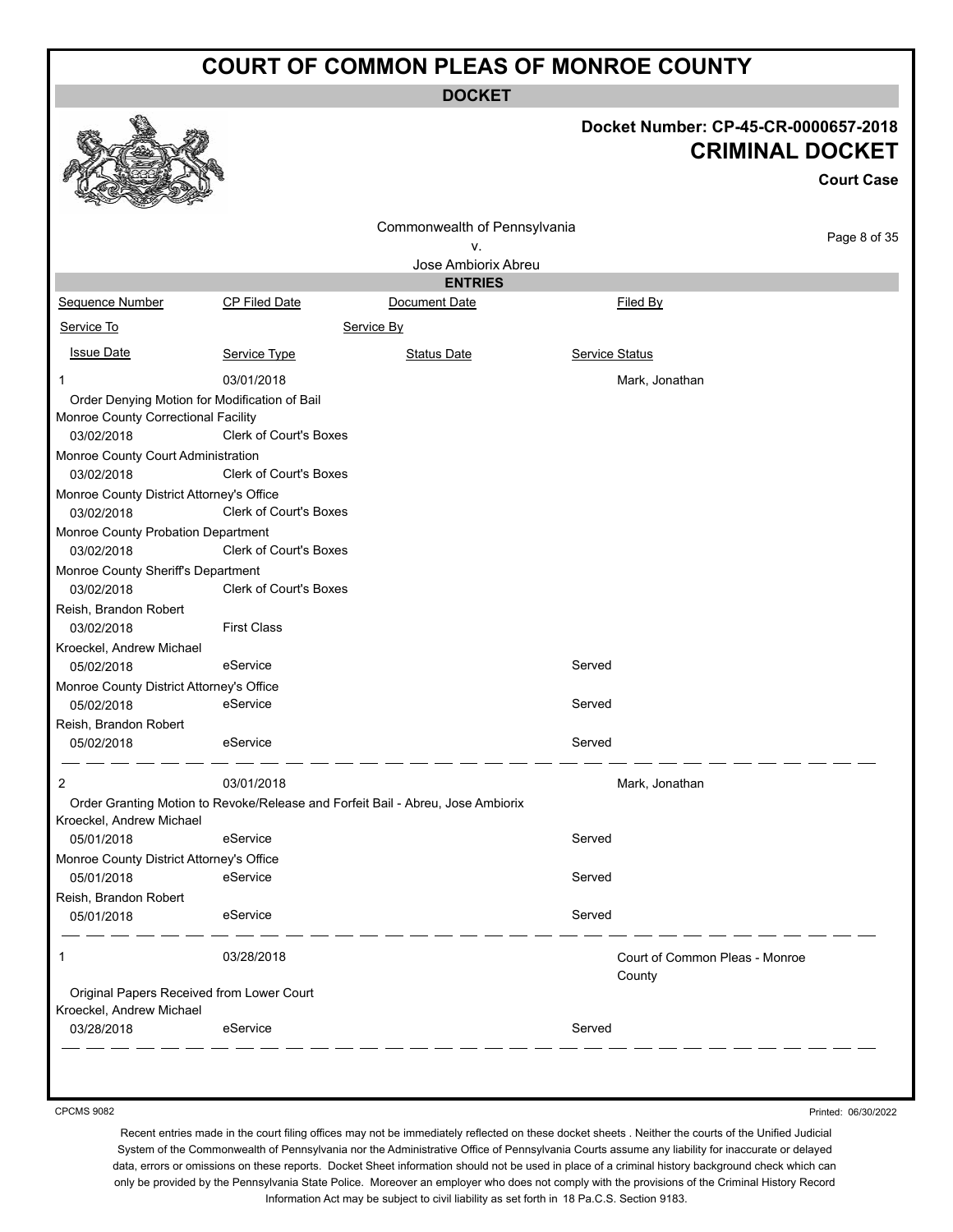**DOCKET**

#### **Docket Number: CP-45-CR-0000657-2018 CRIMINAL DOCKET**

|                                                                                                              |               |                                       |                          | <b>Court Case</b> |
|--------------------------------------------------------------------------------------------------------------|---------------|---------------------------------------|--------------------------|-------------------|
|                                                                                                              |               | Commonwealth of Pennsylvania<br>v.    |                          | Page 9 of 35      |
|                                                                                                              |               | Jose Ambiorix Abreu<br><b>ENTRIES</b> |                          |                   |
| Sequence Number                                                                                              | CP Filed Date | Document Date                         | Filed By                 |                   |
| Service To                                                                                                   |               | Service By                            |                          |                   |
| <b>Issue Date</b>                                                                                            | Service Type  | <b>Status Date</b>                    | Service Status           |                   |
| 1<br>Search Warrant Issued<br>Kroeckel, Andrew Michael                                                       | 04/04/2018    |                                       | MDJ-43-3-02              |                   |
| 04/04/2018                                                                                                   | eService      |                                       | Served                   |                   |
| Monroe County District Attorney's Office<br>04/04/2018                                                       | eService      |                                       | Served                   |                   |
| Reish, Brandon Robert<br>04/04/2018                                                                          | eService      |                                       | Served                   |                   |
| Entry of Appearance<br>Monroe County District Attorney's Office                                              | 04/06/2018    |                                       | Kroeckel, Andrew Michael |                   |
| 04/09/2018<br>Reish, Brandon Robert                                                                          | eService      |                                       | Served                   |                   |
| 04/09/2018                                                                                                   | eService      |                                       | Served                   |                   |
| 1<br><b>Information Filed</b><br>Kroeckel, Andrew Michael                                                    | 04/26/2018    |                                       | Christine, E. David      |                   |
| 04/27/2018                                                                                                   | eService      |                                       | Served                   |                   |
| Monroe County District Attorney's Office<br>04/27/2018                                                       | eService      |                                       | Served                   |                   |
| Reish, Brandon Robert<br>04/27/2018                                                                          | eService      |                                       | Served                   |                   |
|                                                                                                              | 04/27/2018    |                                       | Kroeckel, Andrew Michael |                   |
| Notice Pursuant to Pa. R. Crim. P. Rule 582 (B)(1)<br>Monroe County District Attorney's Office<br>04/27/2018 | eService      |                                       | Served                   |                   |
| Reish, Brandon Robert<br>04/27/2018                                                                          | eService      |                                       | Served                   |                   |
| 1                                                                                                            | 05/02/2018    | 05/02/2018                            | Mark, Jonathan           |                   |
| Order- Pre-Trial Conference Scheduled 8/29/18 1:30PM CR#1<br>Kroeckel, Andrew Michael                        |               |                                       |                          |                   |
| 05/02/2018                                                                                                   | eService      |                                       | Served                   |                   |
| Monroe County Court Administration                                                                           |               |                                       |                          |                   |

CPCMS 9082

Printed: 06/30/2022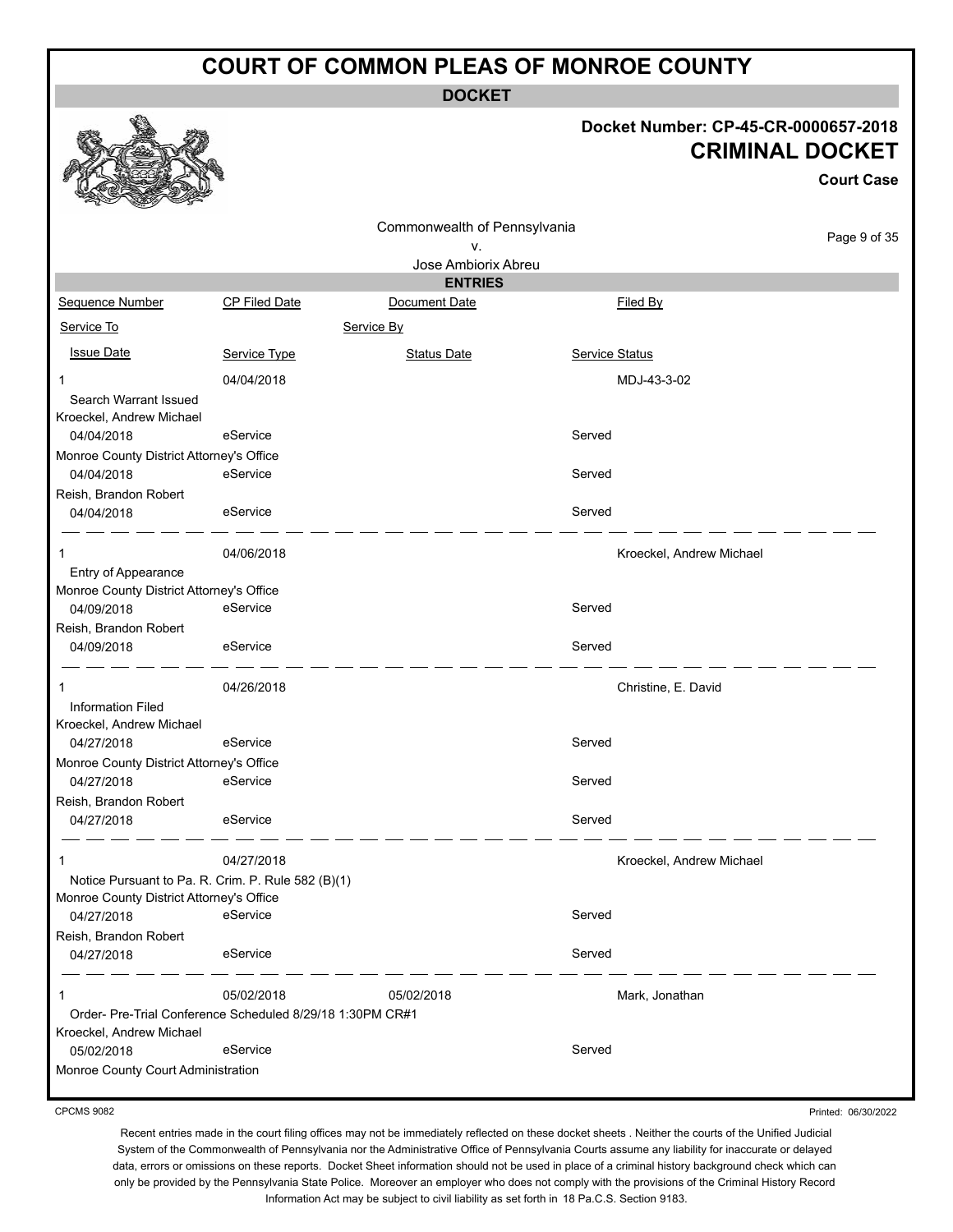**DOCKET**

**Docket Number: CP-45-CR-0000657-2018**

|                                                        |                               |                                 |                       | <b>CRIMINAL DOCKET</b><br><b>Court Case</b> |
|--------------------------------------------------------|-------------------------------|---------------------------------|-----------------------|---------------------------------------------|
|                                                        |                               | Commonwealth of Pennsylvania    |                       | Page 10 of 35                               |
|                                                        |                               | ν.                              |                       |                                             |
|                                                        |                               | Jose Ambiorix Abreu             |                       |                                             |
| Sequence Number                                        | <b>CP Filed Date</b>          | <b>ENTRIES</b><br>Document Date | Filed By              |                                             |
|                                                        |                               |                                 |                       |                                             |
| Service To                                             |                               | Service By                      |                       |                                             |
| <b>Issue Date</b>                                      | Service Type                  | <b>Status Date</b>              | <b>Service Status</b> |                                             |
| 05/02/2018                                             | Clerk of Court's Boxes        |                                 |                       |                                             |
| Monroe County District Attorney's Office               |                               |                                 |                       |                                             |
| 05/02/2018                                             | <b>Clerk of Court's Boxes</b> |                                 |                       |                                             |
| Monroe County District Attorney's Office               | eService                      |                                 | Served                |                                             |
| 05/02/2018<br>Reish, Brandon Robert                    |                               |                                 |                       |                                             |
| 05/02/2018                                             | <b>First Class</b>            |                                 |                       |                                             |
| Reish, Brandon Robert                                  |                               |                                 |                       |                                             |
| 05/02/2018                                             | eService                      |                                 | Served                |                                             |
| 1                                                      | 06/01/2018                    |                                 | Reish, Brandon Robert |                                             |
| Motion for Extension of Time                           |                               |                                 |                       |                                             |
| Kroeckel, Andrew Michael                               |                               |                                 | Notified              |                                             |
| 06/01/2018<br>Monroe County District Attorney's Office | eNotice                       |                                 |                       |                                             |
| 06/01/2018                                             | eNotice                       |                                 | Notified              |                                             |
| 1                                                      | 06/04/2018                    | 06/01/2018                      | Mark, Jonathan        |                                             |
| Order Granting Motion for Extension of Time            |                               |                                 |                       |                                             |
| Monroe County District Attorney's Office               |                               |                                 |                       |                                             |
| 06/04/2018                                             | Clerk of Court's Boxes        |                                 |                       |                                             |
| Monroe County Sheriff<br>06/04/2018                    | Clerk of Court's Boxes        |                                 |                       |                                             |
| Reish, Brandon Robert                                  |                               |                                 |                       |                                             |
| 06/04/2018                                             | <b>First Class</b>            |                                 |                       |                                             |
| Kroeckel, Andrew Michael                               |                               |                                 |                       |                                             |
| 06/07/2018                                             | eService                      |                                 | Served                |                                             |
| Monroe County District Attorney's Office               |                               |                                 |                       |                                             |
| 06/07/2018                                             | eService                      |                                 | Served                |                                             |
| Reish, Brandon Robert                                  |                               |                                 |                       |                                             |
| 06/07/2018                                             | eService                      |                                 | Served                |                                             |
| 1                                                      | 07/02/2018                    |                                 | Reish, Brandon Robert |                                             |
| <b>Omnibus Pre-Trial Motion</b>                        |                               |                                 |                       |                                             |
| Kroeckel, Andrew Michael<br>07/03/2018                 | eNotice                       |                                 | Notified              |                                             |
| Monroe County District Attorney's Office               |                               |                                 |                       |                                             |
|                                                        |                               |                                 |                       |                                             |

CPCMS 9082

a An

Printed: 06/30/2022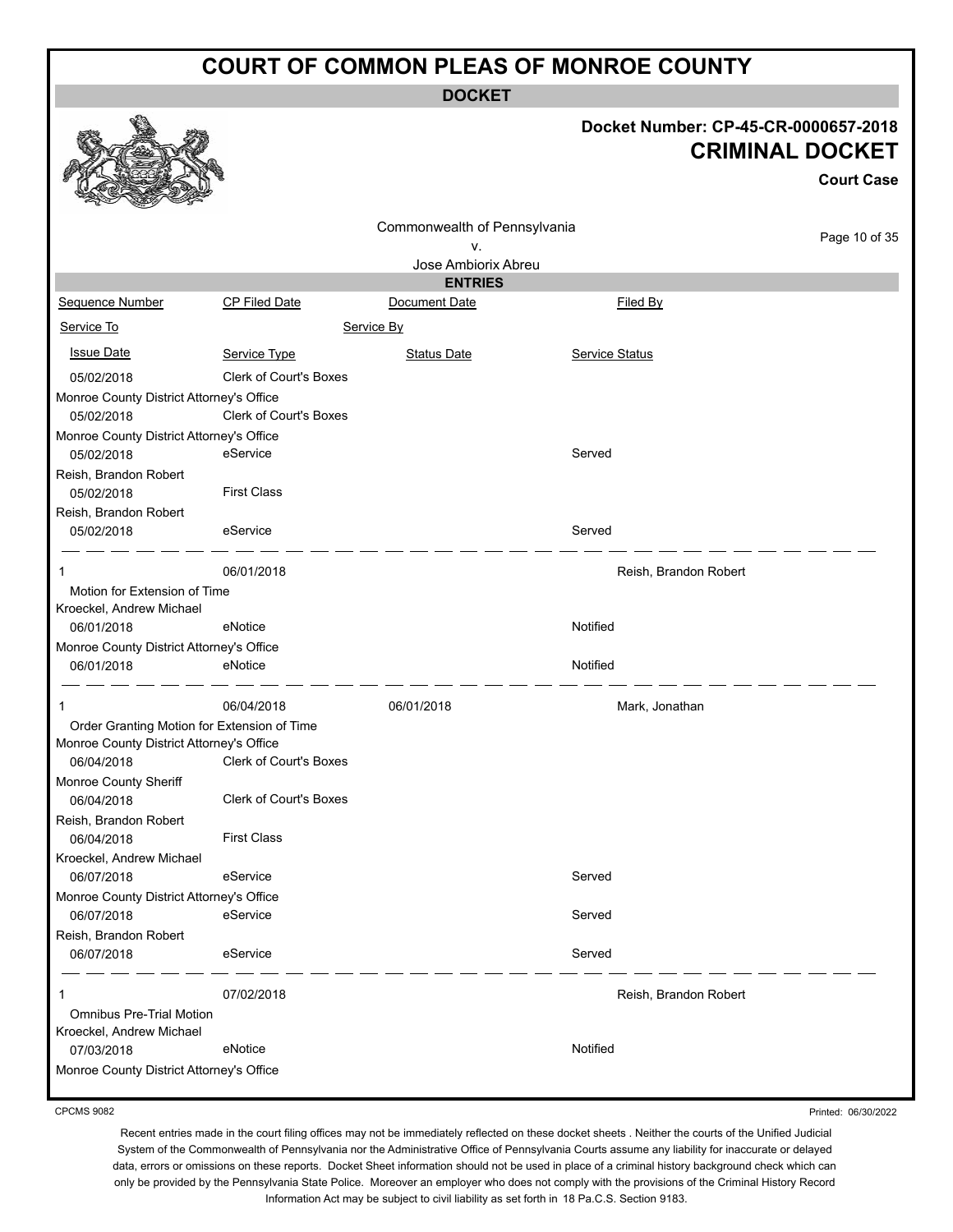**DOCKET**

|                                                        |                                                                | <b>DOCKEI</b>                |                                                                                     |
|--------------------------------------------------------|----------------------------------------------------------------|------------------------------|-------------------------------------------------------------------------------------|
|                                                        |                                                                |                              | Docket Number: CP-45-CR-0000657-2018<br><b>CRIMINAL DOCKET</b><br><b>Court Case</b> |
|                                                        |                                                                | Commonwealth of Pennsylvania |                                                                                     |
|                                                        |                                                                | ٧.                           | Page 11 of 35                                                                       |
|                                                        |                                                                | Jose Ambiorix Abreu          |                                                                                     |
|                                                        |                                                                | <b>ENTRIES</b>               |                                                                                     |
| Sequence Number                                        | CP Filed Date                                                  | Document Date                | Filed By                                                                            |
| Service To                                             | Service By                                                     |                              |                                                                                     |
| <b>Issue Date</b>                                      | Service Type                                                   | <b>Status Date</b>           | Service Status                                                                      |
| 07/03/2018                                             | eNotice                                                        |                              | Notified                                                                            |
| 2                                                      | 07/03/2018                                                     | 07/03/2018                   | Mark, Jonathan                                                                      |
| Kroeckel, Andrew Michael<br>07/03/2018                 | Order- Pre-Trial Conf Scheduled 8/9/18 1:30PM CR#6<br>eService |                              | Served                                                                              |
| Monroe County Court Administration<br>07/03/2018       | Clerk of Court's Boxes                                         |                              |                                                                                     |
| Monroe County District Attorney's Office<br>07/03/2018 | Clerk of Court's Boxes                                         |                              |                                                                                     |
| Monroe County District Attorney's Office<br>07/03/2018 | eService                                                       |                              | Served                                                                              |
| Reish, Brandon Robert<br>07/03/2018                    | <b>First Class</b>                                             |                              |                                                                                     |
| Reish, Brandon Robert                                  |                                                                |                              |                                                                                     |
| 07/03/2018                                             | eService                                                       |                              | Served                                                                              |
|                                                        | 07/19/2018                                                     |                              | Reish, Brandon Robert                                                               |
| Motion for Continuance<br>Kroeckel, Andrew Michael     |                                                                |                              |                                                                                     |
| 07/19/2018                                             | eNotice                                                        |                              | Notified                                                                            |
| Monroe County District Attorney's Office<br>07/19/2018 | eNotice                                                        |                              | Notified                                                                            |
| 2                                                      | 07/19/2018                                                     | 07/19/2018                   | Mark, Jonathan                                                                      |
| Kroeckel, Andrew Michael                               | Order Continuing Omnibus to 8/31/18 @ 2:30pm CR#3              |                              |                                                                                     |
| 07/19/2018                                             | eService                                                       |                              | Served                                                                              |
| Monroe County District Attorney's Office               |                                                                |                              |                                                                                     |
| 07/19/2018                                             | eService                                                       |                              | Served                                                                              |
| Reish, Brandon Robert<br>07/19/2018                    | eService                                                       |                              | Served                                                                              |
| Monroe County District Attorney's Office               |                                                                |                              |                                                                                     |
| 07/20/2018                                             | Clerk of Court's Boxes                                         |                              |                                                                                     |
| Reish, Brandon Robert                                  |                                                                |                              |                                                                                     |
| 07/20/2018                                             | <b>First Class</b>                                             |                              |                                                                                     |
|                                                        |                                                                |                              |                                                                                     |

CPCMS 9082

Printed: 06/30/2022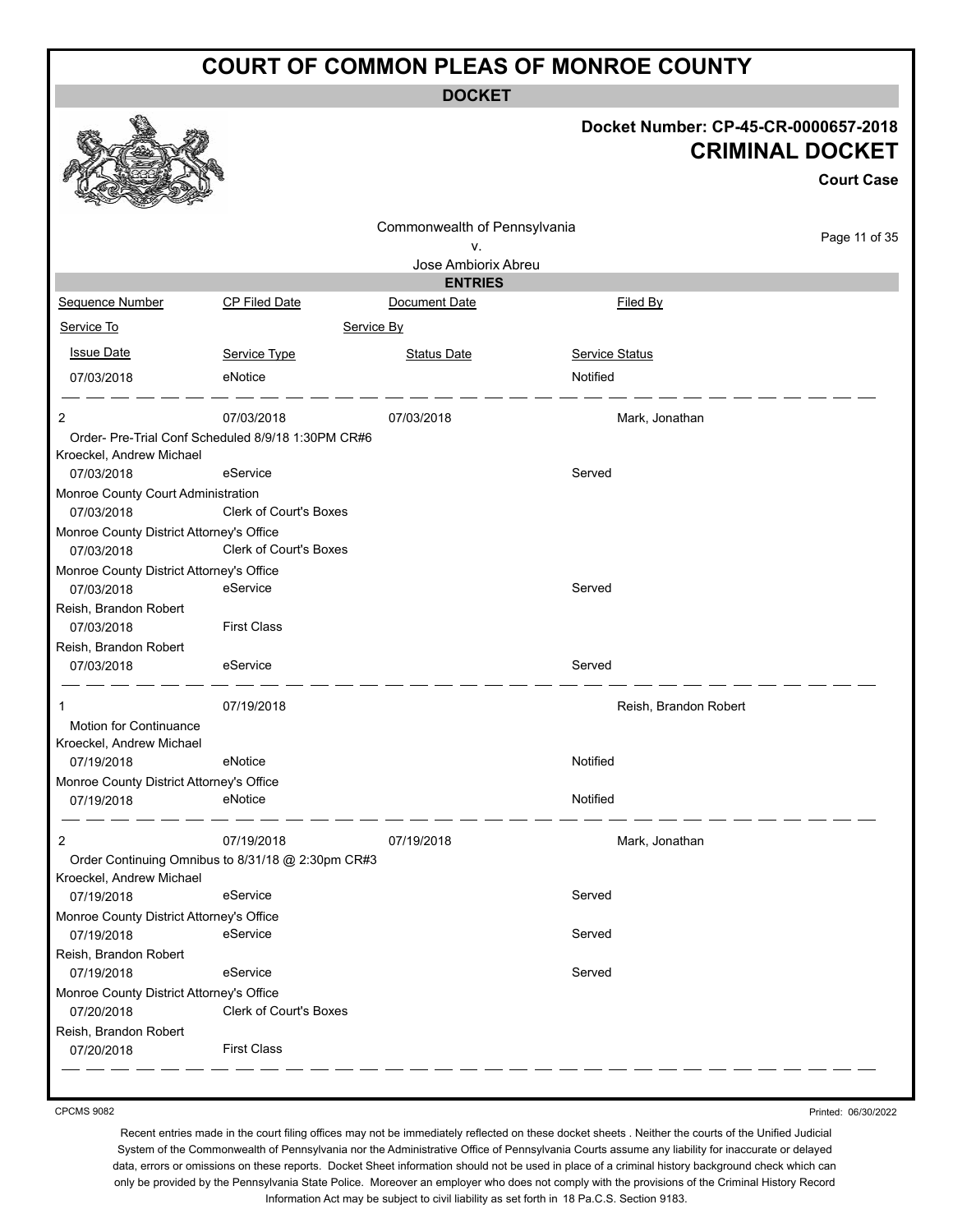**DOCKET**

|                                                           |                               | DUUNE I                                                                   |                                             |                                             |
|-----------------------------------------------------------|-------------------------------|---------------------------------------------------------------------------|---------------------------------------------|---------------------------------------------|
|                                                           |                               |                                                                           | Docket Number: CP-45-CR-0000657-2018        | <b>CRIMINAL DOCKET</b><br><b>Court Case</b> |
|                                                           |                               | Commonwealth of Pennsylvania                                              |                                             |                                             |
|                                                           |                               | ۷.                                                                        |                                             | Page 12 of 35                               |
|                                                           |                               | Jose Ambiorix Abreu                                                       |                                             |                                             |
|                                                           |                               | <b>ENTRIES</b>                                                            |                                             |                                             |
| Sequence Number                                           | <b>CP Filed Date</b>          | Document Date                                                             | Filed By                                    |                                             |
| Service To                                                |                               | Service By                                                                |                                             |                                             |
| <b>Issue Date</b>                                         | Service Type                  | <b>Status Date</b>                                                        | <b>Service Status</b>                       |                                             |
| 2                                                         | 09/04/2018                    | 08/31/2018                                                                | Mark, Jonathan                              |                                             |
| Kroeckel, Andrew Michael                                  |                               | Order Status Conference Scheduled 10/24/18@1:30pmCt.1/ Breifs to be Filed |                                             |                                             |
| 09/05/2018                                                | eService                      |                                                                           | Served                                      |                                             |
| Monroe County Correctional Facility<br>09/05/2018         | <b>Clerk of Court's Boxes</b> |                                                                           |                                             |                                             |
| Monroe County Court Administration<br>09/05/2018          | <b>Clerk of Court's Boxes</b> |                                                                           |                                             |                                             |
| Monroe County District Attorney's Office<br>09/05/2018    | <b>Clerk of Court's Boxes</b> |                                                                           |                                             |                                             |
| Monroe County District Attorney's Office<br>09/05/2018    | eService                      |                                                                           | Served                                      |                                             |
| Monroe County Probation Department                        |                               |                                                                           |                                             |                                             |
| 09/05/2018                                                | <b>Clerk of Court's Boxes</b> |                                                                           |                                             |                                             |
| Monroe County Sheriff's Department                        |                               |                                                                           |                                             |                                             |
| 09/05/2018                                                | <b>Clerk of Court's Boxes</b> |                                                                           |                                             |                                             |
| Other<br>09/05/2018                                       | <b>First Class</b>            |                                                                           |                                             |                                             |
| Other                                                     |                               |                                                                           |                                             |                                             |
| 09/05/2018                                                | <b>First Class</b>            |                                                                           |                                             |                                             |
| Reish, Brandon Robert                                     |                               |                                                                           |                                             |                                             |
| 09/05/2018                                                | <b>First Class</b>            |                                                                           |                                             |                                             |
| Reish, Brandon Robert                                     |                               |                                                                           |                                             |                                             |
| 09/05/2018                                                | eService                      |                                                                           | Served                                      |                                             |
| 1                                                         | 10/15/2018                    |                                                                           | Reish, Brandon Robert                       |                                             |
| Brief in Support of Defendant's Pretrial Motion to Server |                               |                                                                           |                                             |                                             |
| Kroeckel, Andrew Michael                                  |                               |                                                                           |                                             |                                             |
| 10/16/2018                                                | eNotice                       |                                                                           | Notified                                    |                                             |
| Monroe County District Attorney's Office<br>10/16/2018    | eNotice                       |                                                                           | Notified                                    |                                             |
| 1                                                         | 10/18/2018                    |                                                                           | Monroe County District Attorney's<br>Office |                                             |
| <b>Brief in Opposition</b><br>Kroeckel, Andrew Michael    |                               |                                                                           |                                             |                                             |
| 10/18/2018                                                | eService                      |                                                                           | Served                                      |                                             |
| Reish, Brandon Robert                                     |                               |                                                                           |                                             |                                             |

CPCMS 9082

Recent entries made in the court filing offices may not be immediately reflected on these docket sheets . Neither the courts of the Unified Judicial System of the Commonwealth of Pennsylvania nor the Administrative Office of Pennsylvania Courts assume any liability for inaccurate or delayed data, errors or omissions on these reports. Docket Sheet information should not be used in place of a criminal history background check which can only be provided by the Pennsylvania State Police. Moreover an employer who does not comply with the provisions of the Criminal History Record Information Act may be subject to civil liability as set forth in 18 Pa.C.S. Section 9183.

Printed: 06/30/2022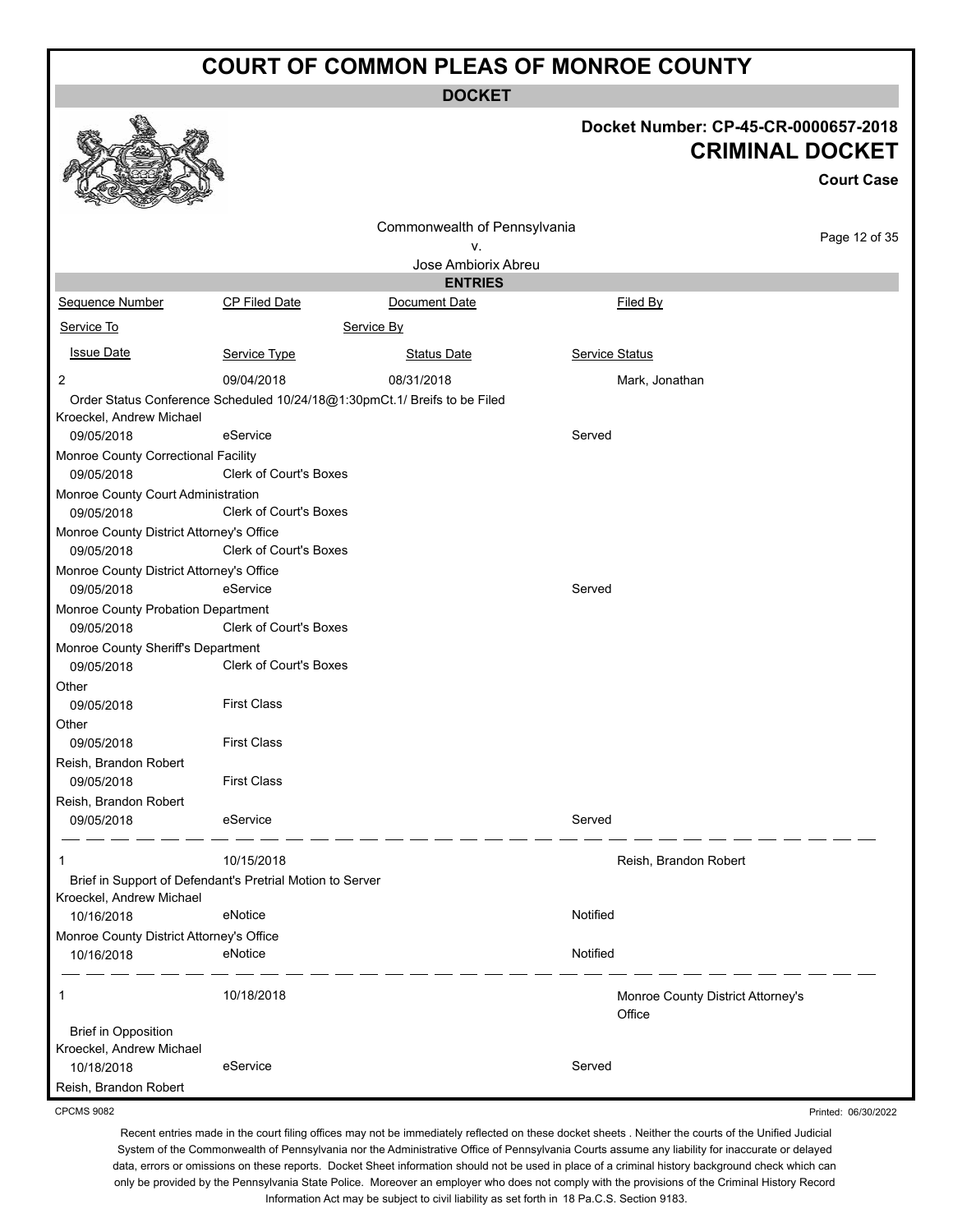**DOCKET**

|                                          |                                                                   | ו שטע                                                                        |                                      |                                             |
|------------------------------------------|-------------------------------------------------------------------|------------------------------------------------------------------------------|--------------------------------------|---------------------------------------------|
|                                          |                                                                   |                                                                              | Docket Number: CP-45-CR-0000657-2018 | <b>CRIMINAL DOCKET</b><br><b>Court Case</b> |
|                                          |                                                                   |                                                                              |                                      |                                             |
|                                          |                                                                   |                                                                              |                                      |                                             |
|                                          |                                                                   | Commonwealth of Pennsylvania                                                 |                                      | Page 13 of 35                               |
|                                          |                                                                   | ۷.<br>Jose Ambiorix Abreu                                                    |                                      |                                             |
|                                          |                                                                   | <b>ENTRIES</b>                                                               |                                      |                                             |
| Sequence Number                          | <b>CP Filed Date</b>                                              | Document Date                                                                | Filed By                             |                                             |
| Service To                               |                                                                   |                                                                              |                                      |                                             |
|                                          |                                                                   | Service By                                                                   |                                      |                                             |
| <b>Issue Date</b>                        | Service Type                                                      | <b>Status Date</b>                                                           | Service Status                       |                                             |
| 10/18/2018                               | eNotice                                                           |                                                                              | Notified                             |                                             |
|                                          |                                                                   |                                                                              |                                      |                                             |
| 1                                        | 10/25/2018                                                        | 10/24/2018                                                                   | Mark, Jonathan                       |                                             |
|                                          | Order- Pre-Trial Conf Rescheduled to 1/16/19 1:30PM CR#1          |                                                                              |                                      |                                             |
| Kroeckel, Andrew Michael<br>10/25/2018   | eService                                                          |                                                                              | Served                               |                                             |
| Monroe County Court Administration       |                                                                   |                                                                              |                                      |                                             |
| 10/25/2018                               | Clerk of Court's Boxes                                            |                                                                              |                                      |                                             |
| Monroe County District Attorney's Office |                                                                   |                                                                              |                                      |                                             |
| 10/25/2018                               | Clerk of Court's Boxes                                            |                                                                              |                                      |                                             |
| Monroe County District Attorney's Office |                                                                   |                                                                              |                                      |                                             |
| 10/25/2018                               | eService                                                          |                                                                              | Served                               |                                             |
| Reish, Brandon Robert                    |                                                                   |                                                                              |                                      |                                             |
| 10/25/2018                               | <b>First Class</b>                                                |                                                                              |                                      |                                             |
| Reish, Brandon Robert                    |                                                                   |                                                                              |                                      |                                             |
| 10/25/2018                               | eService                                                          |                                                                              | Served                               |                                             |
|                                          | 11/01/2018                                                        |                                                                              | Mark, Jonathan                       |                                             |
|                                          |                                                                   | Order Denying Motion to Sever / Pre-Trial Conf Scheduled 1/16/19 1:30PM CR#1 |                                      |                                             |
| Monroe County Court Administration       |                                                                   |                                                                              |                                      |                                             |
| 11/05/2018                               | <b>Clerk of Court's Boxes</b>                                     |                                                                              |                                      |                                             |
| Monroe County District Attorney's Office |                                                                   |                                                                              |                                      |                                             |
| 11/05/2018                               | Clerk of Court's Boxes                                            |                                                                              |                                      |                                             |
| Other                                    |                                                                   |                                                                              |                                      |                                             |
| 11/05/2018                               | <b>First Class</b>                                                |                                                                              |                                      |                                             |
| Reish, Brandon Robert                    |                                                                   |                                                                              |                                      |                                             |
| 11/05/2018                               | <b>First Class</b>                                                |                                                                              |                                      |                                             |
| Kroeckel, Andrew Michael<br>11/07/2018   | eService                                                          |                                                                              | Served                               |                                             |
| Monroe County District Attorney's Office |                                                                   |                                                                              |                                      |                                             |
| 11/07/2018                               | eService                                                          |                                                                              | Served                               |                                             |
| Reish, Brandon Robert                    |                                                                   |                                                                              |                                      |                                             |
| 11/07/2018                               | eService                                                          |                                                                              | Served                               |                                             |
|                                          |                                                                   |                                                                              |                                      |                                             |
|                                          | 01/17/2019                                                        | 01/16/2019                                                                   | Mark, Jonathan                       |                                             |
|                                          | Order Scheduling Case for Final Call and Trial 2/1/19 8:30AM CR#1 |                                                                              |                                      |                                             |
| Kroeckel, Andrew Michael                 |                                                                   |                                                                              |                                      |                                             |
|                                          |                                                                   |                                                                              |                                      |                                             |

CPCMS 9082

Printed: 06/30/2022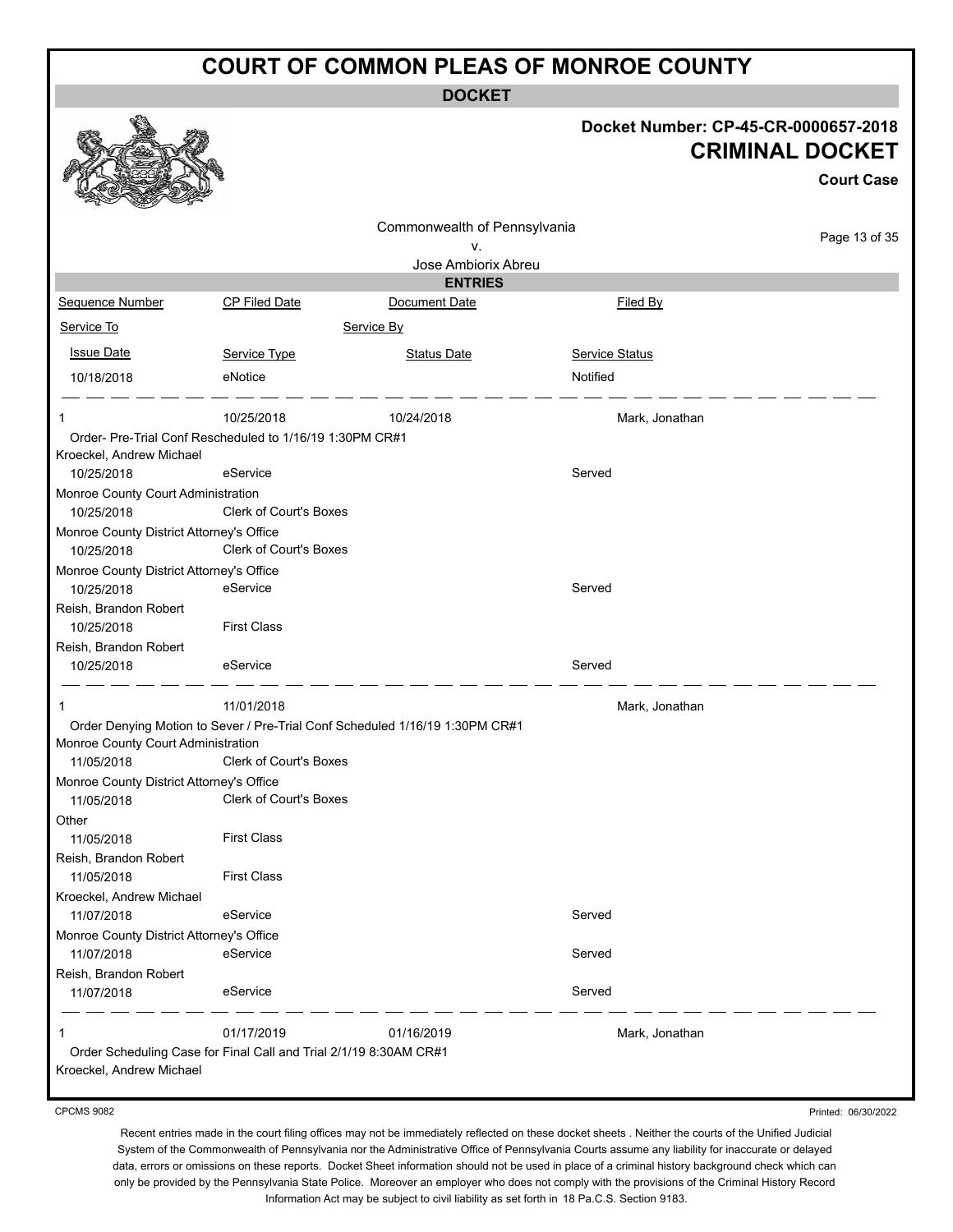**DOCKET**

#### **Docket Number: CP-45-CR-0000657-2018 CRIMINAL DOCKET**

|                                                        |                                                                        |                              |                       | <b>Court Case</b> |
|--------------------------------------------------------|------------------------------------------------------------------------|------------------------------|-----------------------|-------------------|
|                                                        |                                                                        | Commonwealth of Pennsylvania |                       |                   |
|                                                        |                                                                        | v.                           |                       | Page 14 of 35     |
|                                                        |                                                                        | Jose Ambiorix Abreu          |                       |                   |
|                                                        |                                                                        | <b>ENTRIES</b>               |                       |                   |
| Sequence Number                                        | <b>CP Filed Date</b>                                                   | Document Date                | Filed By              |                   |
| Service To                                             |                                                                        | Service By                   |                       |                   |
| <b>Issue Date</b>                                      | Service Type                                                           | <b>Status Date</b>           | Service Status        |                   |
| 01/17/2019                                             | eService                                                               |                              | Served                |                   |
| Monroe County Court Administration                     |                                                                        |                              |                       |                   |
| 01/17/2019                                             | Clerk of Court's Boxes                                                 |                              |                       |                   |
| Monroe County District Attorney's Office               |                                                                        |                              |                       |                   |
| 01/17/2019                                             | Clerk of Court's Boxes                                                 |                              |                       |                   |
| Monroe County District Attorney's Office               |                                                                        |                              |                       |                   |
| 01/17/2019                                             | eService                                                               |                              | Served                |                   |
| Reish, Brandon Robert                                  |                                                                        |                              |                       |                   |
| 01/17/2019                                             | <b>First Class</b>                                                     |                              |                       |                   |
| Reish, Brandon Robert                                  |                                                                        |                              |                       |                   |
| 01/17/2019                                             | eService                                                               |                              | Served                |                   |
| 2                                                      | 02/05/2019                                                             |                              | Abreu, Jose Ambiorix  |                   |
|                                                        |                                                                        |                              | Reish, Brandon Robert |                   |
| Written Guilty Plea Colloquy                           |                                                                        |                              |                       |                   |
| Kroeckel, Andrew Michael                               |                                                                        |                              |                       |                   |
| 02/06/2019                                             | eService                                                               |                              | Served                |                   |
| Monroe County District Attorney's Office<br>02/06/2019 | eService                                                               |                              | Served                |                   |
|                                                        |                                                                        |                              |                       |                   |
| 3                                                      | 02/05/2019                                                             | 02/04/2019                   | Mark, Jonathan        |                   |
|                                                        | Order Accepting Guilty Plea / Sentencing Scheduled 4/30/19 2:00PM CR#3 |                              |                       |                   |
| Kroeckel, Andrew Michael                               |                                                                        |                              |                       |                   |
| 02/06/2019                                             | eService                                                               |                              | Served                |                   |
| Monroe County Correctional Facility                    |                                                                        |                              |                       |                   |
| 02/06/2019                                             | <b>Clerk of Court's Boxes</b>                                          |                              |                       |                   |
| Monroe County Court Administration                     |                                                                        |                              |                       |                   |
| 02/06/2019                                             | Clerk of Court's Boxes                                                 |                              |                       |                   |
| Monroe County District Attorney's Office<br>02/06/2019 | Clerk of Court's Boxes                                                 |                              |                       |                   |
| Monroe County District Attorney's Office               |                                                                        |                              |                       |                   |
| 02/06/2019                                             | eService                                                               |                              | Served                |                   |
| Monroe County Probation                                |                                                                        |                              |                       |                   |
| 02/06/2019                                             | Clerk of Court's Boxes                                                 |                              |                       |                   |
| Monroe County Sheriff                                  |                                                                        |                              |                       |                   |
| 02/06/2019                                             | Clerk of Court's Boxes                                                 |                              |                       |                   |
| Reish, Brandon Robert                                  |                                                                        |                              |                       |                   |

CPCMS 9082

Printed: 06/30/2022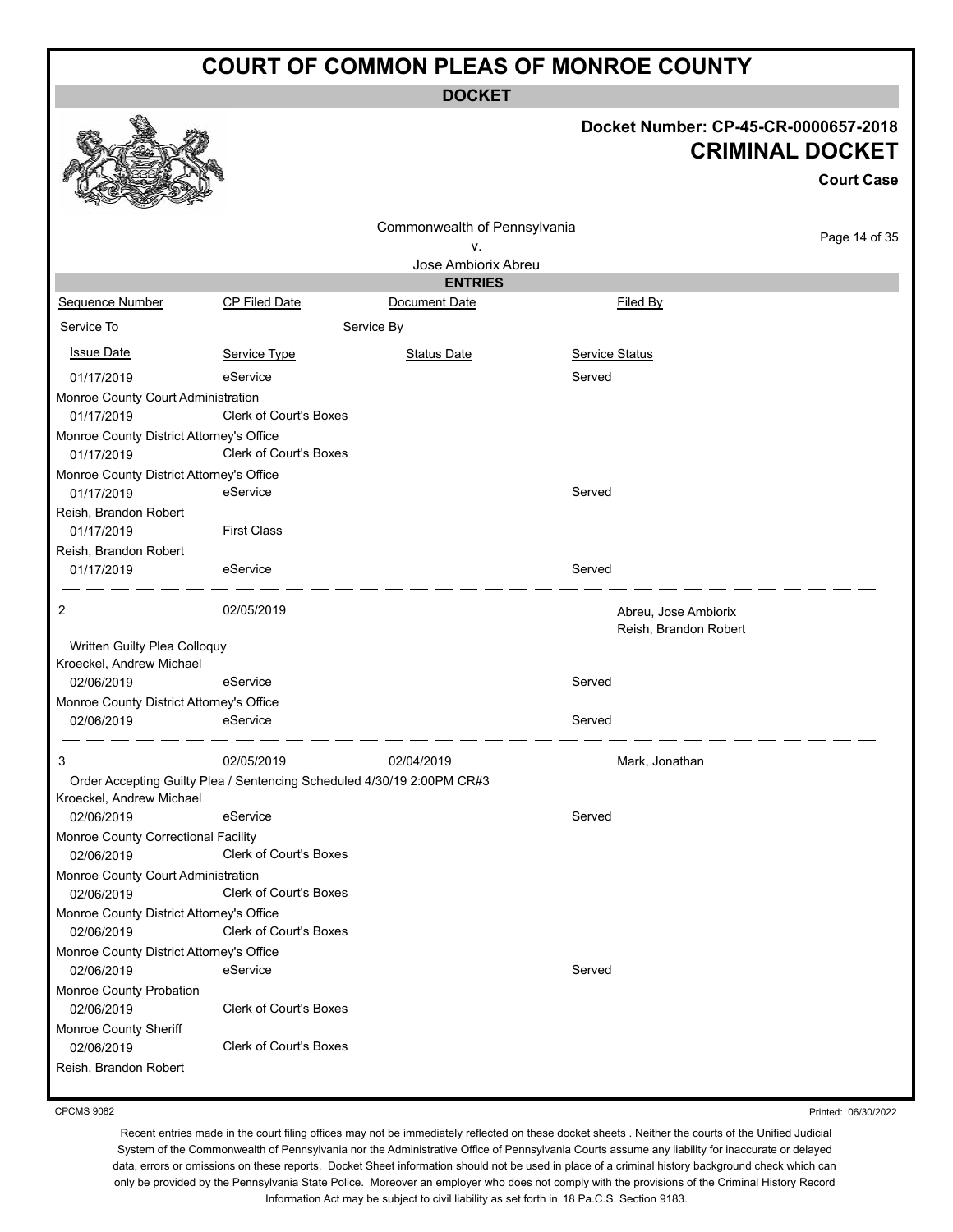**DOCKET**

#### **Docket Number: CP-45-CR-0000657-2018 CRIMINAL DOCKET**

**Court Case**

|                                                        |                                                       | Commonwealth of Pennsylvania |                         |               |
|--------------------------------------------------------|-------------------------------------------------------|------------------------------|-------------------------|---------------|
|                                                        |                                                       | ۷.                           |                         | Page 15 of 35 |
|                                                        |                                                       | Jose Ambiorix Abreu          |                         |               |
|                                                        |                                                       | <b>ENTRIES</b>               |                         |               |
| Sequence Number                                        | <b>CP Filed Date</b>                                  | Document Date                | Filed By                |               |
| Service To                                             |                                                       | Service By                   |                         |               |
| <b>Issue Date</b>                                      | Service Type                                          | <b>Status Date</b>           | Service Status          |               |
| 02/06/2019                                             | <b>First Class</b>                                    |                              |                         |               |
| Reish, Brandon Robert                                  |                                                       |                              |                         |               |
| 02/06/2019                                             | eService                                              |                              | Served                  |               |
|                                                        | 02/22/2019                                            |                              | Raynor, Earl Dubois Jr. |               |
| Entry of Appearance                                    |                                                       |                              |                         |               |
| Kroeckel, Andrew Michael                               |                                                       |                              |                         |               |
| 02/22/2019                                             | eNotice                                               |                              | Notified                |               |
| Monroe County District Attorney's Office               |                                                       |                              |                         |               |
| 02/22/2019                                             | eNotice                                               |                              | Notified                |               |
| Reish, Brandon Robert                                  |                                                       |                              |                         |               |
| 02/22/2019                                             | eService                                              |                              | Served                  |               |
| 1                                                      | 03/18/2019                                            |                              | Raynor, Earl Dubois Jr. |               |
| Motion to Withdraw Plea of Guilty                      |                                                       |                              |                         |               |
| Kroeckel, Andrew Michael                               |                                                       |                              |                         |               |
| 03/18/2019                                             | eNotice                                               |                              | Notified                |               |
| Monroe County District Attorney's Office               |                                                       |                              |                         |               |
| 03/18/2019                                             | eNotice                                               |                              | Notified                |               |
| Reish, Brandon Robert                                  |                                                       |                              | Served                  |               |
| 03/18/2019                                             | eService                                              |                              |                         |               |
| 2                                                      | 03/20/2019                                            | 03/20/2019                   | Mark, Jonathan          |               |
|                                                        | Order Withdraw Guilty Plea Hearing 4/30/19 @ 2pm CR#3 |                              |                         |               |
| Kroeckel, Andrew Michael                               |                                                       |                              |                         |               |
| 03/20/2019                                             | eService                                              |                              | Served                  |               |
| Monroe County Court Administration                     | <b>Clerk of Court's Boxes</b>                         |                              |                         |               |
| 03/20/2019<br>Monroe County District Attorney's Office |                                                       |                              |                         |               |
| 03/20/2019                                             | Clerk of Court's Boxes                                |                              |                         |               |
| Monroe County District Attorney's Office               |                                                       |                              |                         |               |
| 03/20/2019                                             | eService                                              |                              | Served                  |               |
| Monroe County Probation Department                     |                                                       |                              |                         |               |
| 03/20/2019                                             | Clerk of Court's Boxes                                |                              |                         |               |
| Raynor, Earl Dubois Jr.                                |                                                       |                              |                         |               |
| 03/20/2019                                             | <b>First Class</b>                                    |                              |                         |               |
| Raynor, Earl Dubois Jr.                                |                                                       |                              |                         |               |
|                                                        |                                                       |                              |                         |               |

CPCMS 9082

Recent entries made in the court filing offices may not be immediately reflected on these docket sheets . Neither the courts of the Unified Judicial System of the Commonwealth of Pennsylvania nor the Administrative Office of Pennsylvania Courts assume any liability for inaccurate or delayed data, errors or omissions on these reports. Docket Sheet information should not be used in place of a criminal history background check which can only be provided by the Pennsylvania State Police. Moreover an employer who does not comply with the provisions of the Criminal History Record Information Act may be subject to civil liability as set forth in 18 Pa.C.S. Section 9183.

Printed: 06/30/2022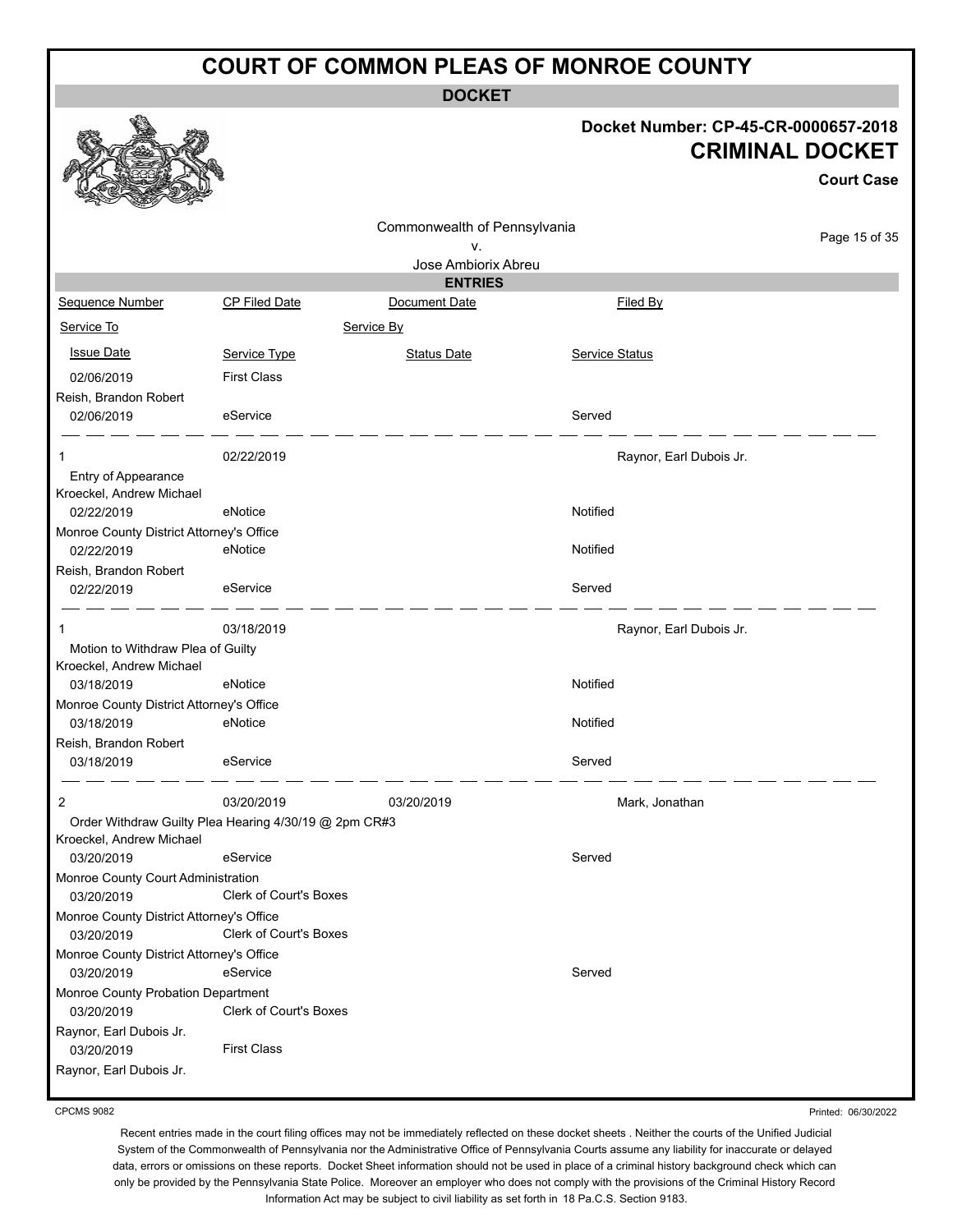**DOCKET**

#### **Docket Number: CP-45-CR-0000657-2018 CRIMINAL DOCKET**

**Court Case**

|                                                        |                               | Commonwealth of Pennsylvania |                                |               |
|--------------------------------------------------------|-------------------------------|------------------------------|--------------------------------|---------------|
|                                                        |                               | ν.                           |                                | Page 16 of 35 |
|                                                        |                               | Jose Ambiorix Abreu          |                                |               |
|                                                        |                               | <b>ENTRIES</b>               |                                |               |
| Sequence Number                                        | <b>CP Filed Date</b>          | Document Date                | Filed By                       |               |
| Service To                                             |                               | Service By                   |                                |               |
| <b>Issue Date</b>                                      | Service Type                  | <b>Status Date</b>           | Service Status                 |               |
| 03/20/2019                                             | eService                      |                              | Served                         |               |
| Reish, Brandon Robert                                  |                               |                              |                                |               |
| 03/20/2019                                             | eService                      |                              | Served                         |               |
|                                                        |                               |                              |                                |               |
| 1                                                      | 04/30/2019                    |                              | Mark, Jonathan                 |               |
| Order - Sentence/Penalty Imposed                       |                               |                              |                                |               |
| Monroe County Correctional Facility                    |                               |                              |                                |               |
| 05/03/2019                                             | <b>Clerk of Court's Boxes</b> |                              |                                |               |
| Monroe County District Attorney's Office               | <b>Clerk of Court's Boxes</b> |                              |                                |               |
| 05/03/2019                                             |                               |                              |                                |               |
| Monroe County Probation<br>05/03/2019                  | <b>Clerk of Court's Boxes</b> |                              |                                |               |
|                                                        |                               |                              |                                |               |
| Monroe County Sheriff<br>05/03/2019                    | <b>Clerk of Court's Boxes</b> |                              |                                |               |
| Raynor, Earl Dubois Jr.                                |                               |                              |                                |               |
| 05/03/2019                                             | <b>First Class</b>            |                              |                                |               |
| Kroeckel, Andrew Michael                               |                               |                              |                                |               |
| 05/06/2019                                             | eService                      |                              | Served                         |               |
| Monroe County District Attorney's Office               |                               |                              |                                |               |
| 05/06/2019                                             | eService                      |                              | Served                         |               |
| Raynor, Earl Dubois Jr.                                |                               |                              |                                |               |
| 05/06/2019                                             | eService                      |                              | Served                         |               |
| Reish, Brandon Robert                                  |                               |                              |                                |               |
| 05/06/2019                                             | eService                      |                              | Served                         |               |
|                                                        |                               |                              |                                |               |
| 1                                                      | 05/06/2019                    |                              | Court of Common Pleas - Monroe |               |
|                                                        |                               |                              | County                         |               |
| Penalty Assessed                                       |                               |                              |                                |               |
| Kroeckel, Andrew Michael                               | eService                      |                              | Served                         |               |
| 05/06/2019                                             |                               |                              |                                |               |
| Monroe County District Attorney's Office<br>05/06/2019 | eService                      |                              | Served                         |               |
| Raynor, Earl Dubois Jr.                                |                               |                              |                                |               |
| 05/06/2019                                             | eService                      |                              | Served                         |               |
| Reish, Brandon Robert                                  |                               |                              |                                |               |
| 05/06/2019                                             | eService                      |                              | Served                         |               |
|                                                        |                               |                              |                                |               |

CPCMS 9082

Printed: 06/30/2022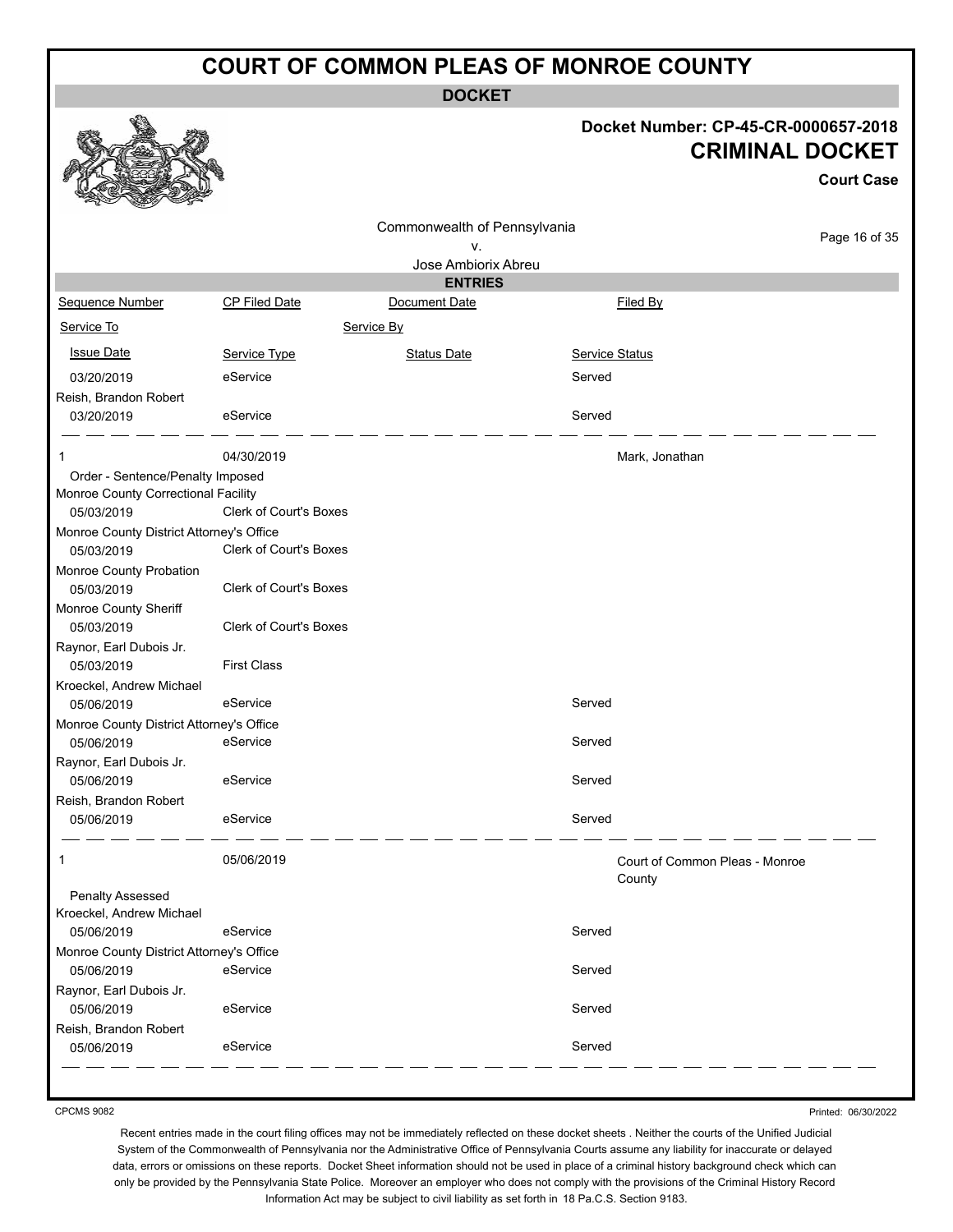**DOCKET**

#### **Docket Number: CP-45-CR-0000657-2018 CRIMINAL DOCKET**

**Court Case**

|                                                                                    |                      | Commonwealth of Pennsylvania |                | Page 17 of 35                            |
|------------------------------------------------------------------------------------|----------------------|------------------------------|----------------|------------------------------------------|
|                                                                                    |                      | ν.                           |                |                                          |
|                                                                                    |                      | Jose Ambiorix Abreu          |                |                                          |
|                                                                                    |                      | <b>ENTRIES</b>               |                |                                          |
| Sequence Number                                                                    | <b>CP Filed Date</b> | Document Date                |                | Filed By                                 |
| Service To                                                                         |                      | Service By                   |                |                                          |
| <b>Issue Date</b>                                                                  | Service Type         | <b>Status Date</b>           | Service Status |                                          |
| 2                                                                                  | 05/06/2019           |                              |                | Court of Common Pleas - Monroe<br>County |
| Itemized Account of Fines, Costs, Fees and Restitution<br>Kroeckel, Andrew Michael |                      |                              |                |                                          |
| 05/06/2019                                                                         | eService             |                              | Served         |                                          |
| Monroe County District Attorney's Office<br>05/06/2019                             | eService             |                              | Served         |                                          |
| Raynor, Earl Dubois Jr.                                                            |                      |                              |                |                                          |
| 05/06/2019                                                                         | eService             |                              | Served         |                                          |
| Reish, Brandon Robert                                                              |                      |                              |                |                                          |
| 05/06/2019                                                                         | eService             |                              | Served         |                                          |
| 3                                                                                  | 05/06/2019           |                              |                | Monroe County Probation Department       |
| Guideline Sentence Form<br>Kroeckel, Andrew Michael                                |                      |                              |                |                                          |
| 05/09/2019                                                                         | eService             |                              | Served         |                                          |
| Monroe County District Attorney's Office                                           | eService             |                              | Served         |                                          |
| 05/09/2019<br>Raynor, Earl Dubois Jr.                                              |                      |                              |                |                                          |
| 05/09/2019                                                                         | eService             |                              | Served         |                                          |
| Reish, Brandon Robert                                                              |                      |                              |                |                                          |
| 05/09/2019                                                                         | eService             |                              | Served         |                                          |
| 1                                                                                  | 05/09/2019           |                              |                | Raynor, Earl Dubois Jr.                  |
| Post-Sentence Motion                                                               |                      |                              |                |                                          |
| Kroeckel, Andrew Michael                                                           |                      |                              |                |                                          |
| 05/10/2019                                                                         | eNotice              |                              | Notified       |                                          |
| Monroe County District Attorney's Office<br>05/10/2019                             | eNotice              |                              | Notified       |                                          |
| Reish, Brandon Robert                                                              |                      |                              |                |                                          |
| 05/10/2019                                                                         | eService             |                              | Served         |                                          |
|                                                                                    | 05/10/2019           |                              |                | Raynor, Earl Dubois Jr.                  |
| Motion for Reconsideration of Denial of Motion to Withdraw Guilty Plea             |                      |                              |                |                                          |
| Kroeckel, Andrew Michael<br>05/10/2019                                             | eService             |                              | Served         |                                          |
| Monroe County District Attorney's Office                                           |                      |                              |                |                                          |
|                                                                                    |                      |                              |                |                                          |

CPCMS 9082

Printed: 06/30/2022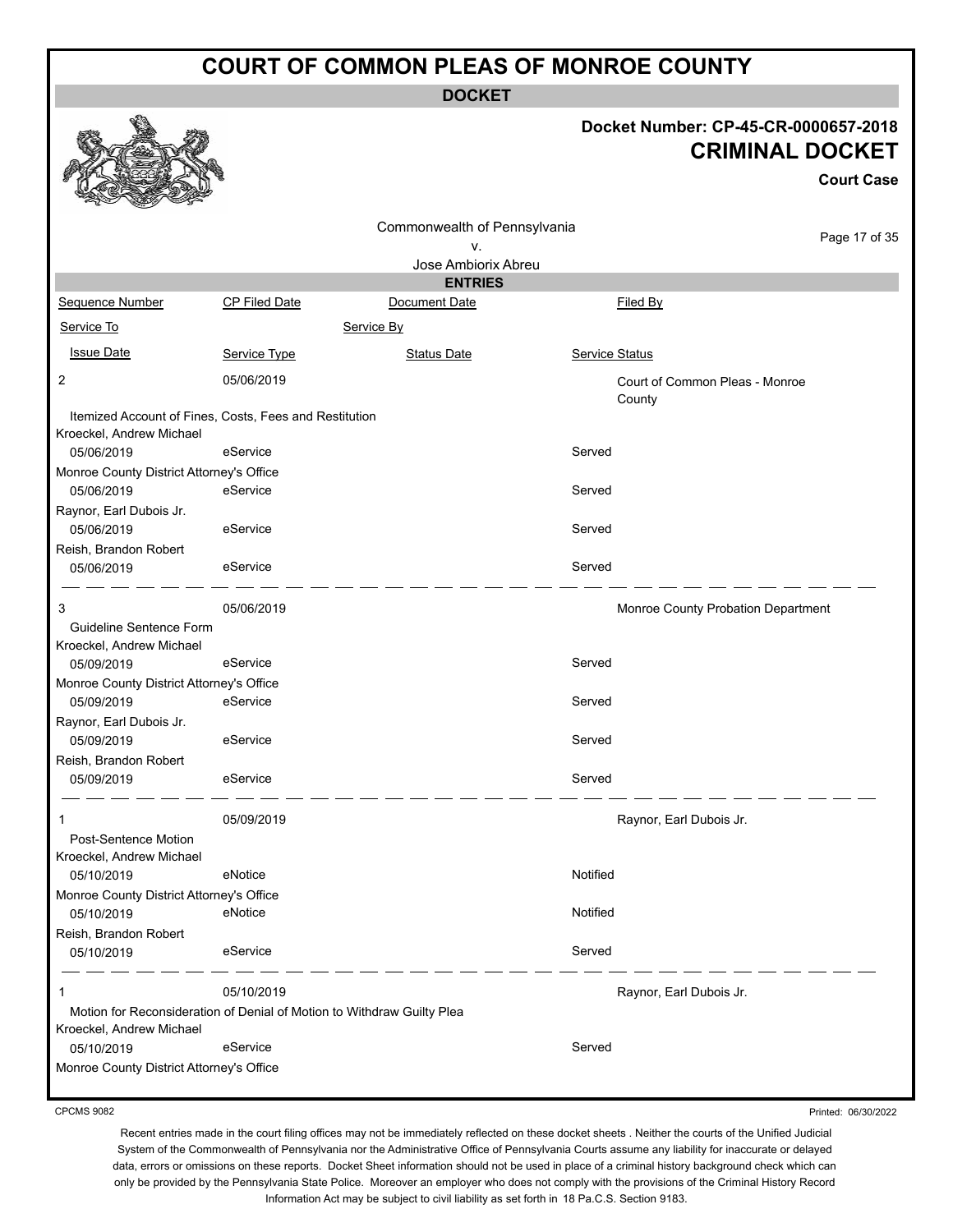**DOCKET**

#### **Docket Number: CP-45-CR-0000657-2018 CRIMINAL DOCKET**

**Court Case**

Page 18 of 35 Commonwealth of Pennsylvania v. Jose Ambiorix Abreu **ENTRIES** Sequence Number CP Filed Date Document Date **Document Date** Filed By Service To Service By **Issue Date Service Type** Service Type Status Date Service Status Date Service Status Service Status **Service Status** 05/10/2019 eService Served Reish, Brandon Robert 05/10/2019 eService Served 2 05/10/2019 **CONSERVING SERVICE SERVICE SERVICE SERVICE SERVICE SERVICE SERVICE SERVICE SERVICE SERVICE SERVICE SERVICE SERVICE SERVICE SERVICE SERVICE SERVICE SERVICE SERVICE SERVICE SERVICE SERVICE SERVICE SERVICE SERVI** Motion to Withdraw Plea of Guilty Kroeckel, Andrew Michael 05/10/2019 eNotice Notified Monroe County District Attorney's Office 05/10/2019 eNotice Notified Reish, Brandon Robert 05/10/2019 eService Served 2 05/17/2019 05/17/2019 Mark, Jonathan Order- Motions Hearing Scheduled 5/31/19 2:30PM CR#1 Kroeckel, Andrew Michael 05/17/2019 eService entertainment of the Served Monroe County Court Administration 05/17/2019 Clerk of Court's Boxes Monroe County District Attorney's Office 05/17/2019 Clerk of Court's Boxes Monroe County District Attorney's Office 05/17/2019 eService Served Monroe County Probation 05/17/2019 Clerk of Court's Boxes Raynor, Earl Dubois Jr. 05/17/2019 First Class Raynor, Earl Dubois Jr. 05/17/2019 eService Served Reish, Brandon Robert 05/17/2019 eService Served 4 05/17/2019 05/17/2019 Mark, Jonathan Order- Motions Hearing Scheduled 5/31/19 2:30PM CR#1 Kroeckel, Andrew Michael 05/17/2019 eService Served Monroe County Court Administration

CPCMS 9082

Printed: 06/30/2022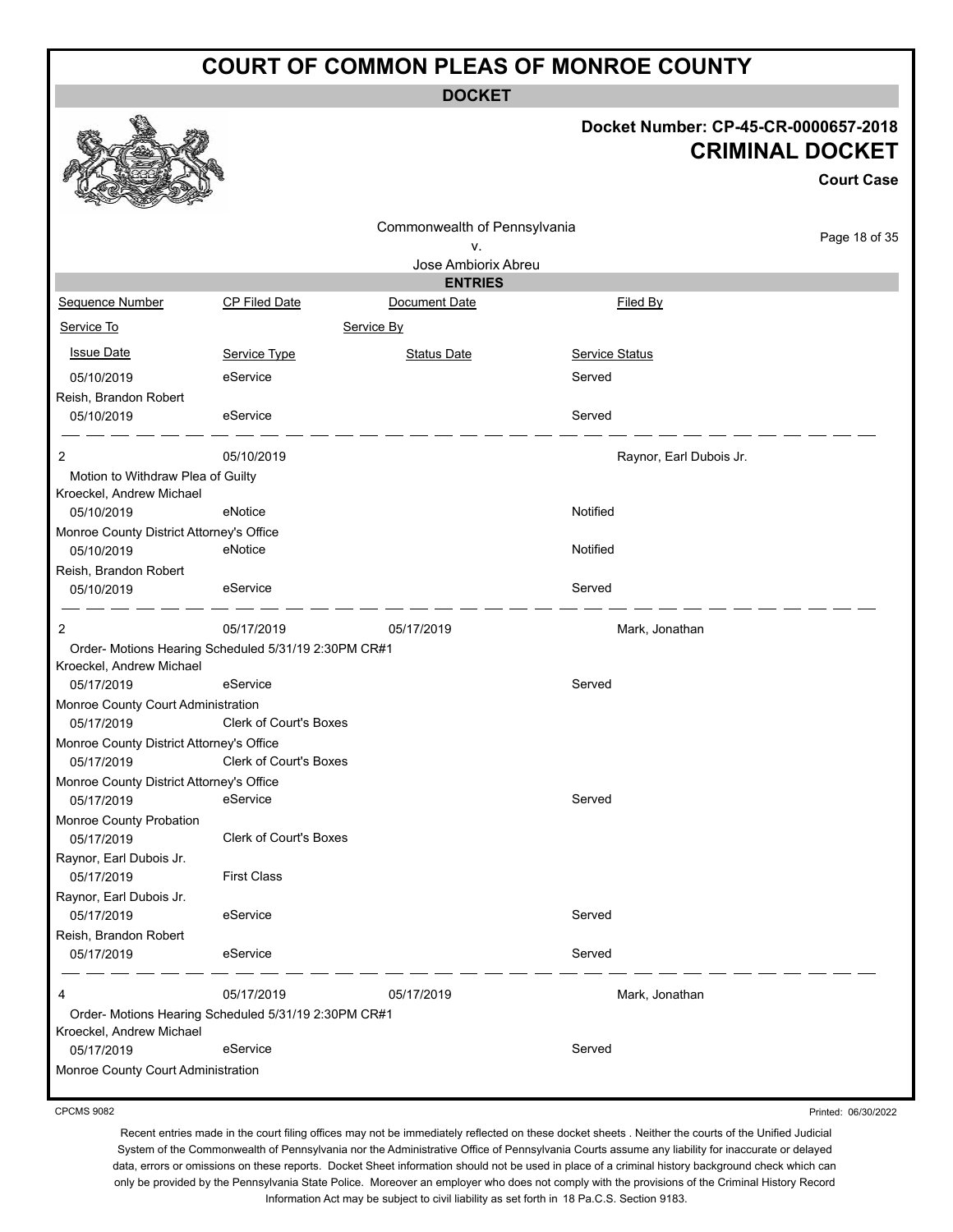**DOCKET**

#### **Docket Number: CP-45-CR-0000657-2018 CRIMINAL DOCKET**

**Court Case**

| مستنصب                                   |                                                      |                              |                            |               |
|------------------------------------------|------------------------------------------------------|------------------------------|----------------------------|---------------|
|                                          |                                                      | Commonwealth of Pennsylvania |                            |               |
|                                          |                                                      | ۷.                           |                            | Page 19 of 35 |
|                                          |                                                      | Jose Ambiorix Abreu          |                            |               |
|                                          |                                                      | <b>ENTRIES</b>               |                            |               |
| Sequence Number                          | <b>CP Filed Date</b>                                 | Document Date                | Filed By                   |               |
| Service To                               |                                                      | Service By                   |                            |               |
| <b>Issue Date</b>                        | Service Type                                         | <b>Status Date</b>           | Service Status             |               |
| 05/17/2019                               | <b>Clerk of Court's Boxes</b>                        |                              |                            |               |
| Monroe County District Attorney's Office |                                                      |                              |                            |               |
| 05/17/2019                               | <b>Clerk of Court's Boxes</b>                        |                              |                            |               |
| Monroe County District Attorney's Office |                                                      |                              |                            |               |
| 05/17/2019                               | eService                                             |                              | Served                     |               |
| Monroe County Probation                  |                                                      |                              |                            |               |
| 05/17/2019                               | <b>Clerk of Court's Boxes</b>                        |                              |                            |               |
| Raynor, Earl Dubois Jr.                  |                                                      |                              |                            |               |
| 05/17/2019                               | <b>First Class</b>                                   |                              |                            |               |
| Raynor, Earl Dubois Jr.                  |                                                      |                              |                            |               |
| 05/17/2019                               | eService                                             |                              | Served                     |               |
| Reish, Brandon Robert                    |                                                      |                              |                            |               |
| 05/17/2019                               | eService                                             |                              | Served                     |               |
|                                          |                                                      |                              |                            |               |
| 5                                        | 05/17/2019                                           | 05/17/2019                   | Mark, Jonathan             |               |
|                                          | Order- Motions Hearing Scheduled 5/31/19 2:30PM CR#1 |                              |                            |               |
| Kroeckel, Andrew Michael                 |                                                      |                              |                            |               |
| 05/17/2019                               | eService                                             |                              | Served                     |               |
| Monroe County Court Administration       |                                                      |                              |                            |               |
| 05/17/2019                               | <b>Clerk of Court's Boxes</b>                        |                              |                            |               |
| Monroe County District Attorney's Office |                                                      |                              |                            |               |
| 05/17/2019                               | <b>Clerk of Court's Boxes</b>                        |                              |                            |               |
| Monroe County District Attorney's Office |                                                      |                              |                            |               |
| 05/17/2019                               | eService                                             |                              | Served                     |               |
| Monroe County Probation                  |                                                      |                              |                            |               |
| 05/17/2019                               | <b>Clerk of Court's Boxes</b>                        |                              |                            |               |
| Raynor, Earl Dubois Jr.                  |                                                      |                              |                            |               |
| 05/17/2019                               | <b>First Class</b>                                   |                              |                            |               |
| Raynor, Earl Dubois Jr.                  |                                                      |                              | Served                     |               |
| 05/17/2019                               | eService                                             |                              |                            |               |
| Reish, Brandon Robert                    | eService                                             |                              | Served                     |               |
| 05/17/2019                               |                                                      |                              |                            |               |
| 1                                        | 07/23/2019                                           | 07/22/2019                   | Mark, Jonathan             |               |
|                                          |                                                      |                              | Worthington, Margherita P. |               |
| Order Denying Post-Sentence Motion       |                                                      |                              |                            |               |
| Monroe County District Attorney's Office |                                                      |                              |                            |               |

#### CPCMS 9082

Printed: 06/30/2022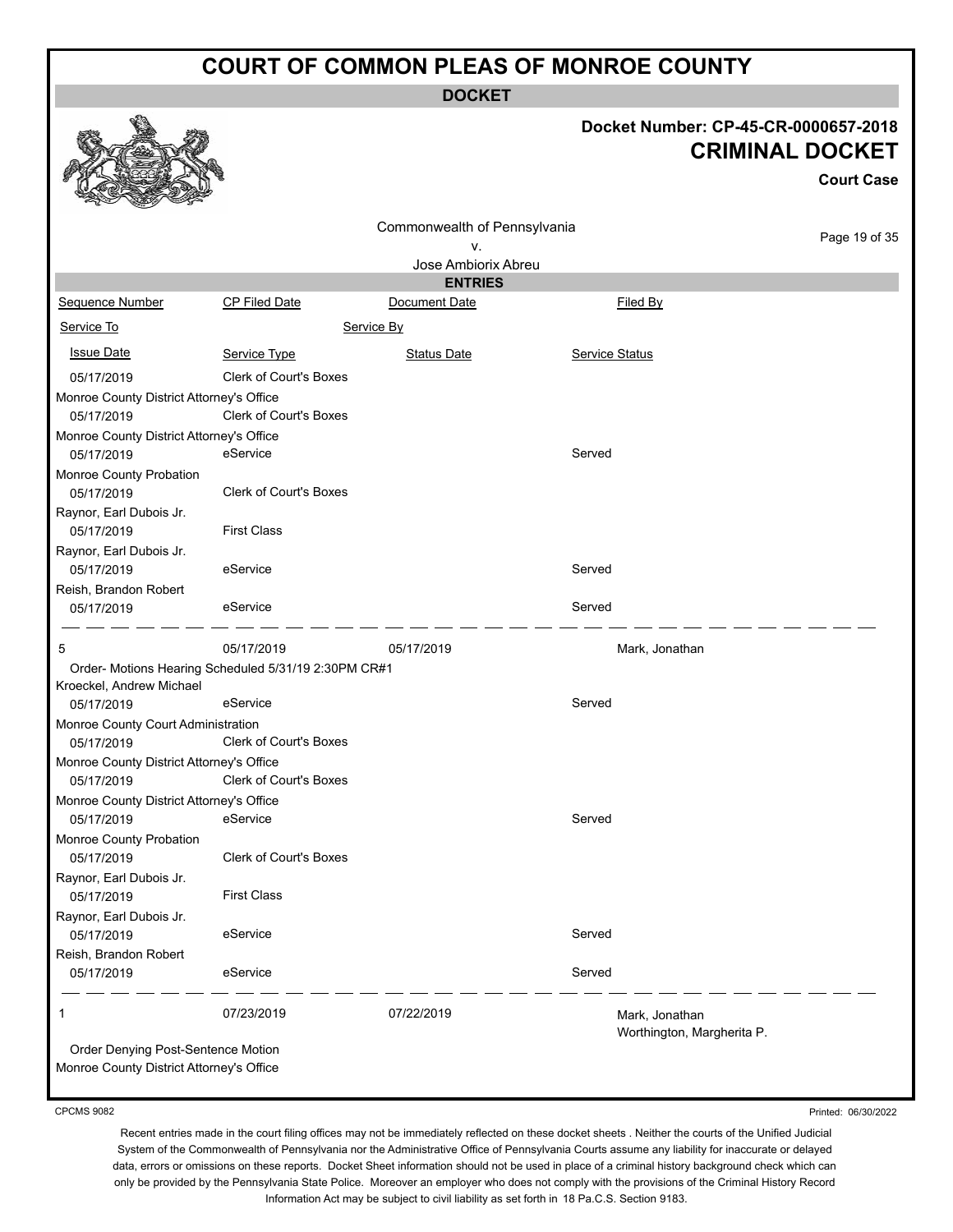**DOCKET**

#### **Docket Number: CP-45-CR-0000657-2018 CRIMINAL DOCKET**

**Court Case**

|                                          |                        |                              |                         | Gourt Gase    |
|------------------------------------------|------------------------|------------------------------|-------------------------|---------------|
|                                          |                        | Commonwealth of Pennsylvania |                         |               |
|                                          |                        | ٧.                           |                         | Page 20 of 35 |
|                                          |                        | Jose Ambiorix Abreu          |                         |               |
|                                          |                        | <b>ENTRIES</b>               |                         |               |
| Sequence Number                          | <b>CP Filed Date</b>   | Document Date                | Filed By                |               |
| Service To                               |                        | Service By                   |                         |               |
| <b>Issue Date</b>                        | Service Type           | <b>Status Date</b>           | Service Status          |               |
| 07/24/2019                               | Clerk of Court's Boxes |                              |                         |               |
| Raynor, Earl Dubois Jr.                  |                        |                              |                         |               |
| 07/24/2019                               | <b>First Class</b>     |                              |                         |               |
| Kroeckel, Andrew Michael                 |                        |                              |                         |               |
| 07/25/2019                               | eService               |                              | Served                  |               |
| Monroe County District Attorney's Office |                        |                              |                         |               |
| 07/25/2019                               | eService               |                              | Served                  |               |
| Raynor, Earl Dubois Jr.                  |                        |                              |                         |               |
| 07/25/2019                               | eService               |                              | Served                  |               |
| Reish, Brandon Robert                    |                        |                              |                         |               |
| 07/25/2019                               | eService               |                              | Served                  |               |
| 1                                        | 08/12/2019             |                              | Raynor, Earl Dubois Jr. |               |
| Notice of Appeal to the Superior Court   |                        |                              |                         |               |
| Kroeckel, Andrew Michael                 |                        |                              |                         |               |
| 08/12/2019                               | eNotice                |                              | Notified                |               |
| Monroe County District Attorney's Office |                        |                              |                         |               |
| 08/12/2019                               | eNotice                |                              | Notified                |               |
| Reish, Brandon Robert                    |                        |                              |                         |               |
| 08/12/2019                               | eService               |                              | Served                  |               |
| 1                                        | 08/13/2019             | 08/13/2019                   | Mark, Jonathan          |               |
| <b>Concise Statement Order</b>           |                        |                              |                         |               |
| Kroeckel, Andrew Michael                 |                        |                              |                         |               |
| 08/13/2019                               | eService               |                              | Served                  |               |
| Monroe County District Attorney's Office |                        |                              |                         |               |
| 08/13/2019 eService                      |                        |                              | Served                  |               |
| Raynor, Earl Dubois Jr.                  |                        |                              |                         |               |
| 08/13/2019                               | eService               |                              | Served                  |               |
| Reish, Brandon Robert                    |                        |                              |                         |               |
| 08/13/2019                               | eService               |                              | Served                  |               |
| $\overline{2}$                           | 08/13/2019             |                              | Raynor, Earl Dubois Jr. |               |
|                                          |                        |                              | Raynor, Earl Dubois Jr. |               |
| Motion for Transcripts                   |                        |                              |                         |               |
| Kroeckel, Andrew Michael                 |                        |                              |                         |               |
| 08/13/2019                               | eNotice                |                              | Notified                |               |
| Monroe County District Attorney's Office |                        |                              |                         |               |

CPCMS 9082

Printed: 06/30/2022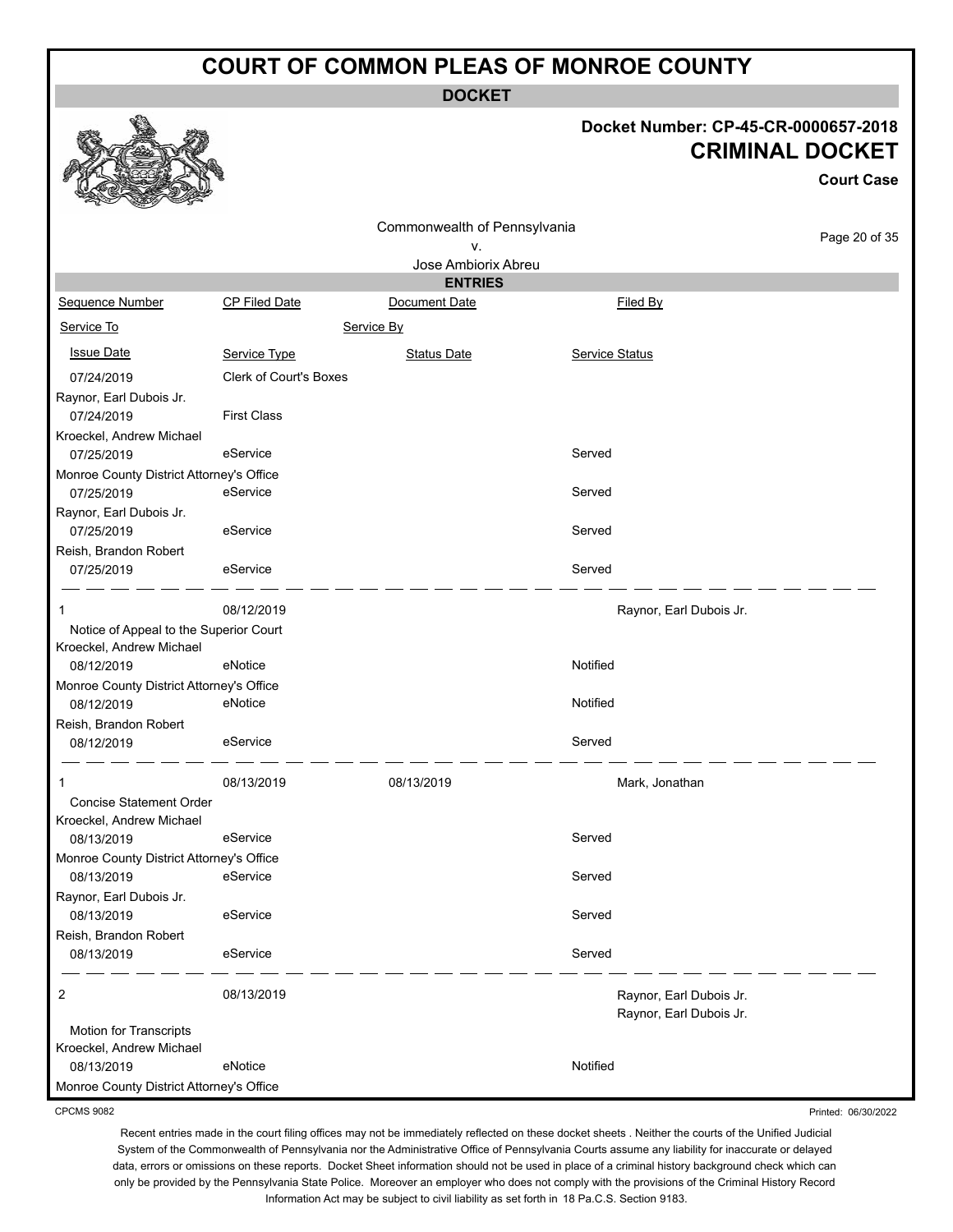**DOCKET**

|                                             |                                                                             | Docket Number: CP-45-CR-0000657-2018 |                                                    |                        |
|---------------------------------------------|-----------------------------------------------------------------------------|--------------------------------------|----------------------------------------------------|------------------------|
|                                             |                                                                             |                                      |                                                    | <b>CRIMINAL DOCKET</b> |
|                                             |                                                                             |                                      |                                                    | <b>Court Case</b>      |
|                                             |                                                                             | Commonwealth of Pennsylvania         |                                                    |                        |
|                                             |                                                                             | ٧.                                   |                                                    | Page 21 of 35          |
|                                             |                                                                             | Jose Ambiorix Abreu                  |                                                    |                        |
|                                             |                                                                             | <b>ENTRIES</b>                       |                                                    |                        |
| Sequence Number                             | <b>CP Filed Date</b>                                                        | Document Date                        | Filed By                                           |                        |
| Service To                                  |                                                                             | Service By                           |                                                    |                        |
| <b>Issue Date</b>                           | Service Type                                                                | <b>Status Date</b>                   | <b>Service Status</b>                              |                        |
| 08/13/2019                                  | <b>Clerk of Court's Boxes</b>                                               |                                      |                                                    |                        |
| Monroe County District Attorney's Office    |                                                                             |                                      |                                                    |                        |
| 08/13/2019                                  | eNotice                                                                     |                                      | Notified                                           |                        |
| Monroe County Probation                     |                                                                             |                                      |                                                    |                        |
| 08/13/2019                                  | <b>Clerk of Court's Boxes</b>                                               |                                      |                                                    |                        |
| Raynor, Earl Dubois Jr.                     |                                                                             |                                      |                                                    |                        |
| 08/13/2019                                  | <b>First Class</b>                                                          |                                      |                                                    |                        |
| Reish, Brandon Robert                       |                                                                             |                                      |                                                    |                        |
| 08/13/2019                                  | eService                                                                    |                                      | Served                                             |                        |
| 1                                           | 08/16/2019                                                                  |                                      | Raynor, Earl Dubois Jr.<br>Raynor, Earl Dubois Jr. |                        |
| Kroeckel, Andrew Michael                    | Concise Statement of Quiestion Presented pursuant to Pa.R.C.P. Rule 1925(B) |                                      |                                                    |                        |
| 08/19/2019                                  | eNotice                                                                     |                                      | Notified                                           |                        |
| Monroe County District Attorney's Office    |                                                                             |                                      |                                                    |                        |
| 08/19/2019                                  | eNotice                                                                     |                                      | Notified                                           |                        |
| Reish, Brandon Robert<br>08/19/2019         | eService                                                                    |                                      | Served                                             |                        |
|                                             |                                                                             |                                      |                                                    |                        |
| 1                                           | 08/20/2019                                                                  | 08/20/2019                           | Mark, Jonathan                                     |                        |
| Order Granting Motion for Transcripts       |                                                                             |                                      |                                                    |                        |
| Kroeckel, Andrew Michael                    |                                                                             |                                      |                                                    |                        |
| 08/21/2019                                  | eService                                                                    |                                      | Served                                             |                        |
| Monroe County Court Administration          | <b>Clerk of Court's Boxes</b>                                               |                                      |                                                    |                        |
| 08/21/2019                                  |                                                                             |                                      |                                                    |                        |
| Monroe County Court Reporters<br>08/21/2019 | <b>Clerk of Court's Boxes</b>                                               |                                      |                                                    |                        |
| Monroe County District Attorney's Office    |                                                                             |                                      |                                                    |                        |
| 08/21/2019                                  | <b>Clerk of Court's Boxes</b>                                               |                                      |                                                    |                        |
| Monroe County District Attorney's Office    |                                                                             |                                      |                                                    |                        |
| 08/21/2019                                  | eService                                                                    |                                      | Served                                             |                        |
| Raynor, Earl Dubois Jr.                     |                                                                             |                                      |                                                    |                        |
| 08/21/2019                                  | <b>First Class</b>                                                          |                                      |                                                    |                        |
| Raynor, Earl Dubois Jr.<br>08/21/2019       | eService                                                                    |                                      | Served                                             |                        |
| Reish, Brandon Robert                       |                                                                             |                                      |                                                    |                        |
|                                             |                                                                             |                                      |                                                    |                        |
|                                             |                                                                             |                                      |                                                    |                        |

CPCMS 9082

 $-6<sup>h</sup>$ 

Printed: 06/30/2022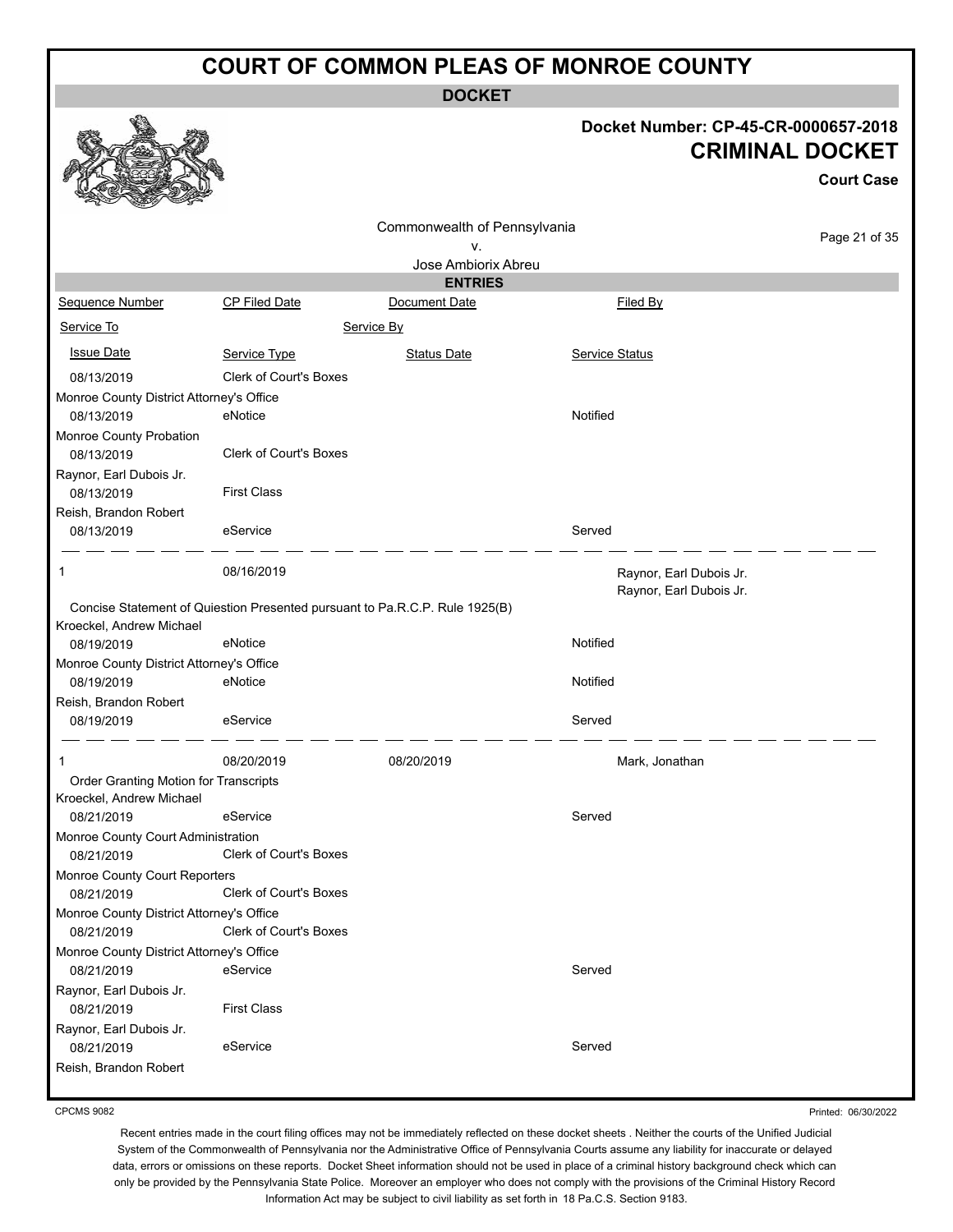**DOCKET**

|                                                        |                               |                                                                            |                | Docket Number: CP-45-CR-0000657-2018<br><b>CRIMINAL DOCKET</b> | <b>Court Case</b>   |
|--------------------------------------------------------|-------------------------------|----------------------------------------------------------------------------|----------------|----------------------------------------------------------------|---------------------|
|                                                        |                               | Commonwealth of Pennsylvania                                               |                |                                                                | Page 22 of 35       |
|                                                        |                               | ۷.<br>Jose Ambiorix Abreu                                                  |                |                                                                |                     |
|                                                        |                               | <b>ENTRIES</b>                                                             |                |                                                                |                     |
| Sequence Number                                        | <b>CP Filed Date</b>          | Document Date                                                              |                | Filed By                                                       |                     |
| Service To                                             |                               | Service By                                                                 |                |                                                                |                     |
|                                                        |                               |                                                                            |                |                                                                |                     |
| <b>Issue Date</b>                                      | Service Type                  | <b>Status Date</b>                                                         | Service Status |                                                                |                     |
| 08/21/2019                                             | eService                      |                                                                            | Served         |                                                                |                     |
| 1                                                      | 08/26/2019                    |                                                                            |                | Superior Court of Pennsylvania -<br><b>Eastern District</b>    |                     |
|                                                        |                               | Appeal Docket Sheet from Superior Court of PA - 2379 EDA 2019 due 10/11/19 |                |                                                                |                     |
| Kroeckel, Andrew Michael                               |                               |                                                                            |                |                                                                |                     |
| 09/02/2019                                             | eService                      |                                                                            | Served         |                                                                |                     |
| Monroe County District Attorney's Office<br>09/02/2019 | eService                      |                                                                            | Served         |                                                                |                     |
|                                                        |                               |                                                                            |                |                                                                |                     |
| Raynor, Earl Dubois Jr.<br>09/02/2019                  | eService                      |                                                                            | Served         |                                                                |                     |
| Reish, Brandon Robert                                  |                               |                                                                            |                |                                                                |                     |
| 09/02/2019                                             | eService                      |                                                                            | Served         |                                                                |                     |
| 2                                                      | 08/26/2019                    |                                                                            |                | Superior Court of Pennsylvania -<br><b>Eastern District</b>    |                     |
| Green Card Returned Signed by Superior Court           |                               |                                                                            |                |                                                                |                     |
| Kroeckel, Andrew Michael                               |                               |                                                                            |                |                                                                |                     |
| 10/07/2019                                             | eService                      |                                                                            | Served         |                                                                |                     |
| Monroe County District Attorney's Office               |                               |                                                                            |                |                                                                |                     |
| 10/07/2019                                             | eService                      |                                                                            | Served         |                                                                |                     |
| Raynor, Earl Dubois Jr.                                |                               |                                                                            |                |                                                                |                     |
| 10/07/2019                                             | eService                      |                                                                            | Served         |                                                                |                     |
| Reish, Brandon Robert                                  |                               |                                                                            | Served         |                                                                |                     |
| 10/07/2019                                             | eService                      |                                                                            |                |                                                                |                     |
| 1                                                      | 09/09/2019                    | 09/09/2019                                                                 |                | Mark, Jonathan                                                 |                     |
| Order to Vacate Transcript                             |                               |                                                                            |                |                                                                |                     |
| Kroeckel, Andrew Michael                               |                               |                                                                            |                |                                                                |                     |
| 09/09/2019                                             | eService                      |                                                                            | Served         |                                                                |                     |
| Monroe County Court Administration                     |                               |                                                                            |                |                                                                |                     |
| 09/09/2019                                             | Clerk of Court's Boxes        |                                                                            |                |                                                                |                     |
| Monroe County District Attorney's Office               | <b>Clerk of Court's Boxes</b> |                                                                            |                |                                                                |                     |
| 09/09/2019                                             |                               |                                                                            |                |                                                                |                     |
| Monroe County District Attorney's Office               | eService                      |                                                                            | Served         |                                                                |                     |
| 09/09/2019                                             |                               |                                                                            |                |                                                                |                     |
| Raynor, Earl Dubois Jr.<br>09/09/2019                  | <b>First Class</b>            |                                                                            |                |                                                                |                     |
| <b>CPCMS 9082</b>                                      |                               |                                                                            |                |                                                                | Printed: 06/30/2022 |

CPCMS 9082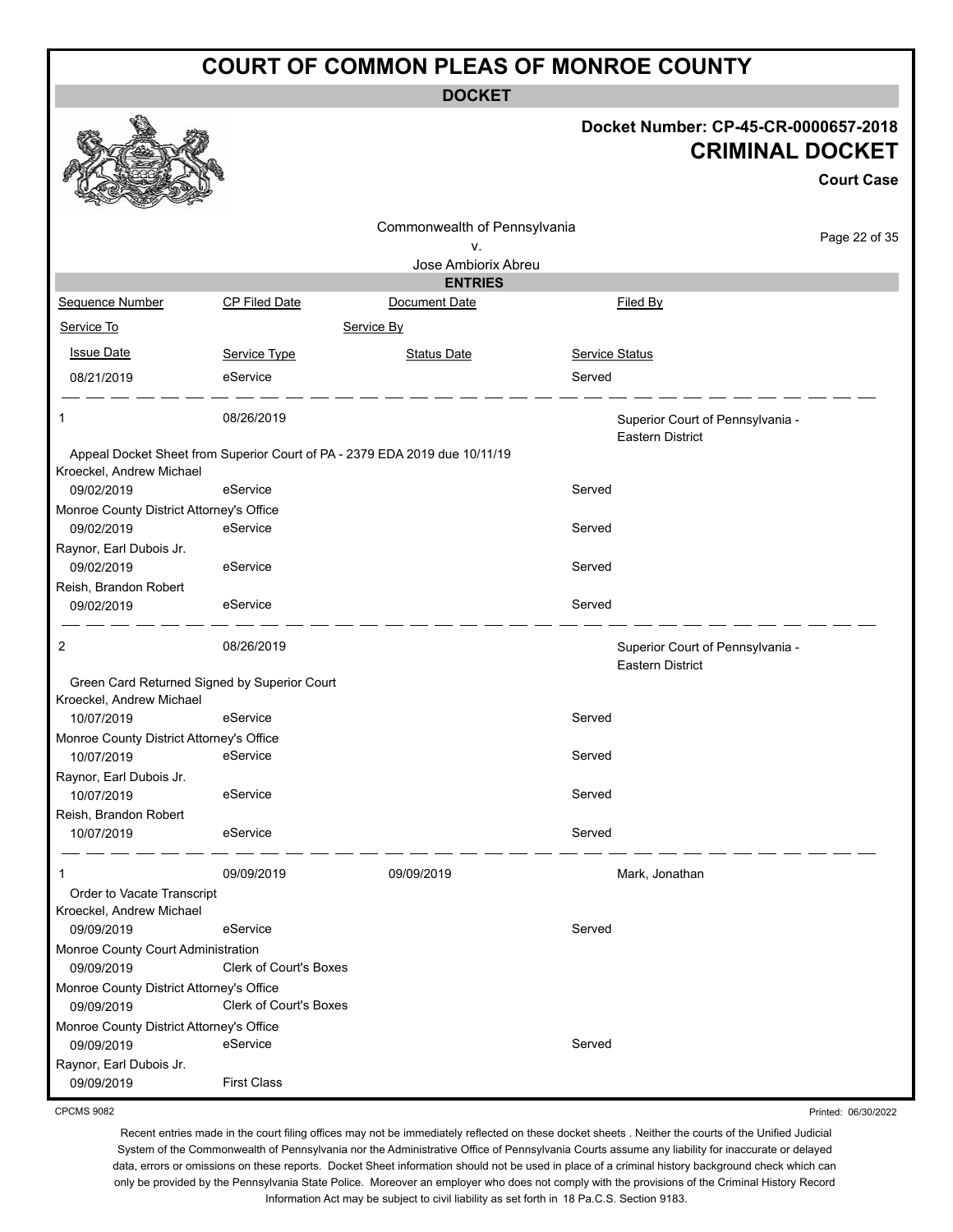**DOCKET**

#### **Docket Number: CP-45-CR-0000657-2018 CRIMINAL DOCKET**

**Court Case**

|                                          |                               |                                                           |                               | <b>Court Case</b> |
|------------------------------------------|-------------------------------|-----------------------------------------------------------|-------------------------------|-------------------|
|                                          |                               | Commonwealth of Pennsylvania<br>٧.<br>Jose Ambiorix Abreu |                               | Page 23 of 35     |
|                                          |                               | <b>ENTRIES</b>                                            |                               |                   |
| Sequence Number                          | <b>CP Filed Date</b>          | Document Date                                             | Filed By                      |                   |
| Service To                               |                               | Service By                                                |                               |                   |
| <b>Issue Date</b>                        | Service Type                  | <b>Status Date</b>                                        | Service Status                |                   |
| Raynor, Earl Dubois Jr.                  |                               |                                                           |                               |                   |
| 09/09/2019                               | eService                      |                                                           | Served                        |                   |
| Reish, Brandon Robert                    |                               |                                                           |                               |                   |
| 09/09/2019                               | eService                      |                                                           | Served                        |                   |
|                                          | 09/16/2019                    | 09/16/2019                                                | Mark, Jonathan                |                   |
| Order to Transcribe Notes of Testimony   |                               |                                                           |                               |                   |
| Kroeckel, Andrew Michael                 |                               |                                                           |                               |                   |
| 09/16/2019                               | eService                      |                                                           | Served                        |                   |
| Monroe County District Attorney's Office |                               |                                                           |                               |                   |
| 09/16/2019                               | eService                      |                                                           | Served                        |                   |
| Raynor, Earl Dubois Jr.                  |                               |                                                           |                               |                   |
| 09/16/2019                               | eService                      |                                                           | Served                        |                   |
| Reish, Brandon Robert<br>09/16/2019      | eService                      |                                                           | Served                        |                   |
| Monroe County Court Administration       |                               |                                                           |                               |                   |
| 09/17/2019                               | <b>Clerk of Court's Boxes</b> |                                                           |                               |                   |
| Monroe County Court Reporters            |                               |                                                           |                               |                   |
| 09/17/2019                               | <b>Clerk of Court's Boxes</b> |                                                           |                               |                   |
| Monroe County District Attorney's Office |                               |                                                           |                               |                   |
| 09/17/2019                               | Clerk of Court's Boxes        |                                                           |                               |                   |
| Raynor, Earl Dubois Jr.                  |                               |                                                           |                               |                   |
| 09/17/2019                               | <b>First Class</b>            |                                                           |                               |                   |
| 2                                        | 09/16/2019                    |                                                           | Mark, Jonathan                |                   |
| <b>Request for Transcript</b>            |                               |                                                           |                               |                   |
| Kroeckel, Andrew Michael                 |                               |                                                           |                               |                   |
| 09/16/2019                               | eService                      |                                                           | Served                        |                   |
| Monroe County District Attorney's Office |                               |                                                           |                               |                   |
| 09/16/2019                               | eService                      |                                                           | Served                        |                   |
| Raynor, Earl Dubois Jr.                  |                               |                                                           |                               |                   |
| 09/16/2019                               | eService                      |                                                           | Served                        |                   |
| Reish, Brandon Robert                    |                               |                                                           |                               |                   |
| 09/16/2019                               | eService                      |                                                           | Served                        |                   |
| 1                                        | 09/18/2019                    |                                                           | Monroe County Court Reporters |                   |
| Notice of Completion of Transcript       |                               |                                                           |                               |                   |
|                                          |                               |                                                           |                               |                   |

CPCMS 9082

Printed: 06/30/2022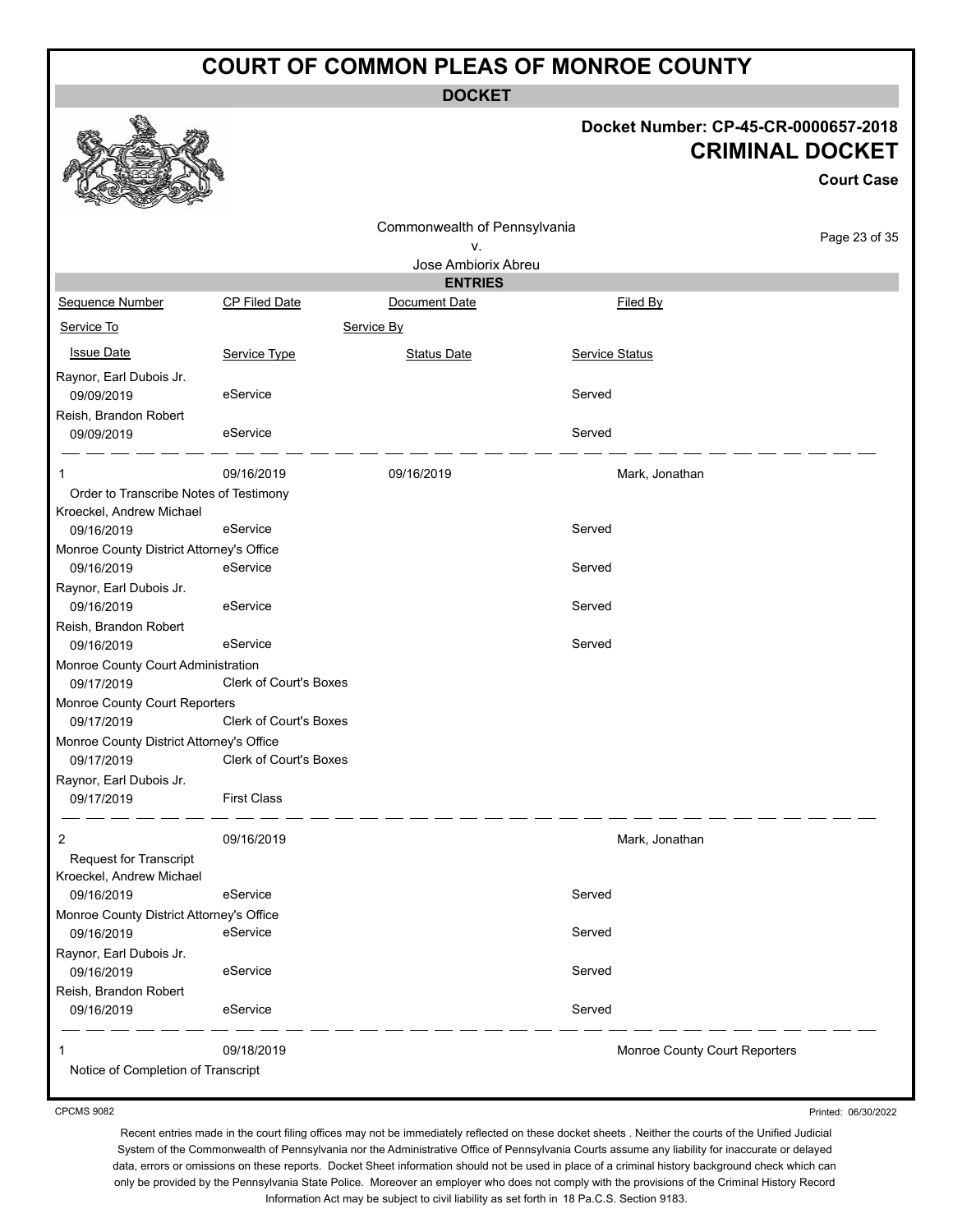**DOCKET**

# **Docket Number: CP-45-CR-0000657-2018**

|                                                                 |                        |                              |                       | <b>CRIMINAL DOCKET</b>        | <b>Court Case</b> |
|-----------------------------------------------------------------|------------------------|------------------------------|-----------------------|-------------------------------|-------------------|
|                                                                 |                        | Commonwealth of Pennsylvania |                       |                               | Page 24 of 35     |
|                                                                 |                        | ۷.                           |                       |                               |                   |
|                                                                 |                        | Jose Ambiorix Abreu          |                       |                               |                   |
|                                                                 |                        | <b>ENTRIES</b>               |                       |                               |                   |
| Sequence Number                                                 | CP Filed Date          | Document Date                |                       | Filed By                      |                   |
| Service To                                                      |                        | Service By                   |                       |                               |                   |
| <b>Issue Date</b>                                               | Service Type           | <b>Status Date</b>           | <b>Service Status</b> |                               |                   |
| Kroeckel, Andrew Michael                                        |                        |                              |                       |                               |                   |
| 09/19/2019                                                      | eService               |                              | Served                |                               |                   |
| Monroe County District Attorney's Office<br>09/19/2019          | eService               |                              | Served                |                               |                   |
| Raynor, Earl Dubois Jr.                                         |                        |                              |                       |                               |                   |
| 09/19/2019                                                      | eService               |                              | Served                |                               |                   |
| Reish, Brandon Robert                                           |                        |                              |                       |                               |                   |
| 09/19/2019                                                      | eService               |                              | Served                |                               |                   |
| 2                                                               | 09/18/2019             |                              |                       | Monroe County Court Reporters |                   |
| <b>Transcript of Proceedings Filed</b>                          |                        |                              |                       |                               |                   |
| Kroeckel, Andrew Michael                                        |                        |                              |                       |                               |                   |
| 09/19/2019                                                      | eService               |                              | Served                |                               |                   |
| Monroe County District Attorney's Office                        | eService               |                              | Served                |                               |                   |
| 09/19/2019                                                      |                        |                              |                       |                               |                   |
| Raynor, Earl Dubois Jr.<br>09/19/2019                           | eService               |                              | Served                |                               |                   |
| Reish, Brandon Robert                                           |                        |                              |                       |                               |                   |
| 09/19/2019                                                      | eService               |                              | Served                |                               |                   |
| 1                                                               | 09/19/2019             |                              |                       | Warden, George J.             |                   |
| Case Correspondence - Letter forwarded to attny re: time credit |                        |                              |                       |                               |                   |
| Kroeckel, Andrew Michael                                        |                        |                              |                       |                               |                   |
| 09/19/2019                                                      | eService               |                              | Served                |                               |                   |
| Monroe County District Attorney's Office                        |                        |                              |                       |                               |                   |
| 09/19/2019                                                      | eService               |                              | Served                |                               |                   |
| Raynor, Earl Dubois Jr.                                         |                        |                              |                       |                               |                   |
| 09/19/2019                                                      | eService               |                              | Served                |                               |                   |
| Reish, Brandon Robert                                           |                        |                              |                       |                               |                   |
| 09/19/2019                                                      | eService               |                              | Served                |                               |                   |
| 1                                                               | 10/11/2019             |                              |                       | Mark, Jonathan                |                   |
| Pre-Sentence Investigation Ordered                              |                        |                              |                       |                               |                   |
| Kroeckel, Andrew Michael                                        |                        |                              |                       |                               |                   |
| 10/15/2019                                                      | eService               |                              | Served                |                               |                   |
| Mark, Jonathan                                                  |                        |                              |                       |                               |                   |
| 10/15/2019                                                      | Clerk of Court's Boxes |                              |                       |                               |                   |

CPCMS 9082

 $\mathcal{F}$ 

成

燃

Printed: 06/30/2022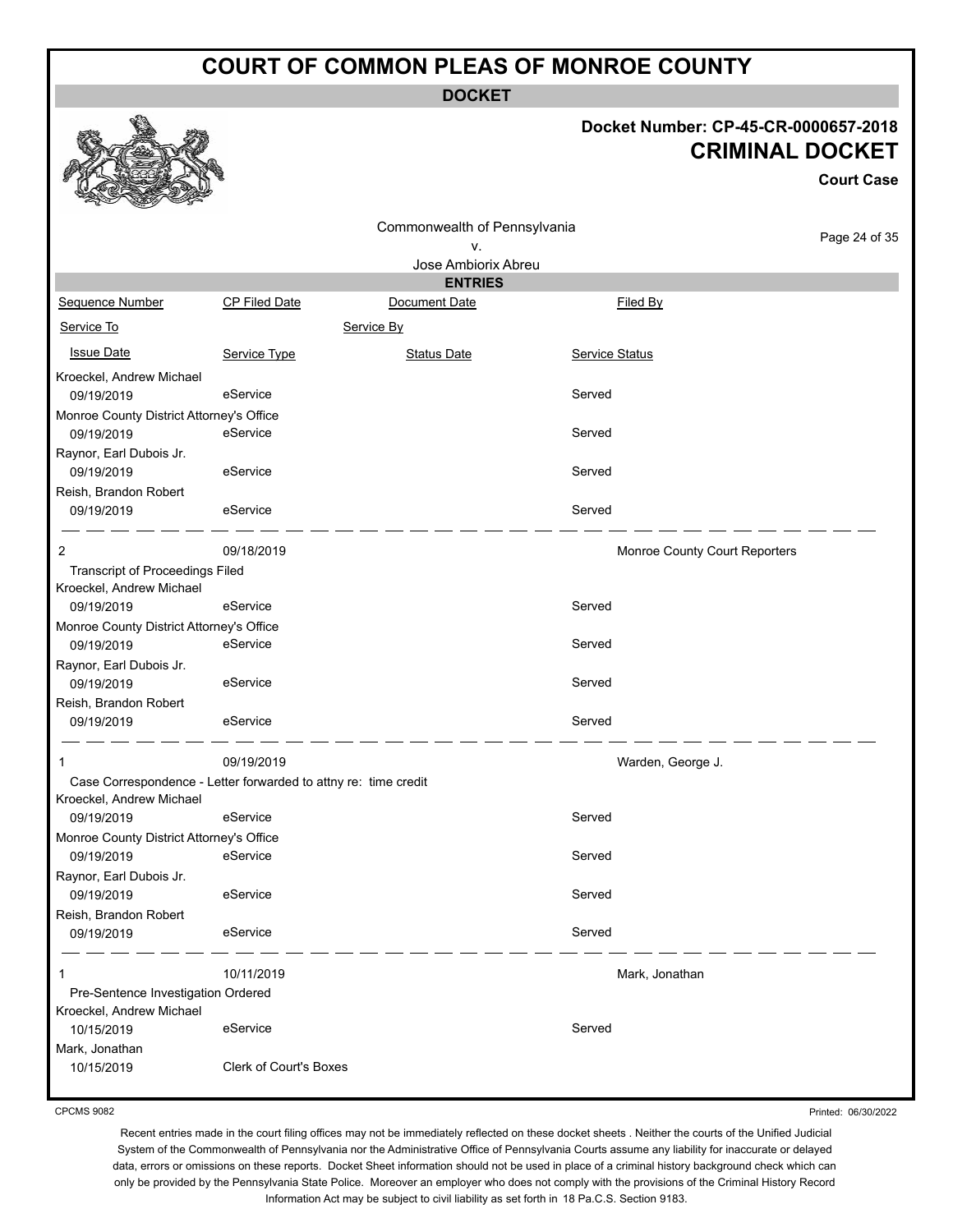**DOCKET**

#### **Docket Number: CP-45-CR-0000657-2018 CRIMINAL DOCKET**

**Court Case**

|                                          |                                                          | Commonwealth of Pennsylvania |                               |                                    |
|------------------------------------------|----------------------------------------------------------|------------------------------|-------------------------------|------------------------------------|
|                                          |                                                          | ۷.                           |                               | Page 25 of 35                      |
|                                          |                                                          | Jose Ambiorix Abreu          |                               |                                    |
|                                          |                                                          | <b>ENTRIES</b>               |                               |                                    |
| Sequence Number                          | <b>CP Filed Date</b>                                     | Document Date                | Filed By                      |                                    |
| Service To                               |                                                          | Service By                   |                               |                                    |
| <b>Issue Date</b>                        | Service Type                                             | <b>Status Date</b>           | Service Status                |                                    |
| Monroe County District Attorney's Office |                                                          |                              |                               |                                    |
| 10/15/2019                               | <b>Clerk of Court's Boxes</b>                            |                              |                               |                                    |
| Monroe County District Attorney's Office |                                                          |                              |                               |                                    |
| 10/15/2019                               | eService                                                 |                              | Served                        |                                    |
| Monroe County Probation                  |                                                          |                              |                               |                                    |
| 10/15/2019                               | <b>Clerk of Court's Boxes</b>                            |                              |                               |                                    |
| Raynor, Earl Dubois Jr.                  |                                                          |                              |                               |                                    |
| 10/15/2019                               | <b>First Class</b>                                       |                              |                               |                                    |
| Raynor, Earl Dubois Jr.                  |                                                          |                              |                               |                                    |
| 10/15/2019                               | eService                                                 |                              | Served                        |                                    |
| Reish, Brandon Robert                    |                                                          |                              |                               |                                    |
| 10/15/2019                               | eService                                                 |                              | Served                        |                                    |
|                                          | 10/15/2019                                               | 10/10/2019                   |                               | Monroe County Probation Department |
| Sealed PSI                               |                                                          |                              |                               |                                    |
| Kroeckel, Andrew Michael                 |                                                          |                              |                               |                                    |
| 10/16/2019                               | eService                                                 |                              | Served                        |                                    |
| Monroe County District Attorney's Office |                                                          |                              |                               |                                    |
| 10/16/2019                               | eService                                                 |                              | Served                        |                                    |
| Raynor, Earl Dubois Jr.                  |                                                          |                              |                               |                                    |
| 10/16/2019                               | eService                                                 |                              | Served                        |                                    |
| Reish, Brandon Robert                    |                                                          |                              |                               |                                    |
| 10/16/2019                               | eService                                                 |                              | Served                        |                                    |
| $\mathbf 1$                              | 10/24/2019                                               | 04/30/2019                   | Monroe County Court Reporters |                                    |
| Transcript- Excerpt of Proceedings       |                                                          |                              |                               |                                    |
| Kroeckel, Andrew Michael                 |                                                          |                              |                               |                                    |
| 10/28/2019                               | eService                                                 |                              | Served                        |                                    |
| Monroe County District Attorney's Office |                                                          |                              |                               |                                    |
| 10/28/2019                               | eService                                                 |                              | Served                        |                                    |
| Raynor, Earl Dubois Jr.                  |                                                          |                              |                               |                                    |
| 10/28/2019                               | eService                                                 |                              | Served                        |                                    |
| Reish, Brandon Robert                    |                                                          |                              |                               |                                    |
| 10/28/2019                               | eService                                                 |                              | Served                        |                                    |
| 2                                        | 10/24/2019                                               |                              | Mark, Jonathan                |                                    |
|                                          | Opinion in Support of Order Pursuant to Pa.R.A.P 1925(a) |                              |                               |                                    |
|                                          |                                                          |                              |                               |                                    |

CPCMS 9082

Printed: 06/30/2022

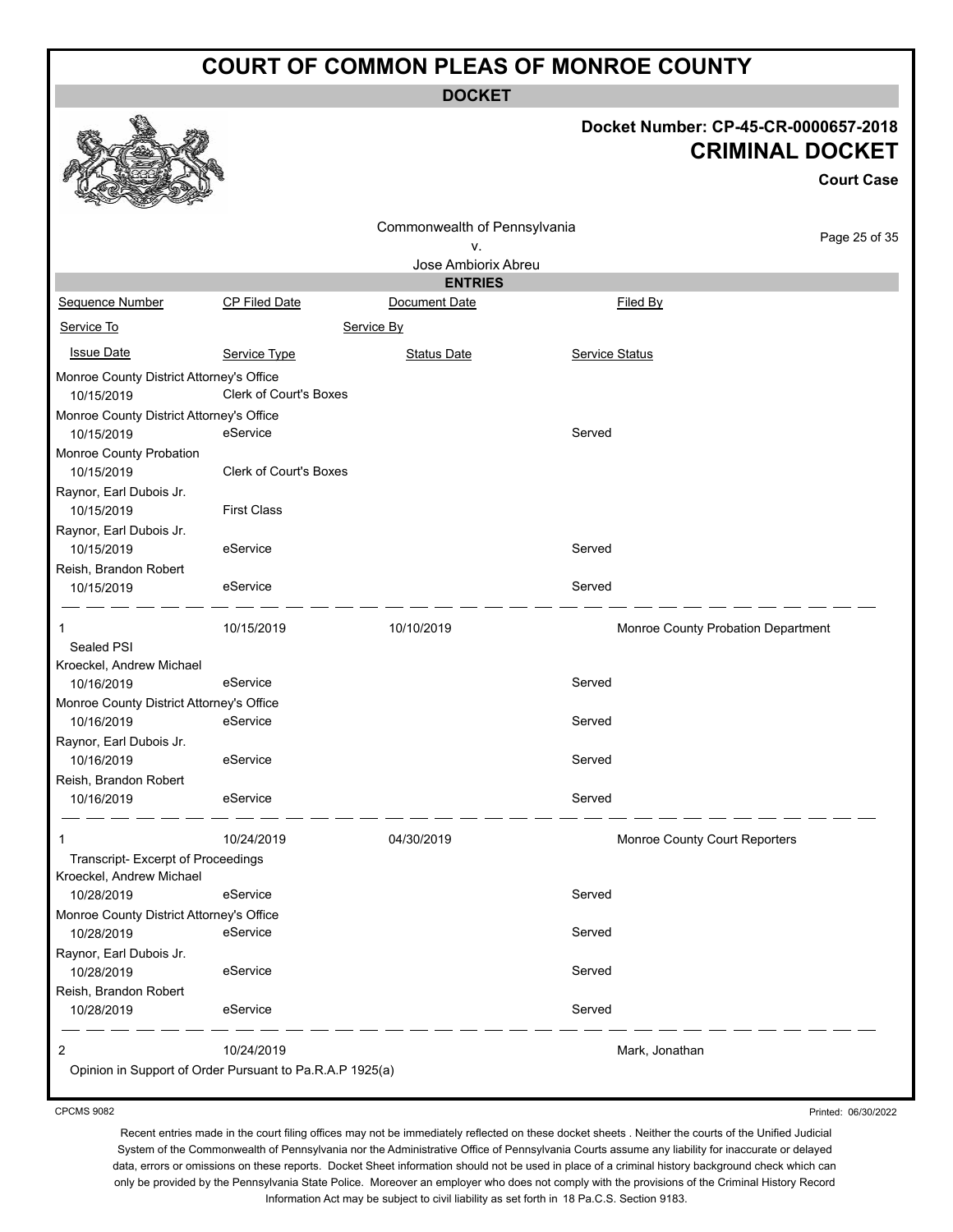**DOCKET**

Commonwealth of Pennsylvania

#### **Docket Number: CP-45-CR-0000657-2018 CRIMINAL DOCKET**

**Court Case**

Printed: 06/30/2022

| v.                                       |                                                          |                                                                                 |                       |                                             |  |
|------------------------------------------|----------------------------------------------------------|---------------------------------------------------------------------------------|-----------------------|---------------------------------------------|--|
| Jose Ambiorix Abreu                      |                                                          |                                                                                 |                       |                                             |  |
|                                          |                                                          | <b>ENTRIES</b>                                                                  |                       |                                             |  |
| Sequence Number                          | <b>CP Filed Date</b>                                     | Document Date                                                                   |                       | Filed By                                    |  |
| Service To                               |                                                          | Service By                                                                      |                       |                                             |  |
| <b>Issue Date</b>                        | Service Type                                             | <b>Status Date</b>                                                              | <b>Service Status</b> |                                             |  |
| Kroeckel, Andrew Michael                 |                                                          |                                                                                 |                       |                                             |  |
| 10/24/2019                               | eService                                                 |                                                                                 | Served                |                                             |  |
| Monroe County District Attorney's Office |                                                          |                                                                                 |                       |                                             |  |
| 10/24/2019                               | eService                                                 |                                                                                 | Served                |                                             |  |
| Raynor, Earl Dubois Jr.                  |                                                          |                                                                                 |                       |                                             |  |
| 10/24/2019                               | eService                                                 |                                                                                 | Served                |                                             |  |
| Reish, Brandon Robert                    |                                                          |                                                                                 |                       |                                             |  |
| 10/24/2019                               | eService                                                 |                                                                                 | Served                |                                             |  |
| 3                                        | 10/24/2019                                               |                                                                                 |                       | Warden, George J.                           |  |
|                                          |                                                          | Certified Docket Entries and List send to E. Raynor, Esq. and District Attorney |                       |                                             |  |
| Kroeckel, Andrew Michael                 |                                                          |                                                                                 |                       |                                             |  |
| 10/24/2019                               | eService                                                 |                                                                                 | Served                |                                             |  |
| Monroe County District Attorney's Office |                                                          |                                                                                 |                       |                                             |  |
| 10/24/2019                               | eService                                                 |                                                                                 | Served                |                                             |  |
| Raynor, Earl Dubois Jr.                  |                                                          |                                                                                 |                       |                                             |  |
| 10/24/2019                               | eService                                                 |                                                                                 | Served                |                                             |  |
| Reish, Brandon Robert                    |                                                          |                                                                                 |                       |                                             |  |
| 10/24/2019                               | eService                                                 |                                                                                 | Served                |                                             |  |
| 4                                        | 10/24/2019                                               |                                                                                 |                       | Warden, George J.                           |  |
|                                          | Certificate and Transmittal of Record to Appellate Court |                                                                                 |                       |                                             |  |
| Kroeckel, Andrew Michael                 |                                                          |                                                                                 |                       |                                             |  |
| 10/24/2019                               | eService                                                 |                                                                                 | Served                |                                             |  |
| Monroe County District Attorney's Office |                                                          |                                                                                 |                       |                                             |  |
| 10/24/2019                               | eService                                                 |                                                                                 | Served                |                                             |  |
| Raynor, Earl Dubois Jr.                  |                                                          |                                                                                 |                       |                                             |  |
| 10/24/2019                               | eService                                                 |                                                                                 | Served                |                                             |  |
| Reish, Brandon Robert                    |                                                          |                                                                                 |                       |                                             |  |
| 10/24/2019                               | eService                                                 |                                                                                 | Served                |                                             |  |
| 1                                        | 10/29/2019                                               |                                                                                 |                       | Monroe County District Attorney's<br>Office |  |
| Motion for Transcription of Testimony    |                                                          |                                                                                 |                       |                                             |  |
| Kroeckel, Andrew Michael                 |                                                          |                                                                                 |                       |                                             |  |
| 10/29/2019                               | eService                                                 |                                                                                 | Served                |                                             |  |
| Raynor, Earl Dubois Jr.                  |                                                          |                                                                                 |                       |                                             |  |
| 10/29/2019                               | eNotice                                                  |                                                                                 | Notified              |                                             |  |

CPCMS 9082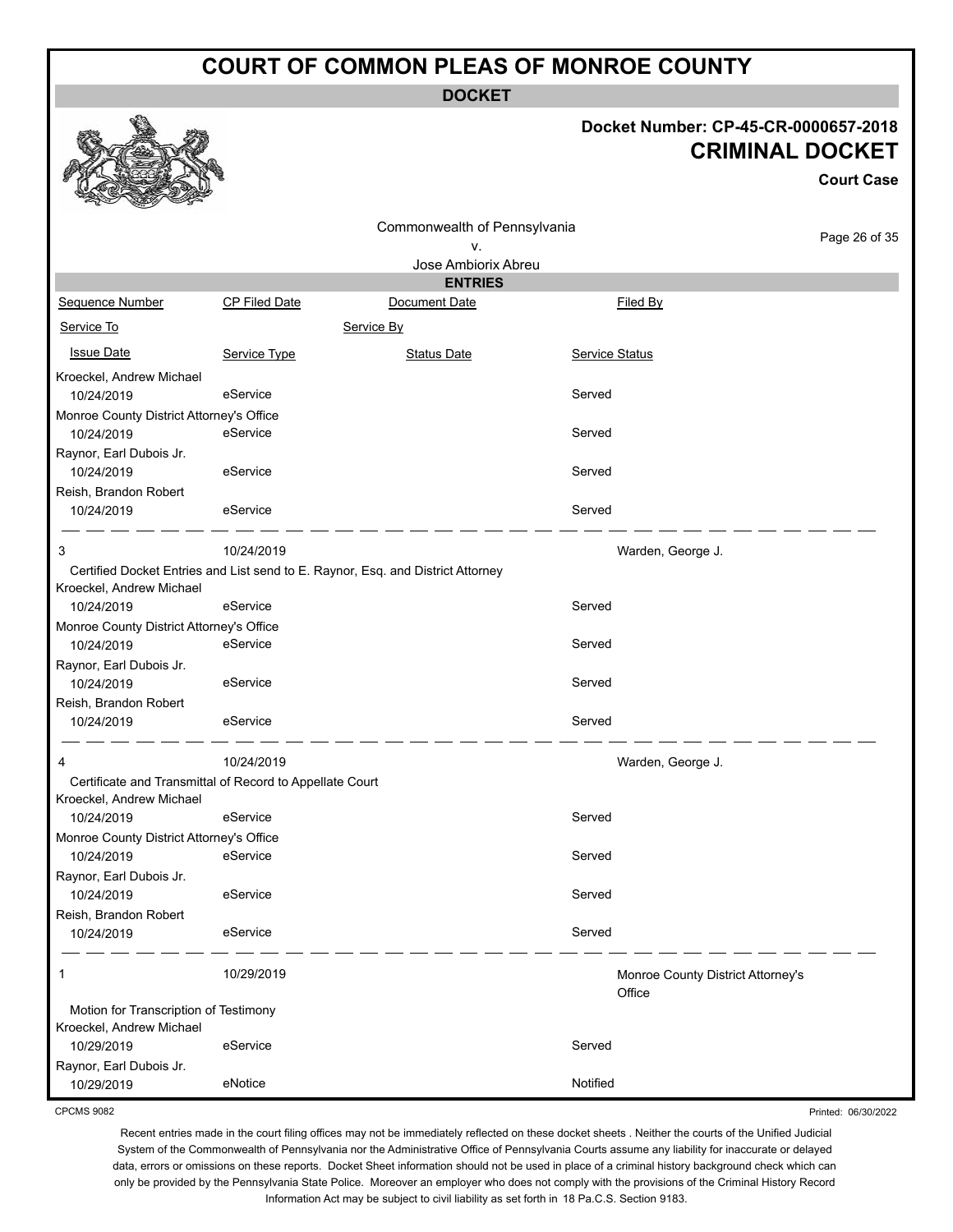**DOCKET**

|                                                            |                               | DUUNE I                      |                               |                                                                |
|------------------------------------------------------------|-------------------------------|------------------------------|-------------------------------|----------------------------------------------------------------|
|                                                            |                               |                              |                               | Docket Number: CP-45-CR-0000657-2018<br><b>CRIMINAL DOCKET</b> |
|                                                            |                               |                              |                               | <b>Court Case</b>                                              |
|                                                            |                               |                              |                               |                                                                |
|                                                            |                               | Commonwealth of Pennsylvania |                               | Page 27 of 35                                                  |
|                                                            |                               | v.<br>Jose Ambiorix Abreu    |                               |                                                                |
|                                                            |                               | <b>ENTRIES</b>               |                               |                                                                |
| Sequence Number                                            | CP Filed Date                 | Document Date                | Filed By                      |                                                                |
| Service To                                                 |                               | Service By                   |                               |                                                                |
| <b>Issue Date</b>                                          | Service Type                  | <b>Status Date</b>           | <b>Service Status</b>         |                                                                |
| Reish, Brandon Robert                                      |                               |                              |                               |                                                                |
| 10/29/2019                                                 | eService                      |                              | Served                        |                                                                |
|                                                            |                               |                              |                               |                                                                |
| 1                                                          | 10/30/2019                    | 10/30/2019                   | Mark, Jonathan                |                                                                |
| Order to Transcribe Notes of Testimony 4/30/19 and 5/31/19 |                               |                              |                               |                                                                |
| Kroeckel, Andrew Michael<br>10/30/2019                     | eService                      |                              | Served                        |                                                                |
| Monroe County Court Administration                         |                               |                              |                               |                                                                |
| 10/30/2019                                                 | Clerk of Court's Boxes        |                              |                               |                                                                |
| Monroe County District Attorney's Office                   |                               |                              |                               |                                                                |
| 10/30/2019                                                 | <b>Clerk of Court's Boxes</b> |                              |                               |                                                                |
| Monroe County District Attorney's Office                   |                               |                              |                               |                                                                |
| 10/30/2019                                                 | eService                      |                              | Served                        |                                                                |
| Raynor, Earl Dubois Jr.                                    |                               |                              |                               |                                                                |
| 10/30/2019                                                 | <b>First Class</b>            |                              |                               |                                                                |
| Raynor, Earl Dubois Jr.<br>10/30/2019                      | eService                      |                              | Served                        |                                                                |
| Reish, Brandon Robert                                      |                               |                              |                               |                                                                |
| 10/30/2019                                                 | eService                      |                              | Served                        |                                                                |
|                                                            | 10/31/2019                    |                              | Monroe County Court Reporters |                                                                |
| Notice of Completion of Transcript                         |                               |                              |                               |                                                                |
| Kroeckel, Andrew Michael<br>10/31/2019                     | eService                      |                              | Served                        |                                                                |
| Monroe County District Attorney's Office                   |                               |                              |                               |                                                                |
| 10/31/2019                                                 | eService                      |                              | Served                        |                                                                |
| Raynor, Earl Dubois Jr.                                    |                               |                              |                               |                                                                |
| 10/31/2019                                                 | eService                      |                              | Served                        |                                                                |
| Reish, Brandon Robert                                      |                               |                              |                               |                                                                |
| 10/31/2019                                                 | eService                      |                              | Served                        |                                                                |
|                                                            | 11/27/2019                    |                              | Raynor, Earl Dubois Jr.       |                                                                |
|                                                            |                               |                              | Raynor, Earl Dubois Jr.       |                                                                |
| Motion for Transcripts                                     |                               |                              |                               |                                                                |
| Kroeckel, Andrew Michael                                   |                               |                              | Notified                      |                                                                |
| 11/27/2019<br>Monroe County District Attorney's Office     | eNotice                       |                              |                               |                                                                |
| 11/27/2019                                                 | eNotice                       |                              | Notified                      |                                                                |
|                                                            |                               |                              |                               |                                                                |

CPCMS 9082

Recent entries made in the court filing offices may not be immediately reflected on these docket sheets . Neither the courts of the Unified Judicial System of the Commonwealth of Pennsylvania nor the Administrative Office of Pennsylvania Courts assume any liability for inaccurate or delayed data, errors or omissions on these reports. Docket Sheet information should not be used in place of a criminal history background check which can only be provided by the Pennsylvania State Police. Moreover an employer who does not comply with the provisions of the Criminal History Record

Printed: 06/30/2022

Information Act may be subject to civil liability as set forth in 18 Pa.C.S. Section 9183.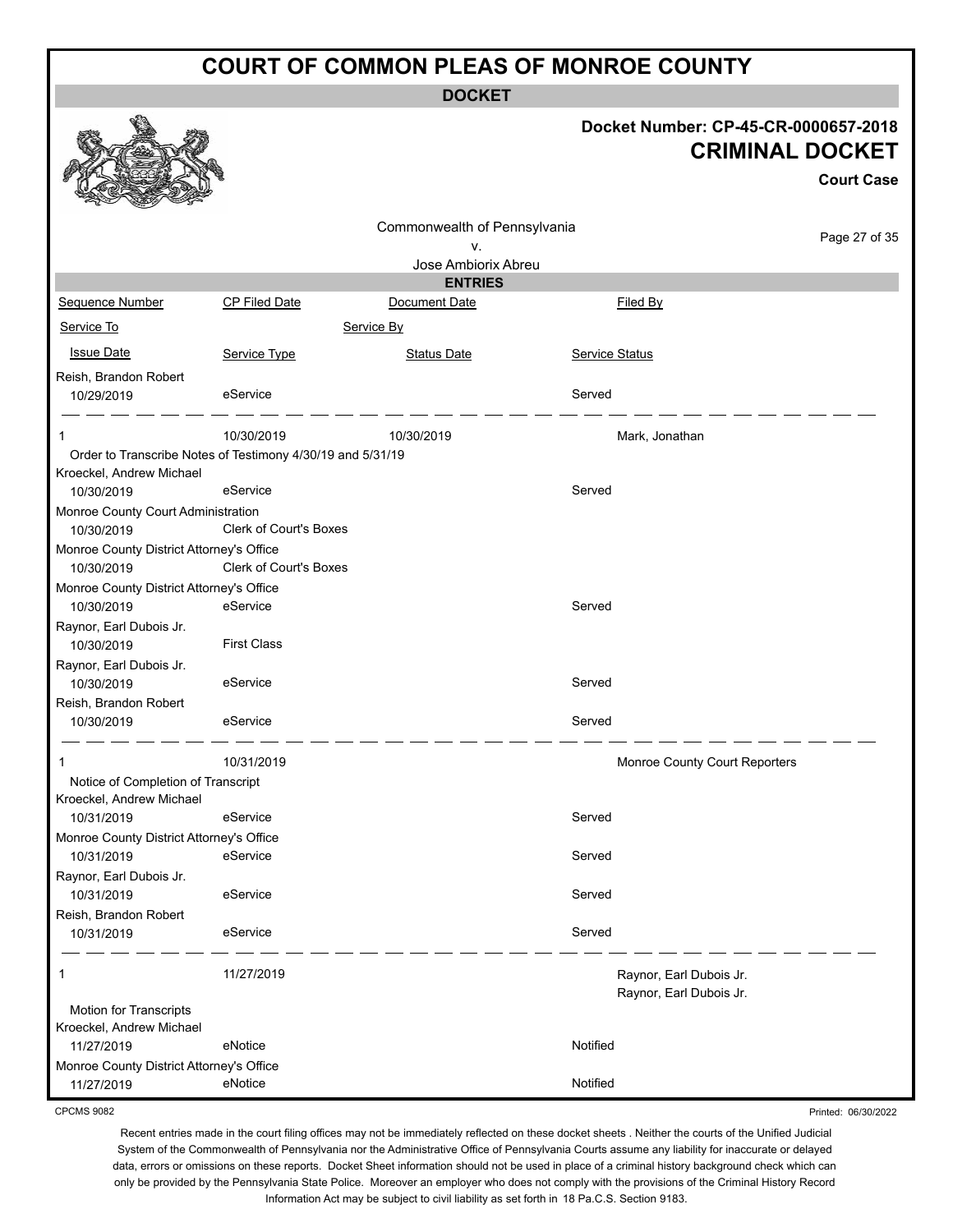**DOCKET**

|                                                                  |                        | UUUNE I                      |                |                                                                |                   |
|------------------------------------------------------------------|------------------------|------------------------------|----------------|----------------------------------------------------------------|-------------------|
|                                                                  |                        |                              |                | Docket Number: CP-45-CR-0000657-2018<br><b>CRIMINAL DOCKET</b> |                   |
|                                                                  |                        |                              |                |                                                                | <b>Court Case</b> |
|                                                                  |                        |                              |                |                                                                |                   |
|                                                                  |                        | Commonwealth of Pennsylvania |                |                                                                |                   |
|                                                                  |                        | ۷.                           |                |                                                                | Page 28 of 35     |
|                                                                  |                        | Jose Ambiorix Abreu          |                |                                                                |                   |
|                                                                  |                        | <b>ENTRIES</b>               |                |                                                                |                   |
| Sequence Number                                                  | <b>CP Filed Date</b>   | Document Date                |                | Filed By                                                       |                   |
| Service To                                                       |                        | Service By                   |                |                                                                |                   |
| <b>Issue Date</b>                                                | Service Type           | <b>Status Date</b>           | Service Status |                                                                |                   |
| Reish, Brandon Robert                                            |                        |                              |                |                                                                |                   |
| 11/27/2019                                                       | eService               |                              | Served         |                                                                |                   |
|                                                                  | 12/09/2019             |                              |                | Mark, Jonathan                                                 |                   |
| Order Granting Motion for Transcripts Upon Remittance of Deposit |                        |                              |                |                                                                |                   |
| Kroeckel, Andrew Michael                                         |                        |                              |                |                                                                |                   |
| 12/10/2019                                                       | eService               |                              | Served         |                                                                |                   |
| Monroe County Court Administration<br>12/10/2019                 | Clerk of Court's Boxes |                              |                |                                                                |                   |
| Monroe County Court Reporters                                    |                        |                              |                |                                                                |                   |
| 12/10/2019                                                       | Clerk of Court's Boxes |                              |                |                                                                |                   |
| Monroe County District Attorney's Office                         |                        |                              |                |                                                                |                   |
| 12/10/2019                                                       | eService               |                              | Served         |                                                                |                   |
| Raynor, Earl Dubois Jr.                                          |                        |                              |                |                                                                |                   |
| 12/10/2019                                                       | eService               |                              | Served         |                                                                |                   |
| Reish, Brandon Robert                                            |                        |                              |                |                                                                |                   |
| 12/10/2019                                                       | eService               |                              | Served         |                                                                |                   |
|                                                                  | 12/24/2019             |                              |                | Monroe County Court Reporters                                  |                   |
| Notice of Completion of Transcript                               |                        |                              |                |                                                                |                   |
| Kroeckel, Andrew Michael                                         |                        |                              |                |                                                                |                   |
| 12/30/2019                                                       | eService               |                              | Served         |                                                                |                   |
| Monroe County District Attorney's Office                         |                        |                              |                |                                                                |                   |
| 12/30/2019                                                       | eService               |                              | Served         |                                                                |                   |
| Raynor, Earl Dubois Jr.                                          |                        |                              |                |                                                                |                   |
| 12/30/2019                                                       | eService               |                              | Served         |                                                                |                   |
| Reish, Brandon Robert                                            | eService               |                              | Served         |                                                                |                   |
| 12/30/2019                                                       |                        |                              |                |                                                                |                   |
| $\overline{2}$                                                   | 12/24/2019             | 02/04/2019                   |                | Monroe County Court Reporters                                  |                   |
| Transcript of Proceedings Filed<br>Kroeckel, Andrew Michael      |                        |                              |                |                                                                |                   |
| 12/27/2019                                                       | eService               |                              | Served         |                                                                |                   |
| Monroe County District Attorney's Office                         |                        |                              |                |                                                                |                   |
| 12/27/2019                                                       | eService               |                              | Served         |                                                                |                   |
| Raynor, Earl Dubois Jr.                                          |                        |                              |                |                                                                |                   |
| 12/27/2019                                                       | eService               |                              | Served         |                                                                |                   |
|                                                                  |                        |                              |                |                                                                |                   |

CPCMS 9082

Printed: 06/30/2022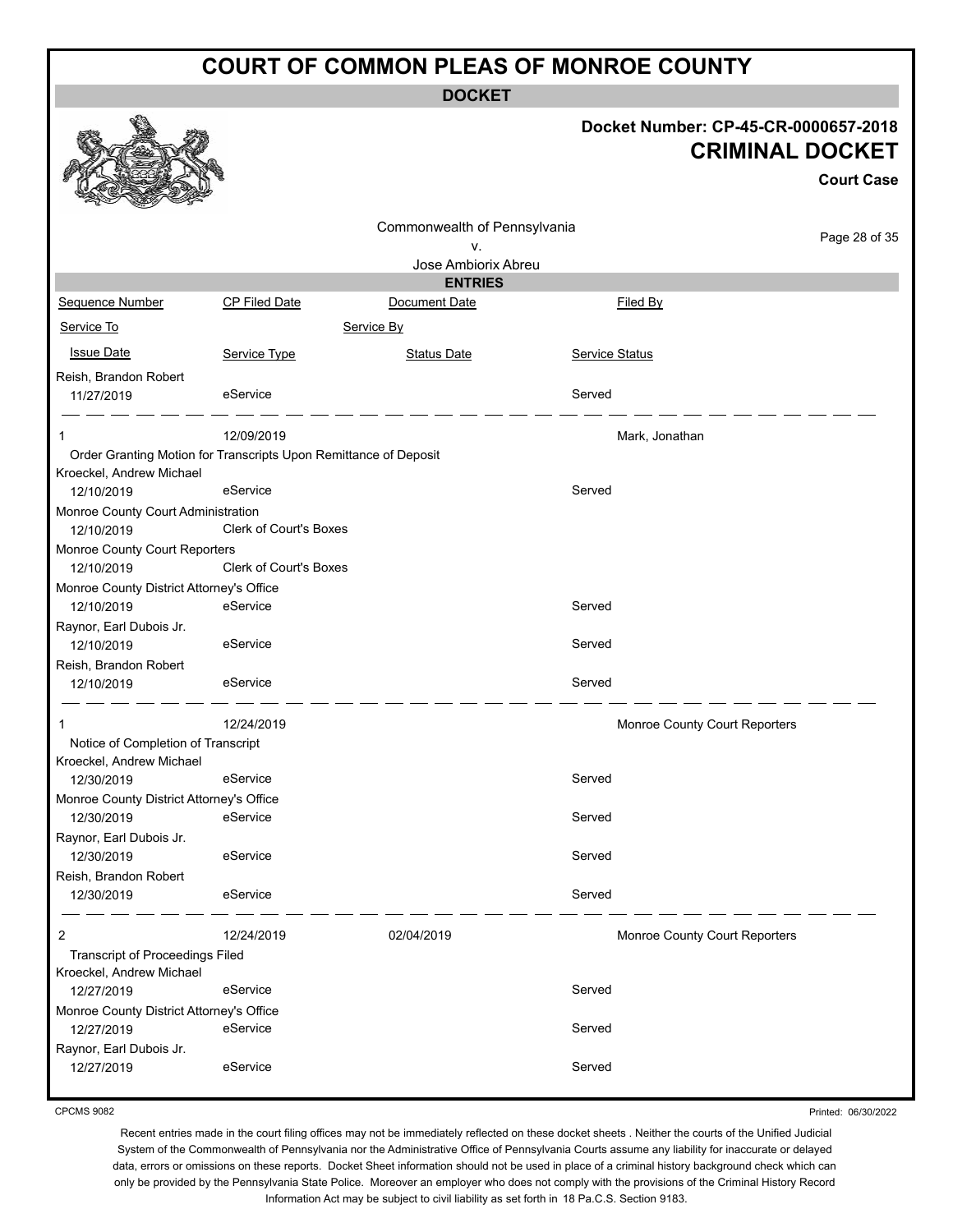**DOCKET**

#### **Docket Number: CP-45-CR-0000657-2018 CRIMINAL DOCKET**

**Court Case**

|                                                                    |               |                              |                |                                                      | Gourt Gase    |
|--------------------------------------------------------------------|---------------|------------------------------|----------------|------------------------------------------------------|---------------|
|                                                                    |               | Commonwealth of Pennsylvania |                |                                                      |               |
|                                                                    |               | v.                           |                |                                                      | Page 29 of 35 |
|                                                                    |               | Jose Ambiorix Abreu          |                |                                                      |               |
|                                                                    |               | <b>ENTRIES</b>               |                |                                                      |               |
| Sequence Number                                                    | CP Filed Date | Document Date                |                | Filed By                                             |               |
| Service To                                                         |               | Service By                   |                |                                                      |               |
| <b>Issue Date</b>                                                  | Service Type  | <b>Status Date</b>           | Service Status |                                                      |               |
| Reish, Brandon Robert                                              |               |                              |                |                                                      |               |
| 12/27/2019                                                         | eService      |                              | Served         |                                                      |               |
| 3                                                                  | 12/24/2019    | 04/30/2019                   |                | Monroe County Court Reporters                        |               |
| <b>Transcript of Proceedings Filed</b><br>Kroeckel, Andrew Michael |               |                              |                |                                                      |               |
| 12/27/2019                                                         | eService      |                              | Served         |                                                      |               |
| Monroe County District Attorney's Office                           |               |                              |                |                                                      |               |
| 12/27/2019                                                         | eService      |                              | Served         |                                                      |               |
| Raynor, Earl Dubois Jr.<br>12/27/2019                              | eService      |                              | Served         |                                                      |               |
| Reish, Brandon Robert                                              |               |                              |                |                                                      |               |
| 12/27/2019                                                         | eService      |                              | Served         |                                                      |               |
| 1                                                                  | 12/26/2019    |                              |                | Monroe County Court Administration                   |               |
| Praecipe to Disburse Funds<br>Kroeckel, Andrew Michael             |               |                              |                |                                                      |               |
| 01/04/2020                                                         | eService      |                              | Served         |                                                      |               |
| Monroe County District Attorney's Office                           |               |                              |                |                                                      |               |
| 01/04/2020                                                         | eService      |                              | Served         |                                                      |               |
| Raynor, Earl Dubois Jr.                                            |               |                              |                |                                                      |               |
| 01/04/2020<br>Reish, Brandon Robert                                | eService      |                              | Served         |                                                      |               |
| 01/04/2020                                                         | eService      |                              | Served         |                                                      |               |
| 1                                                                  | 04/16/2020    |                              |                |                                                      |               |
|                                                                    |               |                              |                | Superior Court of Pennsylvania -<br>Eastern District |               |
| Superior Court Order                                               |               |                              |                |                                                      |               |
| Kroeckel, Andrew Michael                                           |               |                              |                |                                                      |               |
| 04/16/2020                                                         | eService      |                              | Served         |                                                      |               |
| Monroe County District Attorney's Office                           |               |                              |                |                                                      |               |
| 04/16/2020                                                         | eService      |                              | Served         |                                                      |               |
| Raynor, Earl Dubois Jr.                                            |               |                              |                |                                                      |               |
| 04/16/2020                                                         | eService      |                              | Served         |                                                      |               |
| Reish, Brandon Robert<br>04/16/2020                                | eService      |                              | Served         |                                                      |               |
|                                                                    |               |                              |                |                                                      |               |
|                                                                    |               |                              |                |                                                      |               |

CPCMS 9082

Printed: 06/30/2022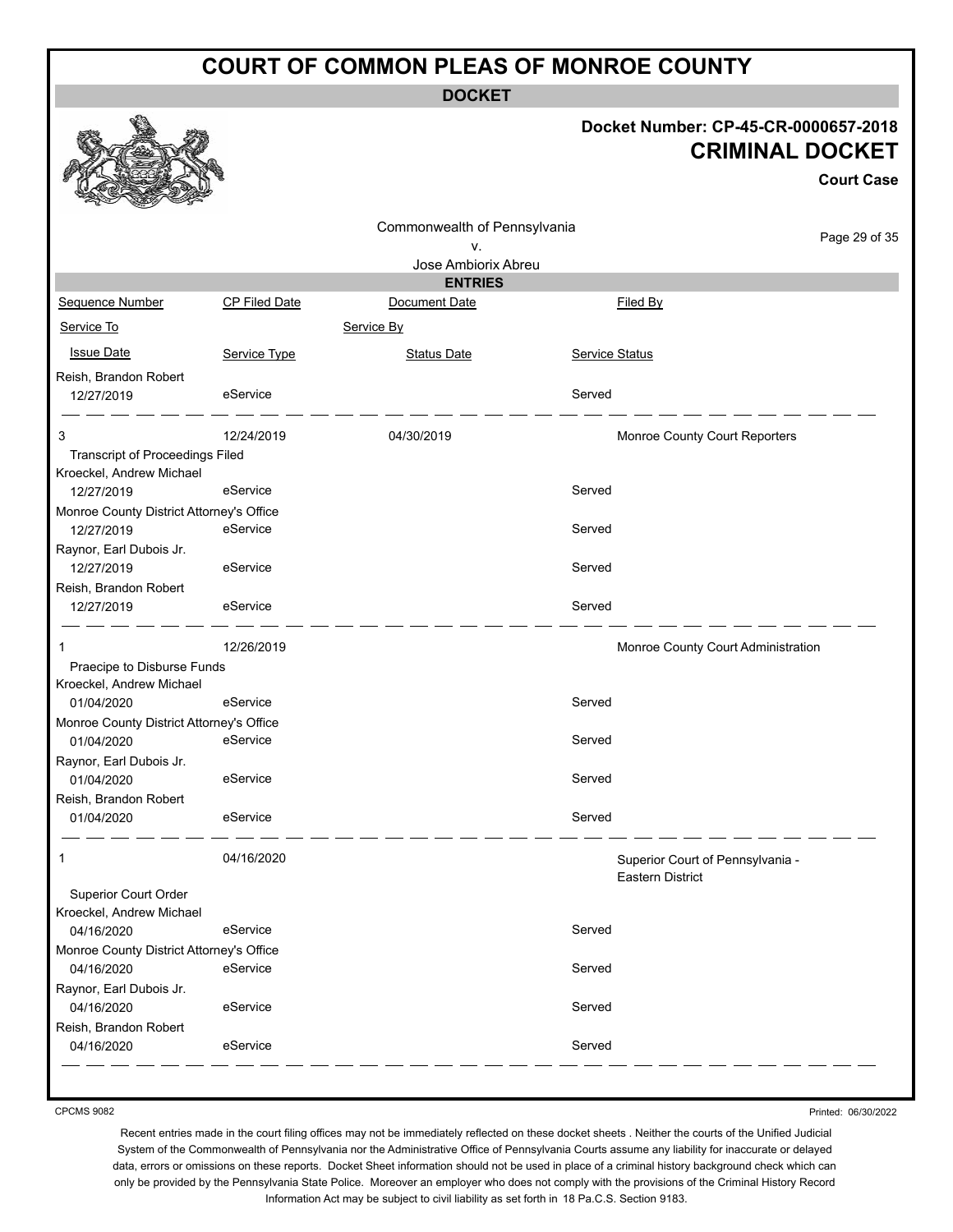**DOCKET**

#### **Docket Number: CP-45-CR-0000657-2018 CRIMINAL DOCKET**

**Court Case**

|                                                         |                                                                              |                                                                                           |                                                                         | <b>Court Case</b>                                    |
|---------------------------------------------------------|------------------------------------------------------------------------------|-------------------------------------------------------------------------------------------|-------------------------------------------------------------------------|------------------------------------------------------|
|                                                         | ٧.                                                                           |                                                                                           |                                                                         | Page 30 of 35                                        |
|                                                         |                                                                              |                                                                                           |                                                                         |                                                      |
|                                                         |                                                                              |                                                                                           |                                                                         |                                                      |
|                                                         |                                                                              |                                                                                           |                                                                         |                                                      |
|                                                         | Service By                                                                   |                                                                                           |                                                                         |                                                      |
| Service Type                                            | <b>Status Date</b>                                                           |                                                                                           |                                                                         |                                                      |
| 06/29/2020                                              |                                                                              |                                                                                           | Court of Common Pleas - Monroe<br>County                                |                                                      |
|                                                         |                                                                              |                                                                                           |                                                                         |                                                      |
| eService                                                |                                                                              | Served                                                                                    |                                                                         |                                                      |
| Monroe County District Attorney's Office<br>eService    |                                                                              | Served                                                                                    |                                                                         |                                                      |
| eService                                                |                                                                              | Served                                                                                    |                                                                         |                                                      |
| eService                                                |                                                                              | Served                                                                                    |                                                                         |                                                      |
| 02/22/2021                                              |                                                                              |                                                                                           | Supreme Court of Pennsylvania -                                         |                                                      |
|                                                         |                                                                              |                                                                                           |                                                                         |                                                      |
| eService                                                |                                                                              |                                                                                           |                                                                         |                                                      |
|                                                         |                                                                              |                                                                                           |                                                                         |                                                      |
|                                                         |                                                                              |                                                                                           |                                                                         |                                                      |
|                                                         |                                                                              |                                                                                           |                                                                         |                                                      |
| eService                                                |                                                                              | Served                                                                                    |                                                                         |                                                      |
|                                                         |                                                                              |                                                                                           |                                                                         |                                                      |
| eService                                                |                                                                              | Served                                                                                    |                                                                         |                                                      |
| 08/27/2021                                              |                                                                              |                                                                                           | Supreme Court of Pennsylvania -                                         |                                                      |
| Petition for Allowance of Appeal Denied - Supreme Court |                                                                              |                                                                                           | Middle District                                                         |                                                      |
| eService                                                |                                                                              | Served                                                                                    |                                                                         |                                                      |
| Monroe County District Attorney's Office                |                                                                              |                                                                                           |                                                                         |                                                      |
| eService                                                |                                                                              | Served                                                                                    |                                                                         |                                                      |
| eService                                                |                                                                              | Served                                                                                    |                                                                         |                                                      |
|                                                         | <b>CP Filed Date</b><br>Monroe County District Attorney's Office<br>eService | <b>ENTRIES</b><br>Document Date<br>Petition for Allowance of Appeal Filed - Supreme Court | Commonwealth of Pennsylvania<br>Jose Ambiorix Abreu<br>Served<br>Served | Filed By<br>Service Status<br><b>Middle District</b> |

CPCMS 9082

Printed: 06/30/2022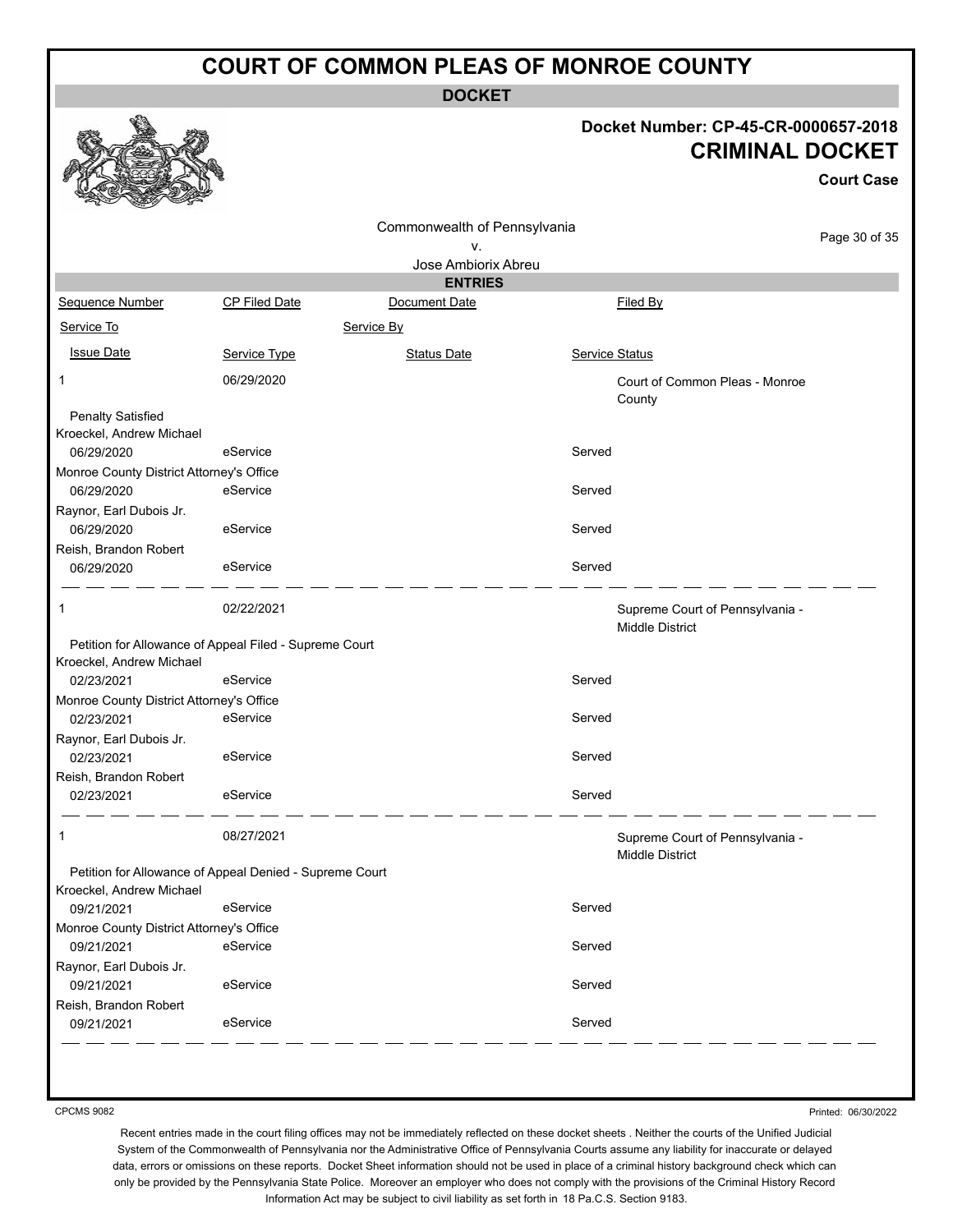**DOCKET**

#### **Docket Number: CP-45-CR-0000657-2018 CRIMINAL DOCKET**

**Court Case**

| $\sim$<br><b>SEARCH AND AND ARRANGEMENT</b><br>$-2$    |                               |                              |                                                    |               |
|--------------------------------------------------------|-------------------------------|------------------------------|----------------------------------------------------|---------------|
|                                                        |                               | Commonwealth of Pennsylvania |                                                    |               |
|                                                        |                               | ٧.                           |                                                    | Page 31 of 35 |
|                                                        |                               | Jose Ambiorix Abreu          |                                                    |               |
|                                                        |                               | <b>ENTRIES</b>               |                                                    |               |
| Sequence Number                                        | <b>CP Filed Date</b>          | Document Date                | Filed By                                           |               |
| Service To                                             |                               | Service By                   |                                                    |               |
| <b>Issue Date</b>                                      | Service Type                  | <b>Status Date</b>           | Service Status                                     |               |
| 1                                                      | 10/11/2021                    |                              | Raynor, Earl Dubois Jr.<br>Raynor, Earl Dubois Jr. |               |
| <b>PCRA Petition</b>                                   |                               |                              |                                                    |               |
| Kroeckel, Andrew Michael                               |                               |                              |                                                    |               |
| 10/12/2021                                             | eNotice                       |                              | Notified                                           |               |
| Monroe County District Attorney's Office               |                               |                              |                                                    |               |
| 10/12/2021                                             | eNotice                       |                              | Notified                                           |               |
| Reish, Brandon Robert                                  |                               |                              |                                                    |               |
| 10/12/2021                                             | eService                      |                              | Served                                             |               |
|                                                        | 10/26/2021                    | 10/25/2021                   | Mark, Jonathan                                     |               |
| Order Scheduling PCRA Hearing                          |                               |                              |                                                    |               |
| Kroeckel, Andrew Michael                               |                               |                              |                                                    |               |
| 10/28/2021                                             | eService                      |                              | Served                                             |               |
| Monroe County Court Administration                     |                               |                              |                                                    |               |
| 10/28/2021                                             | <b>Clerk of Court's Boxes</b> |                              |                                                    |               |
| Monroe County District Attorney's Office               |                               |                              |                                                    |               |
| 10/28/2021                                             | eService                      |                              | Served                                             |               |
| Raynor, Earl Dubois Jr.                                |                               |                              |                                                    |               |
| 10/28/2021                                             | eService                      |                              | Served                                             |               |
| Reish, Brandon Robert                                  |                               |                              |                                                    |               |
| 10/28/2021                                             | eService                      |                              | Served                                             |               |
| 1                                                      | 11/17/2021                    | 11/16/2021                   | Mark, Jonathan                                     |               |
| Order Scheduling Hearing                               |                               |                              |                                                    |               |
| Kroeckel, Andrew Michael                               |                               |                              |                                                    |               |
| 11/17/2021                                             | eService                      |                              | Served                                             |               |
| Monroe County Court Administration                     |                               |                              |                                                    |               |
| 11/17/2021                                             | Clerk of Court's Boxes        |                              |                                                    |               |
| Monroe County District Attorney's Office<br>11/17/2021 | eService                      |                              | Served                                             |               |
| Monroe County Probation Department<br>11/17/2021       | Clerk of Court's Boxes        |                              |                                                    |               |
| Monroe County Sheriff's Department<br>11/17/2021       | <b>Clerk of Court's Boxes</b> |                              |                                                    |               |
| Other                                                  |                               |                              |                                                    |               |
| 11/17/2021                                             | <b>First Class</b>            |                              |                                                    |               |
|                                                        |                               |                              |                                                    |               |

Raynor, Earl Dubois Jr. CPCMS 9082

Printed: 06/30/2022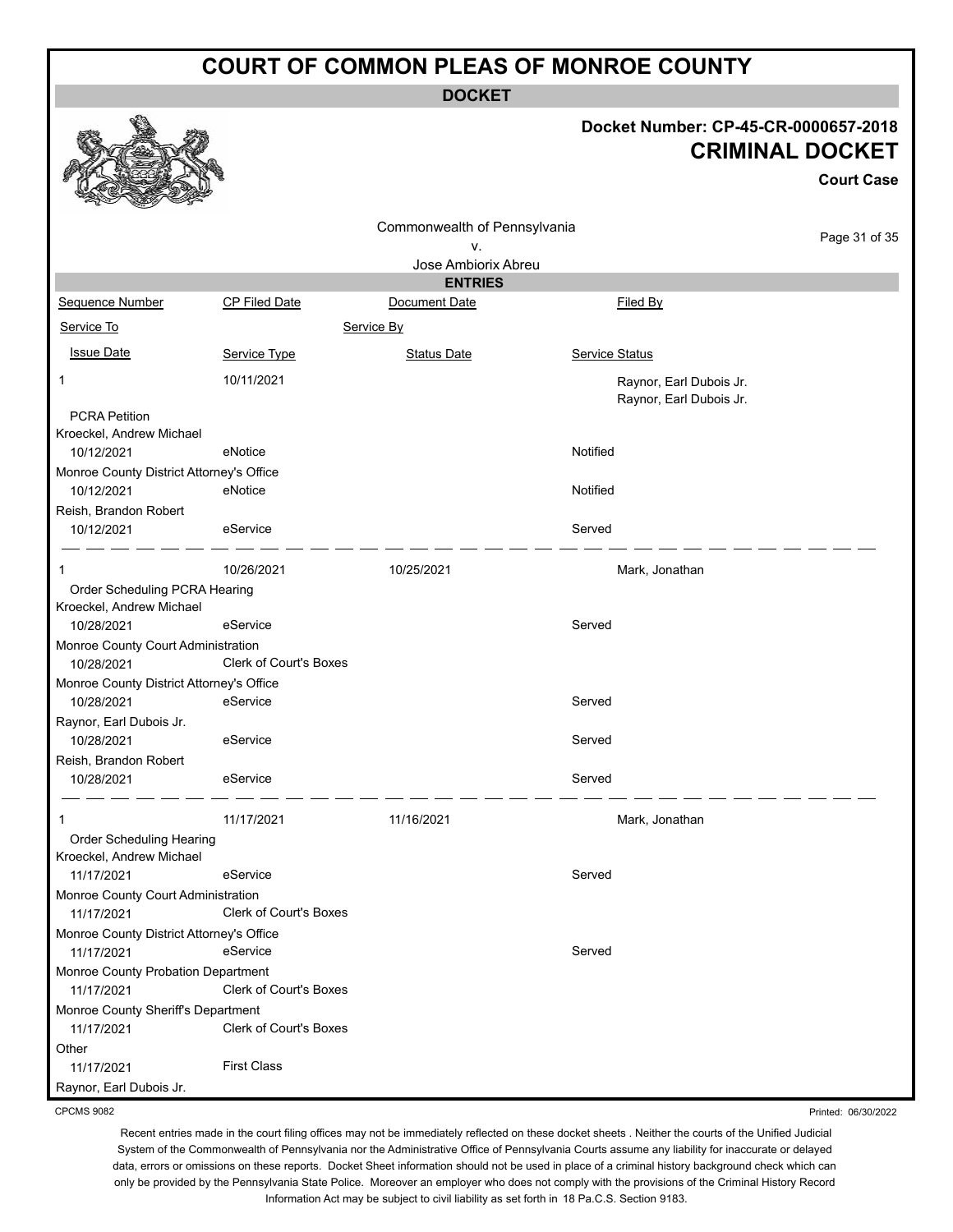**DOCKET**

#### **Docket Number: CP-45-CR-0000657-2018 CRIMINAL DOCKET**

**Court Case**

|                                                  |                               | Commonwealth of Pennsylvania |                       |                                   |
|--------------------------------------------------|-------------------------------|------------------------------|-----------------------|-----------------------------------|
|                                                  |                               | ۷.                           |                       | Page 32 of 35                     |
|                                                  |                               | Jose Ambiorix Abreu          |                       |                                   |
|                                                  |                               | <b>ENTRIES</b>               |                       |                                   |
| Sequence Number                                  | CP Filed Date                 | Document Date                | Filed By              |                                   |
| Service To                                       |                               | Service By                   |                       |                                   |
| <b>Issue Date</b>                                | Service Type                  | <b>Status Date</b>           | <b>Service Status</b> |                                   |
| 11/17/2021                                       | eService                      |                              | Served                |                                   |
| Reish, Brandon Robert                            |                               |                              |                       |                                   |
| 11/17/2021                                       | eService                      |                              | Served                |                                   |
| 2                                                | 11/17/2021                    |                              |                       | Raynor, Earl Dubois Jr.           |
|                                                  |                               |                              |                       | Raynor, Earl Dubois Jr.           |
| <b>Motion for Continuance</b>                    |                               |                              |                       |                                   |
| Kroeckel, Andrew Michael<br>11/17/2021           | eNotice                       |                              | Notified              |                                   |
| Monroe County District Attorney's Office         |                               |                              |                       |                                   |
| 11/17/2021                                       | eNotice                       |                              | Notified              |                                   |
| Reish, Brandon Robert                            |                               |                              |                       |                                   |
| 11/17/2021                                       | eService                      |                              | Served                |                                   |
|                                                  |                               |                              |                       |                                   |
| 3                                                | 12/01/2021                    | 12/01/2021                   | Mark, Jonathan        |                                   |
| Order Granting Motion for Continuance            |                               |                              |                       |                                   |
| Abreu, Jose Ambiorix                             |                               |                              |                       |                                   |
| 12/01/2021                                       | <b>First Class</b>            |                              |                       |                                   |
| Kroeckel, Andrew Michael                         |                               |                              |                       |                                   |
| 12/01/2021                                       | eService                      |                              | Served                |                                   |
| Monroe County Court Administration<br>12/01/2021 | <b>Clerk of Court's Boxes</b> |                              |                       |                                   |
| Monroe County District Attorney's Office         |                               |                              |                       |                                   |
| 12/01/2021                                       | eService                      |                              | Served                |                                   |
| Raynor, Earl Dubois Jr.                          |                               |                              |                       |                                   |
| 12/01/2021                                       | eService                      |                              | Served                |                                   |
| Reish, Brandon Robert                            |                               |                              |                       |                                   |
| 12/01/2021                                       | eService                      |                              | Served                |                                   |
| 1                                                | 01/31/2022                    |                              |                       | Monroe County District Attorney's |
|                                                  |                               |                              | Office                |                                   |
| Motion for Continuance                           |                               |                              |                       |                                   |
| Kroeckel, Andrew Michael<br>01/31/2022           | eService                      |                              | Served                |                                   |
| Raynor, Earl Dubois Jr.                          |                               |                              |                       |                                   |
| 01/31/2022                                       | eNotice                       |                              | Notified              |                                   |
| Reish, Brandon Robert                            |                               |                              |                       |                                   |
| 01/31/2022                                       | eNotice                       |                              | Notified              |                                   |

CPCMS 9082

Recent entries made in the court filing offices may not be immediately reflected on these docket sheets . Neither the courts of the Unified Judicial System of the Commonwealth of Pennsylvania nor the Administrative Office of Pennsylvania Courts assume any liability for inaccurate or delayed data, errors or omissions on these reports. Docket Sheet information should not be used in place of a criminal history background check which can only be provided by the Pennsylvania State Police. Moreover an employer who does not comply with the provisions of the Criminal History Record Information Act may be subject to civil liability as set forth in 18 Pa.C.S. Section 9183.

Printed: 06/30/2022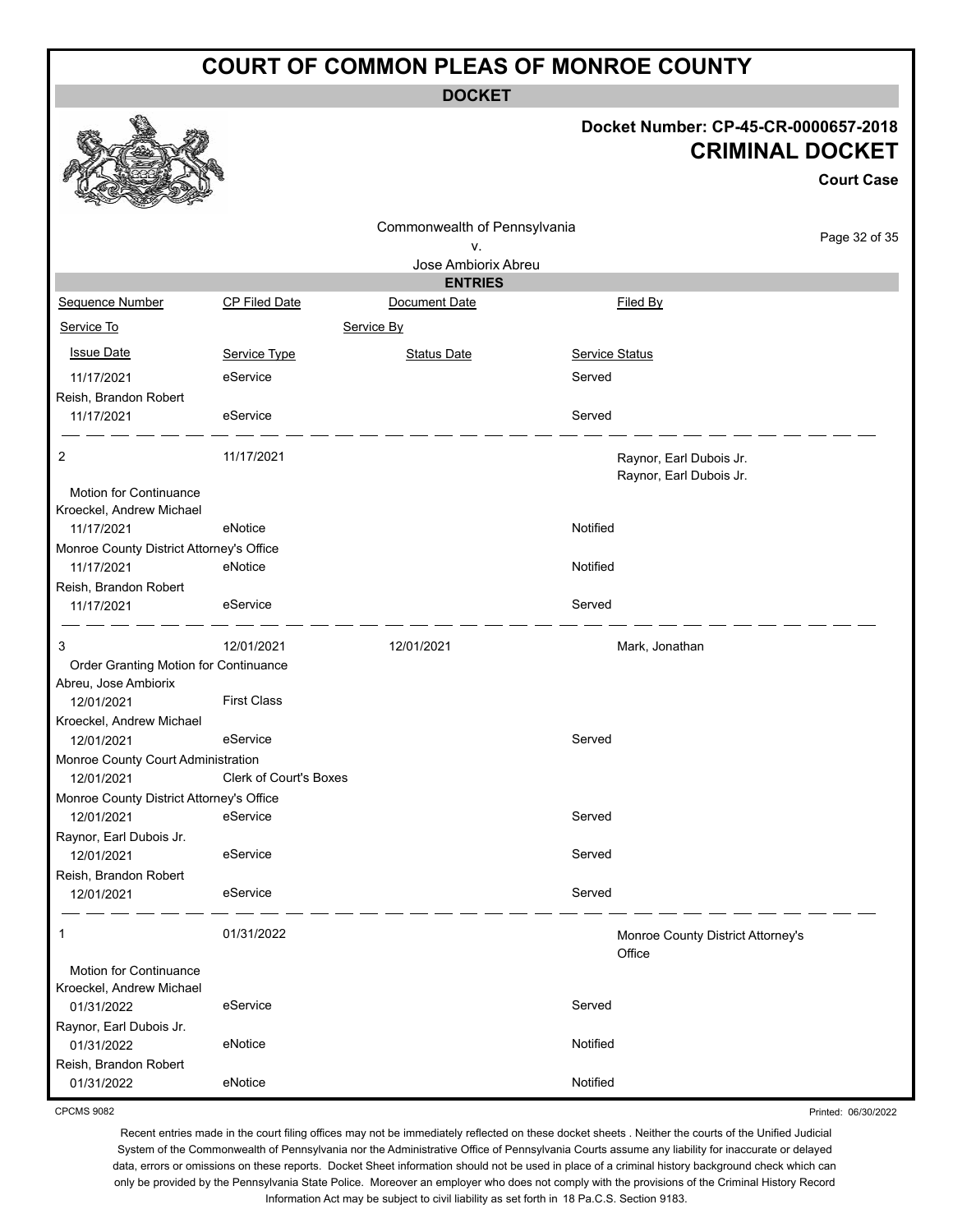**DOCKET**

|                                                        |                               |                              |                                                    | Docket Number: CP-45-CR-0000657-2018<br><b>CRIMINAL DOCKET</b><br><b>Court Case</b> |
|--------------------------------------------------------|-------------------------------|------------------------------|----------------------------------------------------|-------------------------------------------------------------------------------------|
|                                                        |                               | Commonwealth of Pennsylvania |                                                    |                                                                                     |
|                                                        |                               | ۷.                           |                                                    | Page 33 of 35                                                                       |
|                                                        |                               | Jose Ambiorix Abreu          |                                                    |                                                                                     |
|                                                        |                               | <b>ENTRIES</b>               |                                                    |                                                                                     |
| Sequence Number                                        | CP Filed Date                 | Document Date                | Filed By                                           |                                                                                     |
| Service To                                             |                               | Service By                   |                                                    |                                                                                     |
| <b>Issue Date</b>                                      | Service Type                  | <b>Status Date</b>           | Service Status                                     |                                                                                     |
| 2                                                      | 02/02/2022                    | 02/02/2022                   | Mark, Jonathan                                     |                                                                                     |
| Order Granting Motion for Continuance                  |                               |                              |                                                    |                                                                                     |
| Kroeckel, Andrew Michael                               |                               |                              |                                                    |                                                                                     |
| 02/02/2022                                             | eService                      |                              | Served                                             |                                                                                     |
| Monroe County Court Administration                     |                               |                              |                                                    |                                                                                     |
| 02/02/2022                                             | <b>Clerk of Court's Boxes</b> |                              |                                                    |                                                                                     |
| Monroe County District Attorney's Office<br>02/02/2022 | eService                      |                              | Served                                             |                                                                                     |
| Raynor, Earl Dubois Jr.                                |                               |                              |                                                    |                                                                                     |
| 02/02/2022                                             | eService                      |                              | Served                                             |                                                                                     |
| Reish, Brandon Robert                                  |                               |                              |                                                    |                                                                                     |
| 02/02/2022                                             | eService                      |                              | Served                                             |                                                                                     |
| 1                                                      | 04/06/2022                    |                              | Raynor, Earl Dubois Jr.<br>Raynor, Earl Dubois Jr. |                                                                                     |
| Motion for Continuance                                 |                               |                              |                                                    |                                                                                     |
| Kroeckel, Andrew Michael<br>04/07/2022                 | eNotice                       |                              | Notified                                           |                                                                                     |
| Monroe County District Attorney's Office               |                               |                              |                                                    |                                                                                     |
| 04/07/2022                                             | eNotice                       |                              | Notified                                           |                                                                                     |
| Reish, Brandon Robert                                  |                               |                              |                                                    |                                                                                     |
| 04/07/2022                                             | eService                      |                              | Served                                             |                                                                                     |
| 2                                                      | 04/08/2022                    | 04/08/2022                   | Mark, Jonathan                                     |                                                                                     |
| Order Granting Motion for Continuance                  |                               |                              |                                                    |                                                                                     |
| Kroeckel, Andrew Michael                               |                               |                              |                                                    |                                                                                     |
| 04/08/2022                                             | eService                      |                              | Served                                             |                                                                                     |
| Monroe County Court Administration<br>04/08/2022       | <b>Clerk of Court's Boxes</b> |                              |                                                    |                                                                                     |
| Monroe County District Attorney's Office               |                               |                              |                                                    |                                                                                     |
| 04/08/2022                                             | eService                      |                              | Served                                             |                                                                                     |
| Raynor, Earl Dubois Jr.                                |                               |                              |                                                    |                                                                                     |
| 04/08/2022                                             | eService                      |                              | Served                                             |                                                                                     |
| Reish, Brandon Robert                                  |                               |                              |                                                    |                                                                                     |
| 04/08/2022                                             | eService                      |                              | Served                                             |                                                                                     |
|                                                        |                               |                              |                                                    |                                                                                     |

CPCMS 9082

Printed: 06/30/2022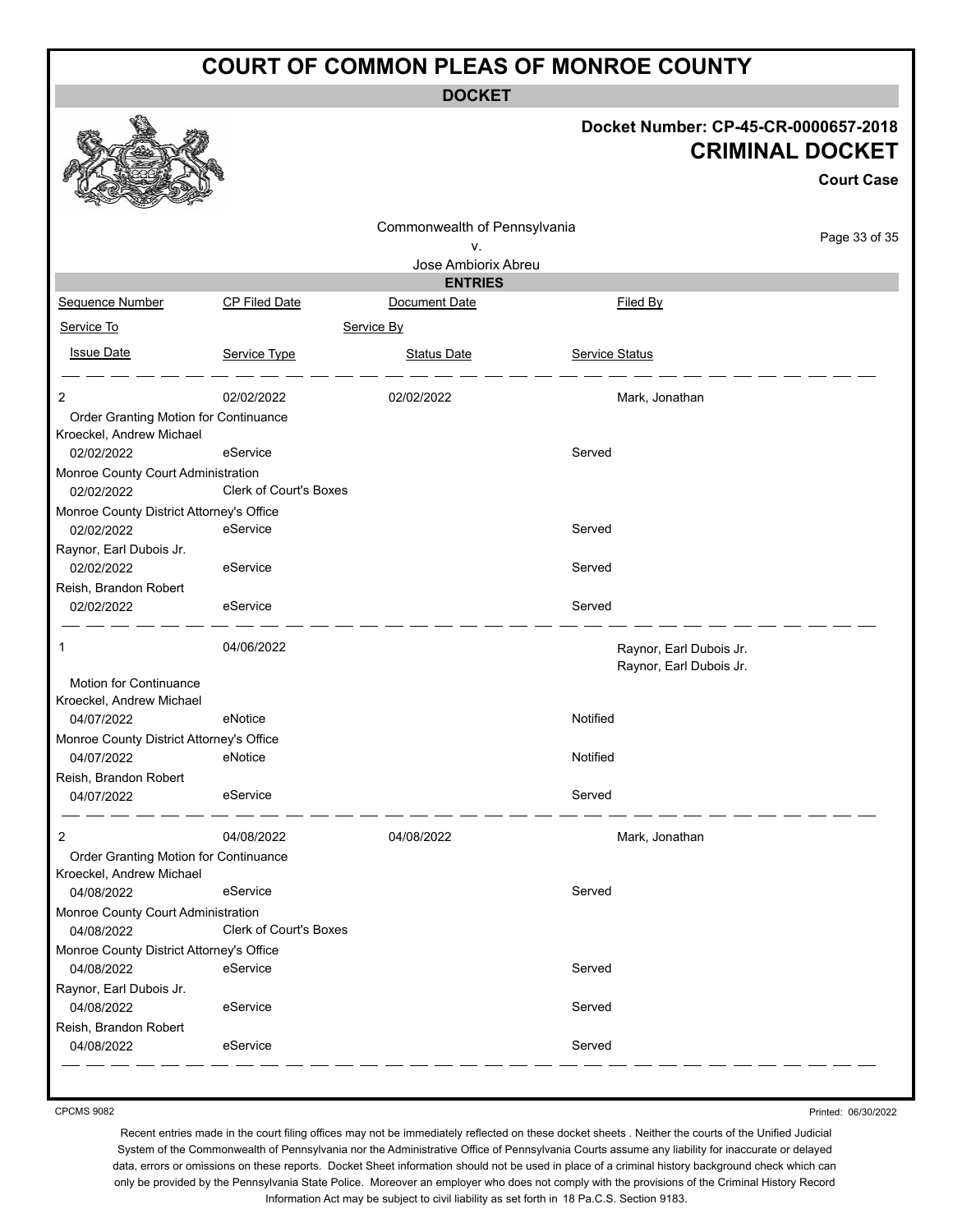**DOCKET**

#### **Docket Number: CP-45-CR-0000657-2018 CRIMINAL DOCKET**

**Court Case**

| Commonwealth of Pennsylvania                                                                             |            |            |             |                          |               |  |  |  |  |  |
|----------------------------------------------------------------------------------------------------------|------------|------------|-------------|--------------------------|---------------|--|--|--|--|--|
|                                                                                                          |            | ν.         |             |                          | Page 34 of 35 |  |  |  |  |  |
| Jose Ambiorix Abreu                                                                                      |            |            |             |                          |               |  |  |  |  |  |
| <b>CASE FINANCIAL INFORMATION</b><br>06/29/2020<br>Last Payment Date:<br>Total of Last Payment: - \$5.00 |            |            |             |                          |               |  |  |  |  |  |
|                                                                                                          |            |            |             |                          |               |  |  |  |  |  |
| Abreu, Jose Ambiorix<br>Defendant                                                                        | Assessment | Payments   | Adjustments | Non Monetary<br>Payments | Total         |  |  |  |  |  |
|                                                                                                          |            |            |             |                          |               |  |  |  |  |  |
| <b>Costs/Fees</b>                                                                                        |            |            |             |                          |               |  |  |  |  |  |
| Subpoena Fee (Monroe)                                                                                    | \$15.00    | (\$15.00)  | \$0.00      | \$0.00                   | \$0.00        |  |  |  |  |  |
| Subpoena Fee (Monroe)                                                                                    | \$5.00     | (\$5.00)   | \$0.00      | \$0.00                   | \$0.00        |  |  |  |  |  |
| Subpoena Fee (Monroe)                                                                                    | \$5.00     | (\$5.00)   | \$0.00      | \$0.00                   | \$0.00        |  |  |  |  |  |
| <b>ATJ</b>                                                                                               | \$6.00     | (\$6.00)   | \$0.00      | \$0.00                   | \$0.00        |  |  |  |  |  |
| Automation Fee (Monroe)                                                                                  | \$5.00     | (\$5.00)   | \$0.00      | \$0.00                   | \$0.00        |  |  |  |  |  |
| Booking Center Fee (Monroe)                                                                              | \$300.00   | (\$300.00) | \$0.00      | \$0.00                   | \$0.00        |  |  |  |  |  |
| <b>CJES</b>                                                                                              | \$2.50     | (\$2.50)   | \$0.00      | \$0.00                   | \$0.00        |  |  |  |  |  |
| Commonwealth Cost - HB627 (Act 167<br>of 1992)                                                           | \$21.10    | (\$21.10)  | \$0.00      | \$0.00                   | \$0.00        |  |  |  |  |  |
| Costs of Prosecution - CJEA                                                                              | \$50.00    | (\$50.00)  | \$0.00      | \$0.00                   | \$0.00        |  |  |  |  |  |
| County Court Cost (Act 204 of 1976)                                                                      | \$30.80    | (\$30.80)  | \$0.00      | \$0.00                   | \$0.00        |  |  |  |  |  |
| Court Costs (Monroe)                                                                                     | \$75.00    | (\$75.00)  | \$0.00      | \$0.00                   | \$0.00        |  |  |  |  |  |
| Crime Victims Compensation (Act 96 of<br>1984)                                                           | \$35.00    | (\$35.00)  | \$0.00      | \$0.00                   | \$0.00        |  |  |  |  |  |
| DNA Detection Fund (Act 185-2004)                                                                        | \$250.00   | (\$250.00) | \$0.00      | \$0.00                   | \$0.00        |  |  |  |  |  |
| Domestic Violence Compensation (Act<br>44 of 1988)                                                       | \$10.00    | (\$10.00)  | \$0.00      | \$0.00                   | \$0.00        |  |  |  |  |  |
| Firearm Education and Training Fund                                                                      | \$5.00     | (\$5.00)   | \$0.00      | \$0.00                   | \$0.00        |  |  |  |  |  |
| <b>JCPS</b>                                                                                              | \$21.25    | (\$21.25)  | \$0.00      | \$0.00                   | \$0.00        |  |  |  |  |  |
| Judicial Computer Project                                                                                | \$8.00     | (\$8.00)   | \$0.00      | \$0.00                   | \$0.00        |  |  |  |  |  |
| OAG - JCP                                                                                                | \$2.50     | (\$2.50)   | \$0.00      | \$0.00                   | \$0.00        |  |  |  |  |  |
| State Court Costs (Act 204 of 1976)                                                                      | \$14.10    | (\$14.10)  | \$0.00      | \$0.00                   | \$0.00        |  |  |  |  |  |
| Victim Witness Service (Act 111 of 1998)                                                                 | \$25.00    | (\$25.00)  | \$0.00      | \$0.00                   | \$0.00        |  |  |  |  |  |
| Appellate Court Appeal (Monroe)                                                                          | \$30.00    | (\$30.00)  | \$0.00      | \$0.00                   | \$0.00        |  |  |  |  |  |
| Certified Copy Fee (Monroe)                                                                              | \$5.00     | \$0.00     | \$0.00      | \$0.00                   | \$5.00        |  |  |  |  |  |
| Certified Copy Fee (Monroe)                                                                              | \$5.00     | \$0.00     | \$0.00      | \$0.00                   | \$5.00        |  |  |  |  |  |
| Copy Costs (Monroe)                                                                                      | \$5.75     | (\$5.75)   | \$0.00      | \$0.00                   | \$0.00        |  |  |  |  |  |
| DA Subpoena Fee (Monroe)                                                                                 | \$5.00     | \$0.00     | \$0.00      | \$0.00                   | \$5.00        |  |  |  |  |  |
| DA Subpoena Fee (Monroe)                                                                                 | \$5.00     | \$0.00     | \$0.00      | \$0.00                   | \$5.00        |  |  |  |  |  |
| DA Subpoena Fee (Monroe)                                                                                 | \$5.00     | \$0.00     | \$0.00      | \$0.00                   | \$5.00        |  |  |  |  |  |
| DA Subpoena Fee (Monroe)                                                                                 | \$5.00     | \$0.00     | \$0.00      | \$0.00                   | \$5.00        |  |  |  |  |  |
| DA Subpoena Fee (Monroe)                                                                                 | \$5.00     | \$0.00     | \$0.00      | \$0.00                   | \$5.00        |  |  |  |  |  |
| Costs/Fees Totals:                                                                                       | \$957.00   | (\$922.00) | \$0.00      | \$0.00                   | \$35.00       |  |  |  |  |  |

CPCMS 9082

Printed: 06/30/2022